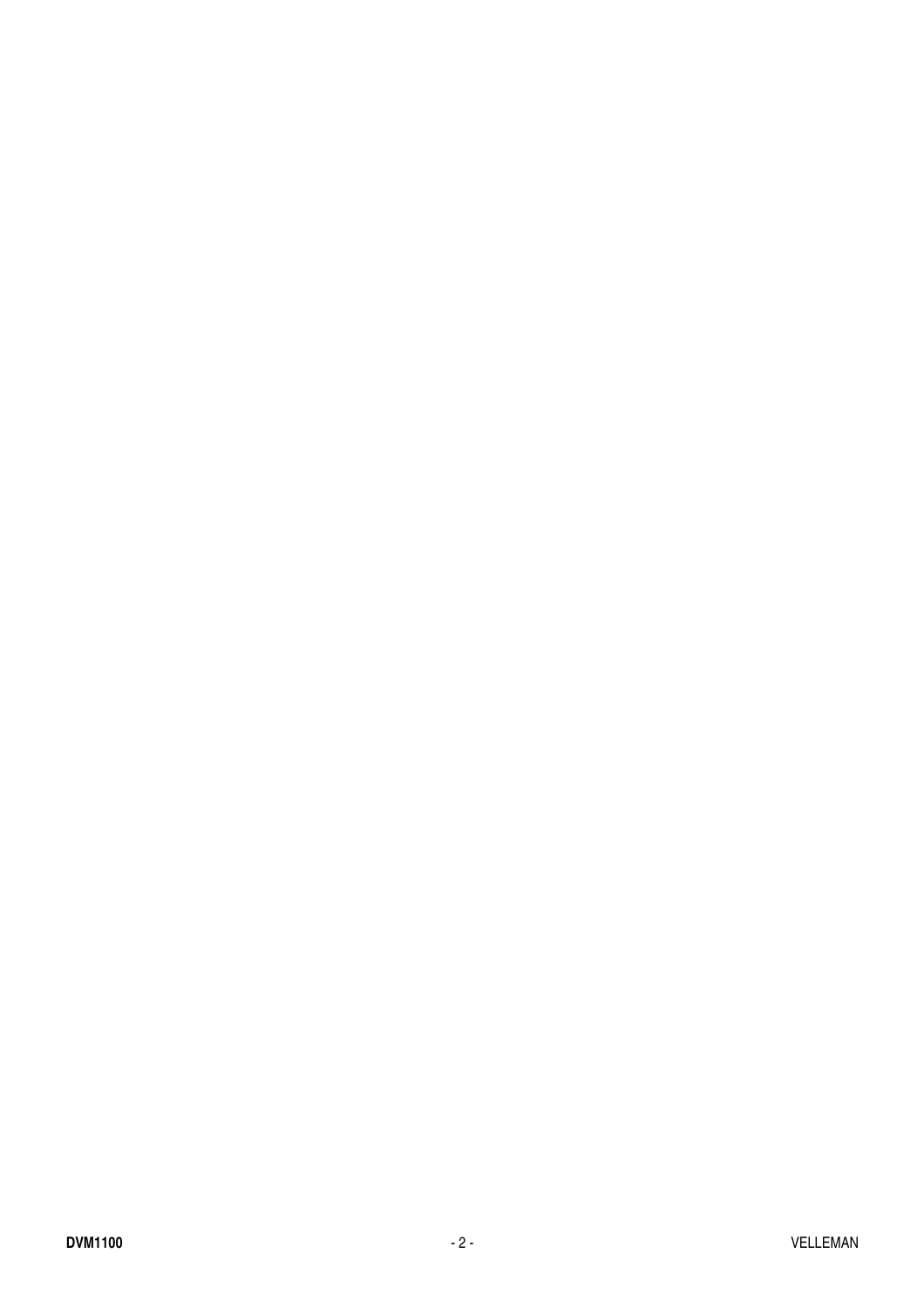## **DVM1100 – AUTORANGING MULTIMETER**

## **1. Introduction**

#### **To all residents of the European Union**

**Important environmental information about this product** 



This symbol on the device or the package indicates that disposal of the device after its lifecycle could harm the environment.

 $CE$   $N$  $\otimes$ 

Do not dispose of the unit (or batteries) as unsorted municipal waste; it should be taken to a specialized company for recycling.

This device should be returned to your distributor or to a local recycling service.

Respect the local environmental rules.

#### **If in doubt, contact your local waste disposal authorities.**

Thank you for choosing Velleman! Your **DVM1100** should include: 1 x multimeter, 1 x K-type thermocouple, 2 x test leads, 2 x capacitor test leads and this manual. Please read the manual thoroughly before bringing this device into service. If the device was damaged in transit, don't install or use it and contact your dealer.

## **2. Precautionary Safety Measures**

- Measurement category III is for measurements performed in the building installation.
- Measurement category II is for measurements performed on circuits directly connected to the low-voltage installation.
- Measurement category I is for measurements performed on circuits not directly connected to the mains.
- When using this multimeter, the user must observe all normal safety rules concerning:
	- o protection against the dangers of electric current.
	- o protection of the multimeter against misuse.
- For your own safety, only use the test probes supplied with the instrument. Before use, check that they are in good condition.
- If the meter is used near noise-generating equipment, be aware that the display may become unstable or may indicate large errors.
- Do not use the meter or test leads if they look damaged.
- Use the meter only as specified in this manual; otherwise, the protection provided by the meter may be impaired.
- Use extreme caution when working around bare conductors or bus bars.
- Do not operate the meter around explosive gas, vapour or dust.
- Verify the meter's operation by measuring a known voltage. Do not use the meter if it operates abnormally. Protection may be impaired. When in doubt, have the meter serviced.
- Use the proper terminals, function and range for your measurements.
- When the range of the value to be measured is unknown, check that the range initially set on the multimeter is the highest possible or, wherever possible, choose the auto-ranging mode.
- To avoid damages to the instrument, do not exceed the maximum limits of the input values shown in the technical specification tables.
- When the multimeter is linked to measurement circuits, do not touch unused terminals.
- Caution when working with voltages above 60VDC or 30VAC rms. Such voltages pose a shock hazard.
- When using the probes, keep your fingers behind the finger guards.
- When making connections, connect the common test lead before connecting the live test lead; when disconnecting, disconnect the live test lead before disconnecting the common test lead.
- Before changing functions, disconnect the test leads from the circuit under test.
- For all DC functions, including manual or auto-ranging, to avoid the risk of shock due to possible improper reading, verify the presence of any AC voltages by first using the AC function. Then select a DC voltage range equal to or greater than the AC range.
- Disconnect circuit power and discharge all high-voltage capacitors before testing resistance, continuity, diodes or capacitance.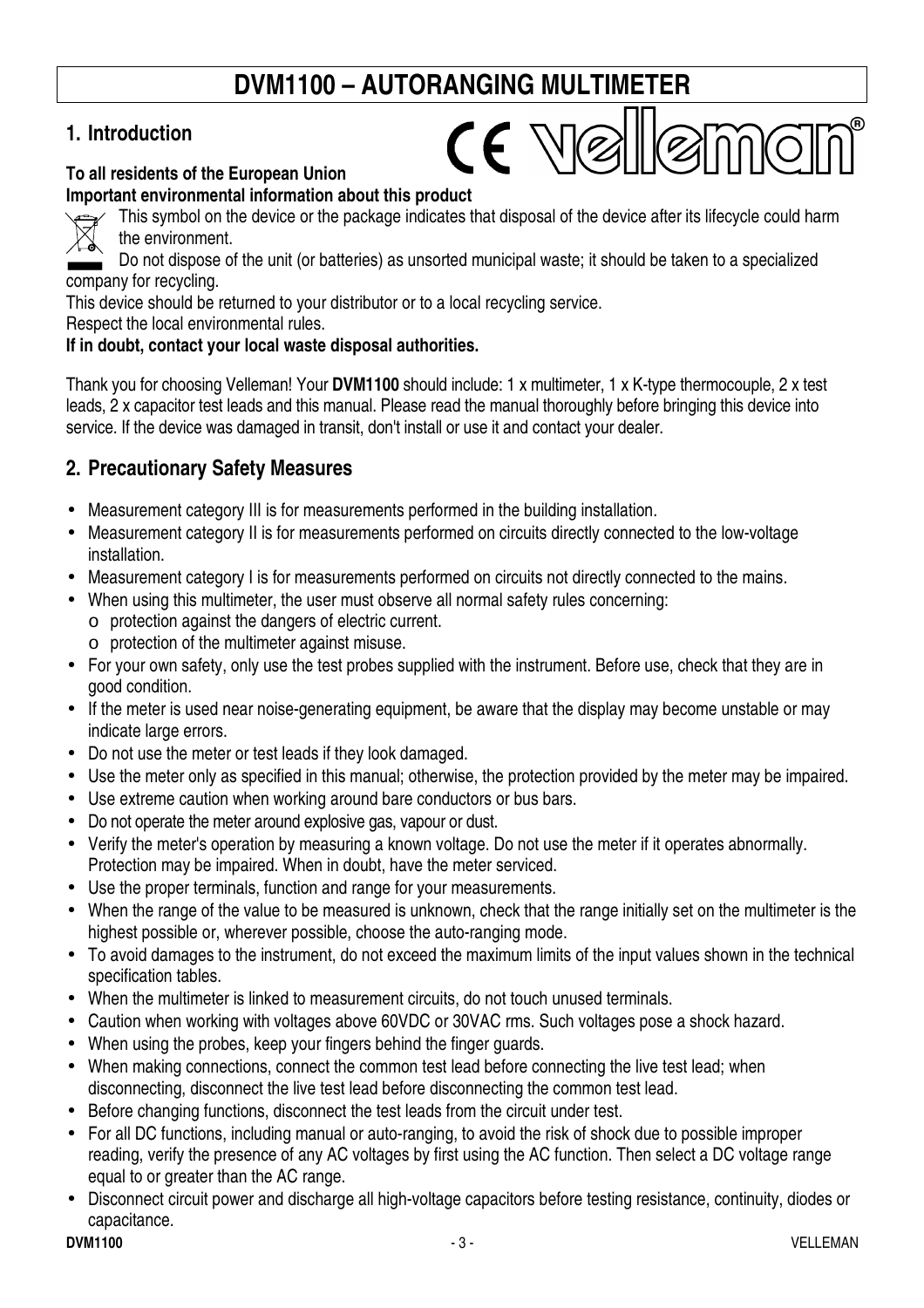- Never perform resistance or continuity measurements on live circuits.
- Before measuring current, check the meter's fuse and turn off power to the circuit before connecting the meter to the circuit.
- In TV repair work or when carrying out measurements on power switching circuits, remember that high-amplitude voltage pulses at the test points can damage the multimeter. Use of a TV filter will attenuate any such pulses.
- Use the 9V battery, properly installed in the meter's battery case, to power the meter.
- Replace the battery as soon as the battery indicator  $(\equiv \equiv)$  appears. With a low battery, the meter might produce false readings that can lead to electric shock and personal injury.
- Do not measure voltages above 600V in Category III or 1,000V in Category II installations.
- The REL symbol is displayed in REL mode. Caution must be used due to the presence of hazardous voltage.
- Do not operate the meter with the case (or part of the case) removed.
- **3. Description**
- **a. Multimeter**
- 1. LCD display
- 2. keypad
- 3. rotary switch
- 4. terminals
- 5. battery cover

#### **b. LCD Display**







| <b>No</b>      | <b>Symbol</b>         | <b>Description</b>                                                                                     |
|----------------|-----------------------|--------------------------------------------------------------------------------------------------------|
|                |                       | The battery is low.                                                                                    |
|                | 臼                     | $\triangle$ Warning: To avoid false readings, which could lead to possible electric shocks or personal |
|                |                       | injury, replace the battery as soon as the battery indicator appears.                                  |
| $\overline{2}$ |                       | Indicates negative readings.                                                                           |
| 3              | <b>AC</b>             | Indicator for AC voltage or current.                                                                   |
|                | $\tilde{\phantom{a}}$ |                                                                                                        |
| 4              | <b>DC</b>             | Indicator for DC voltage or current.                                                                   |
|                | .                     |                                                                                                        |
| 5              | <b>AUTO</b>           | The meter is in autoranging mode.                                                                      |
| 6              | ₩                     | The meter is in diode test mode.                                                                       |
|                | -))                   | The meter is in continuity check mode.                                                                 |
| 8              | Н                     | The meter is in data hold mode.                                                                        |
| 9              | <b>REL</b>            | The meter is in relative measurement mode.                                                             |
| 10             | $\%$ °C °F            |                                                                                                        |
|                | kMΩHz                 | Measurement units.                                                                                     |
|                | num FAV               |                                                                                                        |
| 11             | OL                    | Overrange.                                                                                             |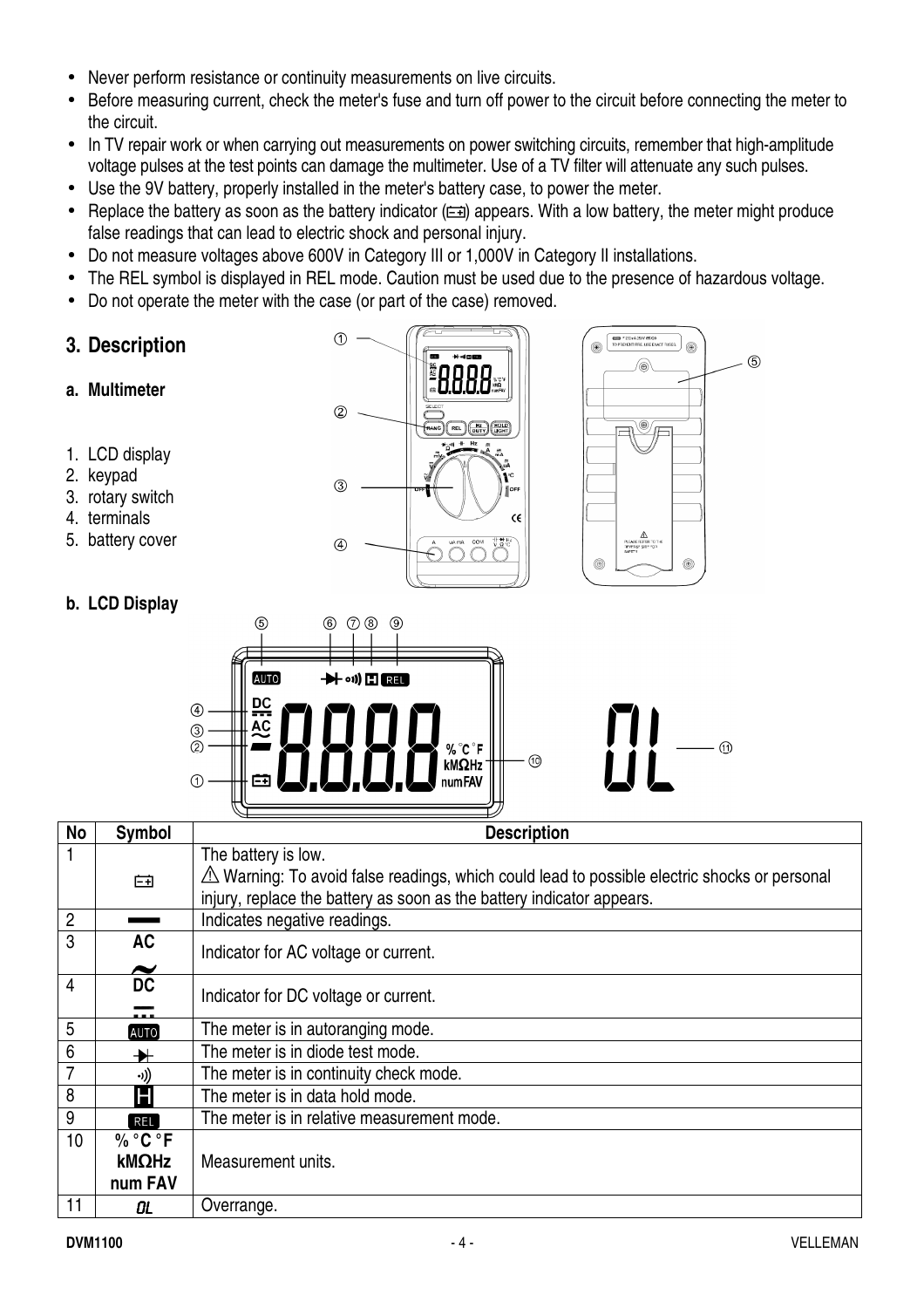#### **c. Keypad**

| Key               | Symbol                  | <b>Description</b>                                                               |
|-------------------|-------------------------|----------------------------------------------------------------------------------|
|                   | $\Omega + \vartheta$    | Switches between resistance measurement, diode test and continuity check.        |
| <b>SELECT</b>     | A mA µA                 | Switches between DC and AC current.                                              |
|                   | Power-off               | Disables the auto power-off function.                                            |
| <b>HOLD/LIGHT</b> |                         | Press to enter and exit the data hold mode. Press and hold it for 2 seconds to   |
|                   |                         | switch backlight on or off.                                                      |
|                   | $V-, V$ , $\Omega, A$ , | Press to enter the manual ranging mode.                                          |
| <b>RANG</b>       | mA, µA                  | Press to browse through the available ranges.                                    |
|                   |                         | Press and hold for 2 seconds to return to autoranging mode.                      |
| <b>REL</b>        |                         | Press to enter and exit the relative measurement mode.                           |
| <b>Hz/DUTY</b>    | $V_{\sim}$ , A, mA, µA  | Press to start frequency counter. Press again to enter duty cycle mode and press |
|                   |                         | again to exit.                                                                   |

#### **4. Operating Instructions**

#### **a. General Functions**

#### • **Data Hold Mode**

The data hold function makes the meter stop updating the display. The meter switches to the manual ranging mode when enabling this function. This function can be cancelled by changing the measurement mode or by pushing the **RANG** or **HOLD/LIGHT** key again.

To enter the mode:

- 1. Press the **HOLD/LIGHT** key. **I** appears on the display.
- 2. A second short press returns the meter to the normal mode.

#### • **Manual Ranging and Autoranging Modes**

- \* In autoranging mode, the meter selects the best range for the detected input. This allows you to switch test points without having to reset the range.
- \* The manual ranging mode allows you to override the autoranging mode and to lock the meter in a specific range.
- \* The meter default to the autoranging mode in measurement functions that have mode than one range. The meter displays **AUD** when in autoranging mode.
	- 1. Press **RANG** to enter the manual ranging mode. Each press on the **RANG** key will increase the range.

NOTE: If you manually change the range after entering the data hold mode, the meter will exit this mode.

2. Hold the **RANG** key pressed to exit the manual ranging mode and to enter the autoranging mode.

#### • **Battery Saver**

Turn on the meter. The meter turns off automatically after approximately 30 minutes. Press **HOLD/LIGHT** or rotate the rotary switch to reactivate the meter. Hold **SELECT** pressed to disable the battery saver function.

#### • **Relative Measurement Mode**

The meter will display the relative measurement in all functions except for the frequency measurement.

1. Select a function and touch the test leads to the circuit to be measured.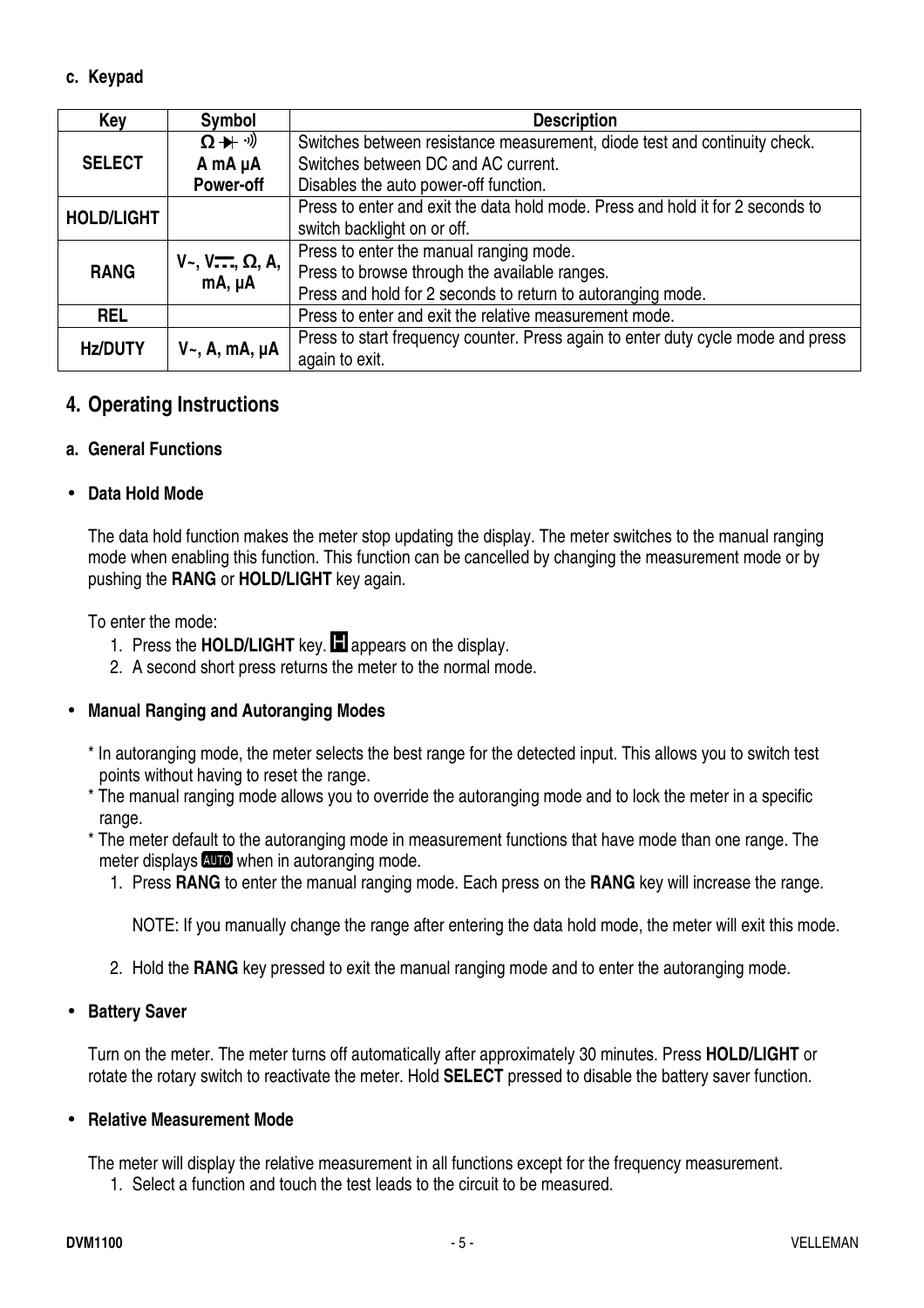- 2. Press **REL** to store the measured value and activate the relative measurement mode. The difference between the reference value and the subsequent reading is displayed.
- 3. Press **REL** for more than 2 seconds to return the meter to normal operation.

#### **b. Measurement Functions**

#### • **AC and DC Voltage Measurement**



**To avoid electrical shock and/or damage to the instrument, do not attempt to measure voltages exceeding 1,000VDC / 1,000VAC RMS.** 

**To avoid electrical shock and/or damage to the instrument, do not apply more 1,000VDC or 1,000VAC RMS between the COM terminal and the earth ground.** 

The meter's voltage ranges are 400.0mV, 4.000V, 40.00V, 400.0V and 1,000V. AC 400.0mV range only exists in manual ranging mode.

To measure AC or DC voltages:

- 1. Set the rotary switch to the proper range.
- 2. Connect the black and red test leads to the COM and V terminals respectively.
- 3. Connect the test leads to the circuit being measured.
- 4. Read the displayed value. The polarity of the red test lead connection will be indicated when making a DC measurement.
- **NOTE:** The displayed values may be unstable especially at 400mV range, even though you do not put the test leads into the input terminals. If an erroneous reading is suspected, short the V and the COM terminal and make sure the LCD displays a zero value. For better accuracy, measure the AC voltage first. Note the AC voltage range and manually select a DC voltage range equal to or higher than the AC range. This improves the DC measurement by ensuring that the input protection circuits are not activated.

#### • **Resistance Measurement**



**To avoid electrical shock and/or damage to the instrument, disconnect the circuit power and discharge all high-voltage capacitors before measuring resistance.** 

The meter's resistance ranges are 400.0Ω, 4.000kΩ, 40.00kΩ, 400.0kΩ, 4.000MΩ and 40.00MΩ.

To measure resistance:

- 1. Set the rotary switch to the proper range.
- 2. Connect the black and red test leads to the COM and  $\Omega$  terminals respectively.
- 3. Connect the test leads to the circuit being measured and read the displayed value.
- **NOTE:** The measured value of a resistor in a circuit is often different from the resistor's rated value. This is because the meter's test current flows through all possible paths between the probe tips. In order to ensure the best accuracy in measurement of low resistance, short the test leads before measurement and remember the test probe resistance. This is necessary to subtract the resistance of the test leads. The resistance function can produce enough voltage to the forward bias silicon diode or transistor junctions, causing them to conduct. To avoid this, do not use the 40MΩ range for in-circuit resistance measurements. On the 40MΩ range, the meter may need a few seconds to stabilize the reading. This is normal for high resistance measuring. When the input is not connected, i.e. at open circuit.  $OL$  will be displayed for the overrange condition.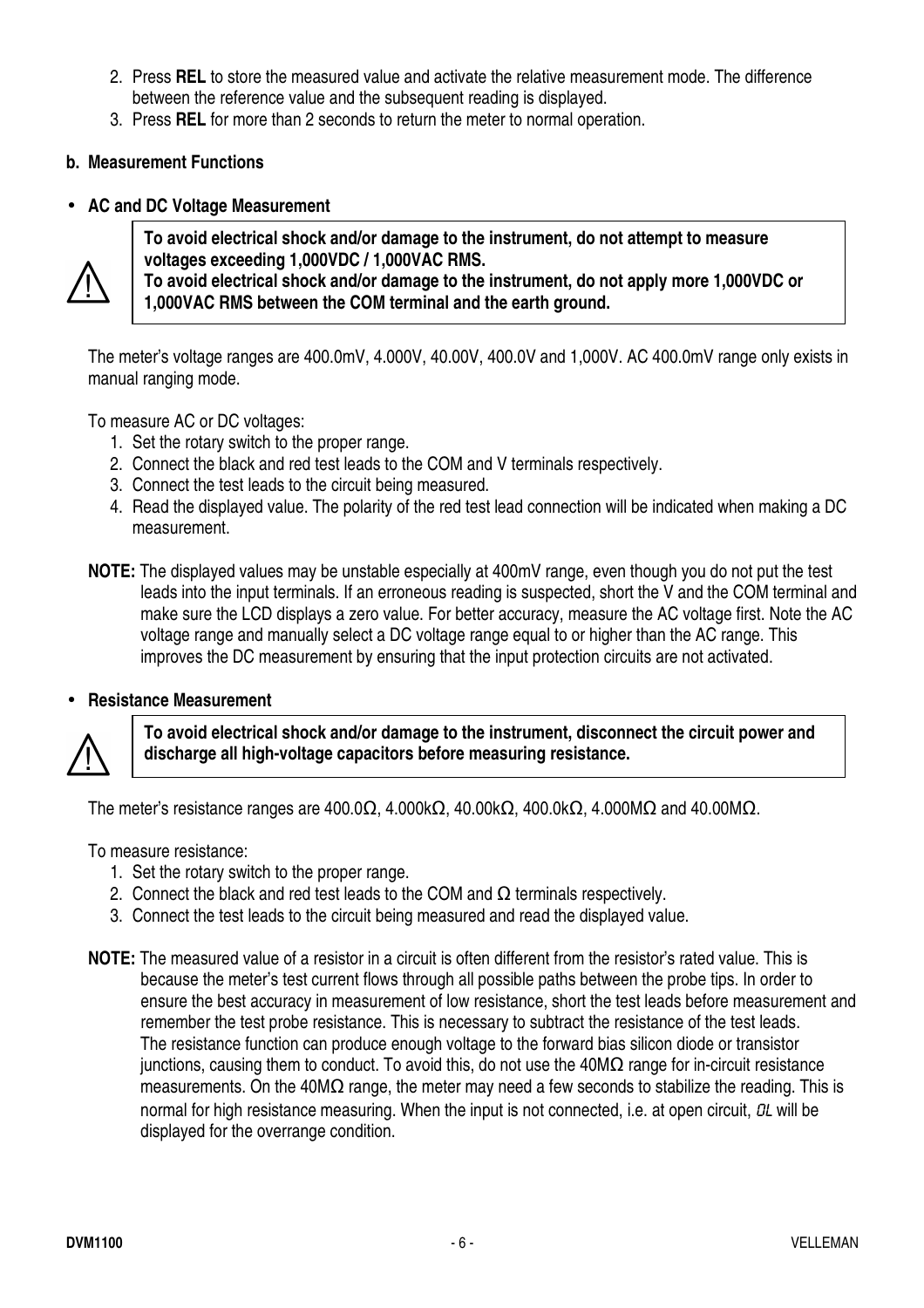#### • **Diode Test**



**To avoid electrical shock and/or damage to the instrument, disconnect the circuit power and discharge all high-voltage capacitors before testing diodes.** 

To test a diode out of a circuit:

- 1. Set the rotary switch to  $\rightarrow$  range.
- 2. Press **SELECT** to activate the function.
- 3. Connect the black and red test leads to the COM and  $\rightarrow$  terminals respectively.
- 4. For forward-bias readings on any semiconductor component, place the red test lead on the component's anode and place the black test lead on the cathode.
- 5. The meter will show the approximate forward voltage of the diode.

In a circuit, a good diode should still produce a forward bias reading of 0.5V to 0.8V. However, the reverse-bias reading can vary depending on the resistance of other pathways between the probe tips.

#### • **Continuity Check**



**To avoid electrical shock and/or damage to the instrument, disconnect the circuit power and discharge all high-voltage capacitors before testing the continuity.** 

To test for continuity:

- 1. Set the rotary switch to  $\psi$  range.
- 2. Press **SELECT** twice to activate the function.
- 3. Connect the black and red test lead to the COM and  $\Omega$  terminals respectively.
- 4. Connect the test leads to the resistance in the circuit being measured.
- 5. When the test lead to the circuit is below 75 $Ω$ , a continuous beeping will indicate it.

**NOTE:** Continuity test is available to check open/short of the circuit.

#### • **Capacitance Measurement**



**To avoid electrical shock and/or damage to the instrument, disconnect the circuit power and discharge all high-voltage capacitors before measuring capacitance. Use the DC voltage function to confirm that the capacitor is discharged.** 

The meter's capacitance ranges are 50.00nF, 500.0nF, 5.000µF, 50.00µF and 100.0µF.

To measure capacitance:

- 1. Set the rotary switch to the proper range.
- 2. Connect the black and red test leads to the COM and  $+$  terminals respectively. You can also measure the capacitance by using the special multi-function socket.
- 3. Connect the test leads to the capacitor being measured and read the displayed value.

Some tips for measuring capacitance:

- The meter may take a few seconds to stabilize the reading. This is normal for high-capacitance measuring.
- To improve the accuracy of measurements less than 50nF, subtract the residual capacitance of the meter and leads.
- Below 500pF, the accuracy of measurements is unspecified.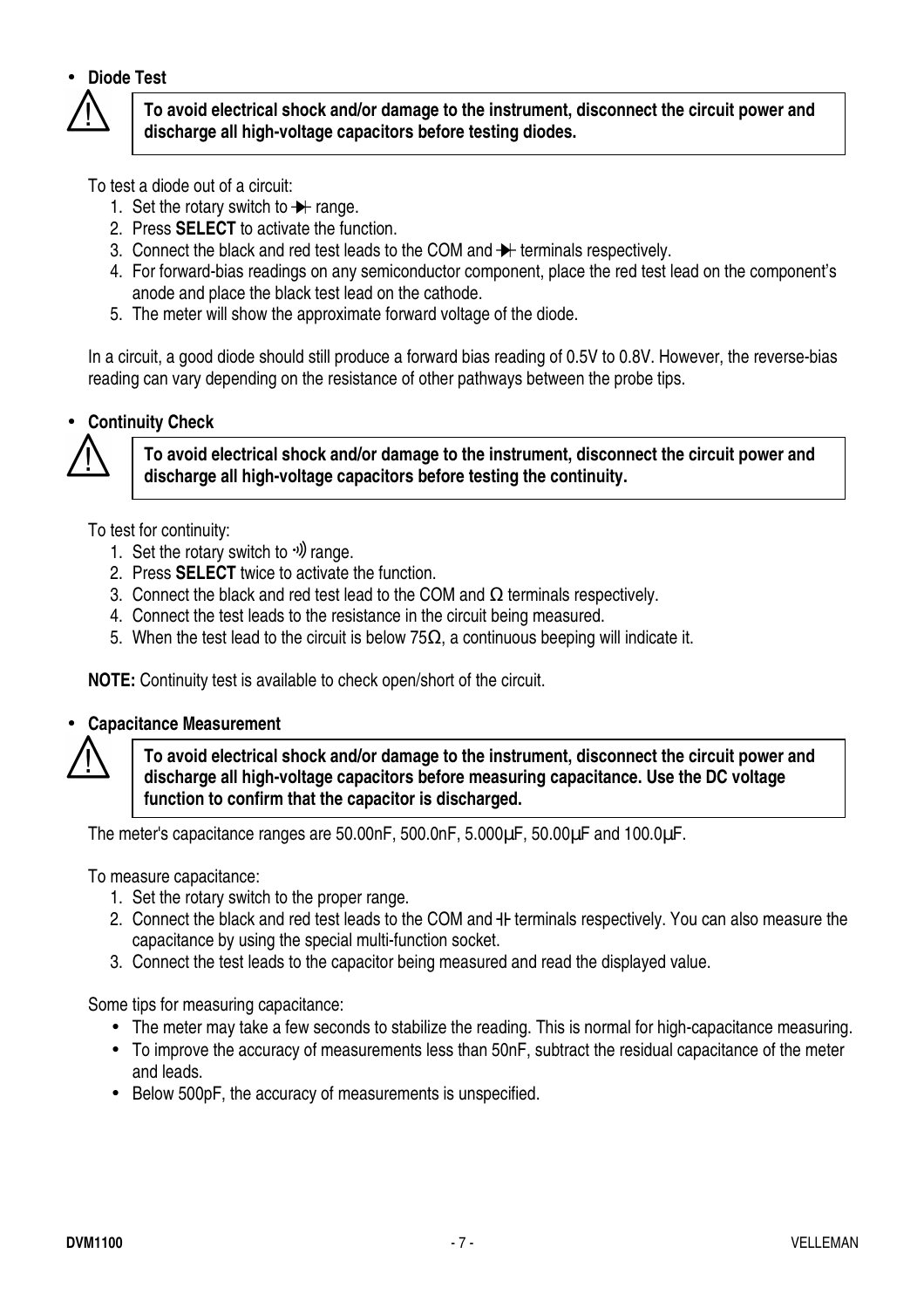#### • **Frequency and Duty Cycle Measurement**



#### **Do not measure the frequency on high voltage (>1,000V) to avoid electrical shock hazard and/or damage to the instrument.**

The meter can measure frequency or duty cycle while making either an AC voltage or AC current measurement.

To measure frequency:

- 1. Set the rotary switch to the desired function (AC voltage or AC current) and press **Hz/DUTY**.
- 2. Read the displayed frequency of the AC signal.
- 3. To make a duty cycle measurement, press **Hz/DUTY** again.
- 4. Read the displayed duty cycle.
- 5. Set the rotary switch to the **Hz** range.
- 6. Connect the black and red test leads to the COM and Hz terminals respectively.
- 7. Connect the test leads in parallel to the circuit being measured. Do not touch any electrical conductors.
- 8. At frequency measurement status, press **Hz/DUTY** to enter the duty cycle measurement status. Press again to return to the enter frequency measurement status.
- 9. Read the displayed value.

**NOTE:** In a noisy environment, use a shielded cable for measuring small signals.

#### • **Temperature Measurement**

**To avoid electrical shock and/or damage to the instrument, do not apply more than 1,000VDC or 1,000VAC RMS between the °C terminal and the COM terminal. To avoid electrical shock, do not use this instrument when voltages at the measurement surface exceed 60VDC or 24VAC rms.** 

To measure temperature:

- 1. Set the rotary switch to **°C** range. The LCD will show the current environment temperature.
- 2. Insert the "K" type thermocouples into the multi-function socket. Take care to observe the correct polarity.
- 3. Touch the object with the thermocouple probe for measurement.
- 4. Read the LCD.

#### • **Current Measurement**

**To avoid damage to the meter or injury in case of a fuse blow, never attempt an in-circuit current measurement where the open-circuit potential to earth is higher than 600V. To avoid damage to the meter, check the meter's fuse before proceeding. Use the proper terminals, function and range for your measurement. Never place the test leads in parallel with a circuit or component when the leads are plugged into the current terminals.** 

The meter's ranges are 400.0µA, 40.00µA, 400.0mA, 4.000A and 10.00A.

To measure current:

- 1. Turn off the power of the measured circuit. Discharge all the high-voltage capacitors.
- 2. Set the rotary switch to the proper range.
- 3. Press **SELECT** to select the DCA or ACA measuring mode.
- 4. Connect the black test lead to the COM terminal and the red test lead to the mA terminal for a maximum of 400mA. For a maximum of 10A, move the red test lead to the 10A terminal.
- 5. Break the circuit path to be tested. Connect the black test lead to the more negative side of the break; connect the red test lead to the more positive side of the break (reversing the leads will give a negative reading, but will not damage the meter).
- 6. Turn on the power of the measured circuit and read the display. Be sure to note the measurement units at the right side of the display ( $\mu$ A, mA or A). When only the figure " $\partial L$ " is displayed, it indicates over range situation and a higher range has to be selected.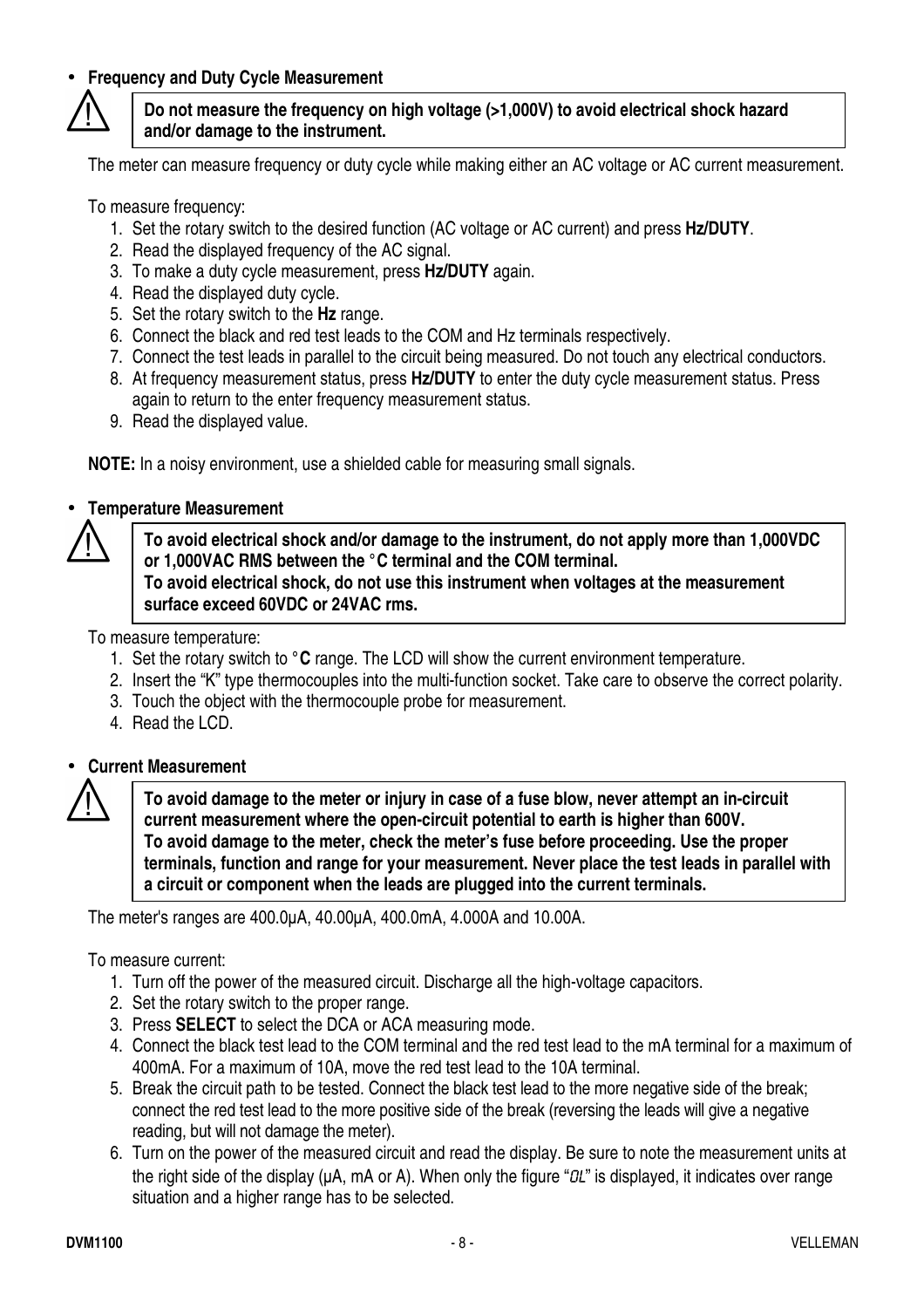7. Turn off the power of the measured circuit and discharge all the high-voltage capacitors. Remove the test leads and recover the measured circuit.

#### **5. Cleaning and Maintenance**

Do not attempt to repair or service your multimeter unless you are qualified to do so and have the relevant calibration, performance test and service information.

#### **a. General Maintenance**



**To avoid electrical shock and/or damage to the instrument, do not get water inside the case. Remove the test leads and any input signals before opening the case.**

Wipe the device regularly with a moist, lint-free cloth. Do not use alcohol or solvents. Clean the terminals:

- Turn the meter off and remove all test leads.
- Shake out any dirt that may be in the terminals.
- Soak a new cotton bud with a cleaning and oiling agent and clean the terminal.

#### **b. Fuse Replacement**



**Before fuse replacement, disconnect all test leads and/or ant connectors from any circuit under test. To avoid damage to the instrument, replace the fuse only with specified ratings.**

- Set the rotary switch to the OFF position.
- Disconnect all test leads and/or any connectors from the terminals.
- Open the battery compartment using an appropriate screwdriver.
- Remove the fuse by sliding it out of its bracket.
- Install a replacement fuse (F10A/600V,  $\varnothing$  6.3 x 32mm and F500mA/250V,  $\varnothing$  5 x 20mm).
- Close the battery compartment.

#### **c. Battery Replacement**



**To avoid false readings, which could lead to possible electric shocks or personal injury,**  replace the battery as soon as the battery indicator  $\equiv$  appears. Before battery replacement, **disconnect all test leads and/or ant connectors from any circuit under test.** 

- Set the rotary switch to the OFF position.
- Disconnect all test leads and/or any connectors from the terminals.
- Open the battery compartment using an appropriate screwdriver.
- Remove the battery.
- Install a replacement battery (6F22).
- Close the battery compartment.

#### **6. Technical Specifications**

Accuracy is specified for one year after calibration at operating temperatures of 18°C ~ 28°C with a relative humidity at 0% ~ 75%. Accuracy specifications take the form of  $\pm$  (% of rdg + number of least significant digits).

| <b>Environmental Conditions</b>                                 | 1000V CAT. II and 600V CAT. III                      |          |
|-----------------------------------------------------------------|------------------------------------------------------|----------|
| <b>Pollution Degree</b>                                         |                                                      |          |
| Altitude                                                        | < 2000m                                              |          |
| <b>Operating Temperature</b>                                    | 0°C~40°C or 32°F~122°F (< 80% RH, < 10°C)            |          |
| <b>Storage Temperature</b>                                      | -10°C~60°C or 14°F~140°F (< 70% RH, battery removed) |          |
| <b>Temperature Coefficient</b>                                  | $0.1x/C^{\circ}$ (< 18°C or > 28°C)                  |          |
| Max. Voltage between Terminals and Earth 1000VAC RMS or 1000VDC |                                                      |          |
| <b>DVM1100</b>                                                  | - 9 -                                                | VELLEMAN |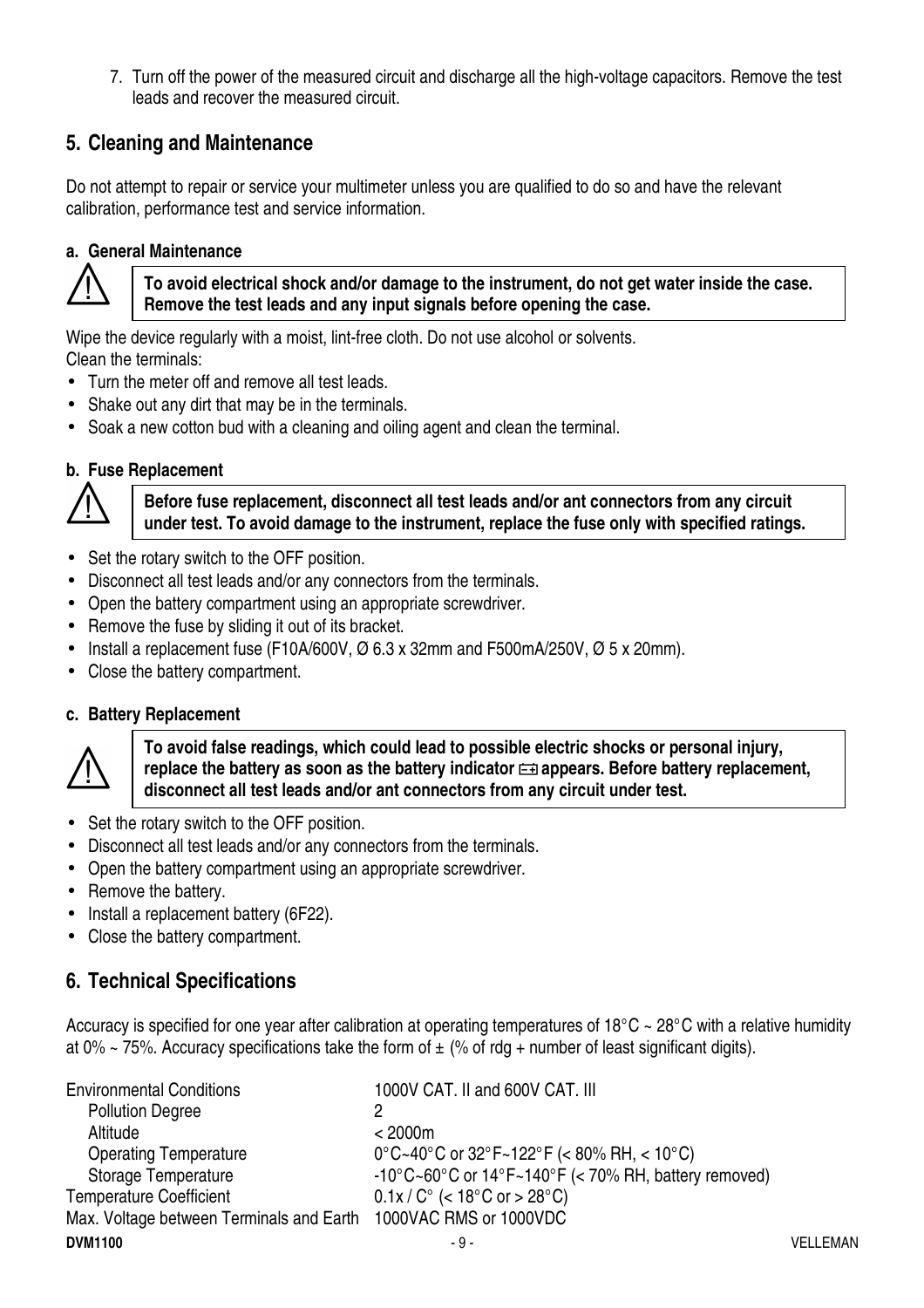| <b>Fuse Protection</b> | $\mu$ A and mA, F500mA / 250V, 5 x 20mm<br>A, F10A / 600V, 6.3 x 32mm |
|------------------------|-----------------------------------------------------------------------|
| Sample Rate            | 3x/sec for digital data                                               |
| Display                | $334$ digits LCD with automatic indication of functions and symbols   |
| Over Range Indication  | yes $("OL")$                                                          |
| Low Battery Indication | yes (m)                                                               |
| Polarity Indication    | "-" displayed automatically                                           |
| Data Hold              | yes                                                                   |
| <b>Backlight</b>       | white LEDs                                                            |
| Auto Power-Off         | yes                                                                   |
| <b>Power Supply</b>    | 9V battery                                                            |
| <b>Dimensions</b>      | 180 x 85 x 45mm                                                       |
| Weight                 | $\pm$ 360g (with battery)                                             |
| Accessories            | manual, test leads, 9V battery, K-type thermocouple                   |

#### **Voltage**

| Function                 | Range  | Resolution        | Accuracy               |
|--------------------------|--------|-------------------|------------------------|
| $DC$ mV mV $\overline{}$ | 400mV  | 0.1 <sub>m</sub>  | $± 1.0\% + 10$ digits  |
|                          | 4V     | 1mV               |                        |
| $DCVV$                   | 40V    | 10mV              | $\pm 0.5\% + 3$ digits |
|                          | 400V   | 100mV             |                        |
|                          | 1000V  | 1 <sub>V</sub>    |                        |
|                          | 400mV3 | 0.1 <sub>m</sub>  | $\pm 3.0\% + 3$ digits |
|                          | 4V     | 1mV               |                        |
| AC V <sup>1, 2</sup> V~  | 40V    | 10 <sub>m</sub> V | $\pm 1.0\% + 3$ digits |
|                          | 400V   | 100mV             |                        |
|                          | 700V   | 1V                |                        |

1 Frequency Range: 40Hz~500Hz

2 Response: avg, calibrated in RMS of sine wave

3 Manual range only

Overload protection: 1,000VDC or 1,000VAC RMS

Input impedance (nominal): >  $10M\Omega$  <  $100pF$ ; AC voltage: >  $5M\Omega$  <  $100pF$ Common mode rejection ratio: DC voltage: > 100dB @ DC; 50 or 60Hz; AC voltage: > 60dB @ DC, 50 or 60Hz Normal mode rejection ratio: DC voltage: > 45dB @ 50 or 60Hz

#### **Frequency**

| Function                      | Range   | Resolution  | Accuracy              |
|-------------------------------|---------|-------------|-----------------------|
|                               | 50.00Hz | $0.01$ Hz   |                       |
|                               | 500.0Hz | $0.1$ Hz    |                       |
| Frequency Hz<br>(10Hz~100kHz) | 5.000Hz | $0.001$ kHz | $\pm$ 0.1% + 3 digits |
|                               | 50kHz   | $0.01$ kHz  |                       |
|                               | 100kHz  | 0.1kHz      |                       |

Overload Protection: 1,000VDC or 1,000VAC RMS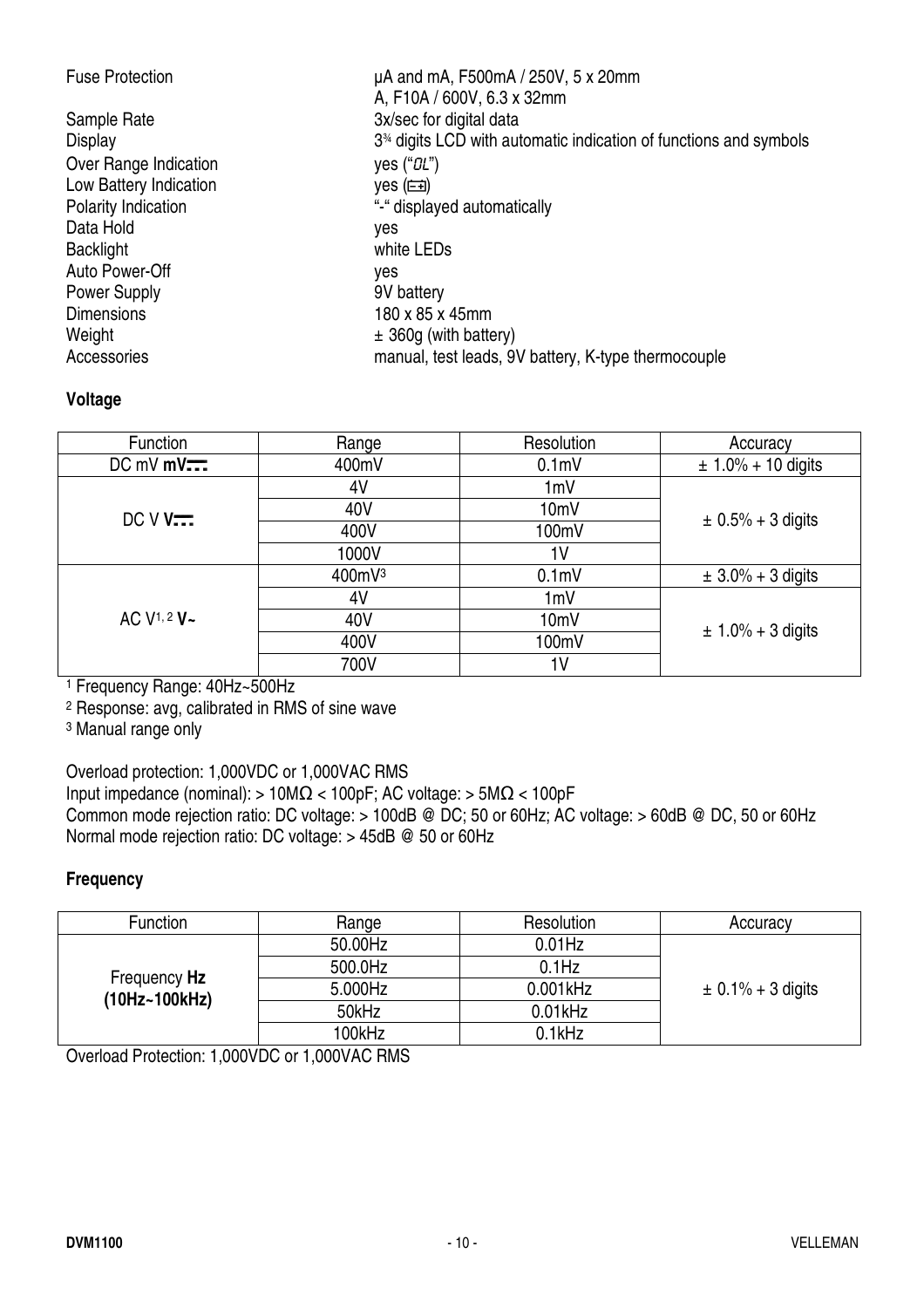#### **Resistance**

| Function            | Range                    | Resolution   | Accuracy               |  |  |
|---------------------|--------------------------|--------------|------------------------|--|--|
|                     | $400.0\Omega$            | $0.1\Omega$  | $\pm 0.5\% + 3$ digits |  |  |
|                     | $4.000k\Omega$           | 1Ω           |                        |  |  |
| Resistance $\Omega$ | $40.00 \mathrm{k}\Omega$ | $10\Omega$   | $\pm$ 0.5% + 2 digits  |  |  |
|                     | $400.0k\Omega$           | $100\Omega$  |                        |  |  |
|                     | $4.000k\Omega$           | $1k\Omega$   |                        |  |  |
|                     | $40.00 \text{M}\Omega$   | 10k $\Omega$ | $\pm 1.5\% + 3$ digits |  |  |
| $Q_{\text{total}}$  |                          |              |                        |  |  |

Overload Protection: 1,000VDC or 1,000VAC RMS

#### **Diode**

| ∙unctior            | .<br>10E<br>٦a | .<br>oς<br>uur.<br>ı. | 10112001<br>                                                   |
|---------------------|----------------|-----------------------|----------------------------------------------------------------|
| -<br>test<br>יססוכ⁄ |                | .001                  | $\Omega$ <sup>o</sup><br>ertaint∨<br>unc <sub>'</sub><br>. . v |
| $-$<br>.            |                |                       |                                                                |

Forward DC Current: ± 1mA Reverse DC Voltage: ± 1.5V Overload Protection: 1,000VDC or 1,000 VAC RMS

#### **Continuity Check**

| Function | Hange       | Resolution                | <b>Test Condition</b>                |
|----------|-------------|---------------------------|--------------------------------------|
| ((۱۰     | $400\Omega$ | $\overline{1}$<br>∪. . ⊾∠ | Open circuit voltage<br>approx. 0.5V |

Continuity beeper:  $\leq 75\Omega$ Overload Protection: 1,000VDC or 1,000VAC RMS

#### **Temperature**

| Function             | Range                          | Resolution      | Accuracy                 |
|----------------------|--------------------------------|-----------------|--------------------------|
|                      | $-55C^{\circ}$ ~0 $^{\circ}$ C | $0.1^{\circ}$ C | $\pm$ 9.0% + 2°C         |
| Celsius <sup>1</sup> | $1^{\circ}$ C~400 $^{\circ}$ C |                 | $\pm 2.0\% + 1\degree C$ |
|                      | 401°C~1,000°C                  | $1^{\circ}$ C   | ± 2.0%                   |

1 Temperature specifications do not include thermocouple errors Overload Protection: 1,000VDC or 1,000VAC RMS

#### **Capacitance**

| Function                 | Range              | Resolution       | Accuracy                                                 |
|--------------------------|--------------------|------------------|----------------------------------------------------------|
|                          | 50 <sub>nF</sub>   | 10pF             | $< 10nF$ : ± 5.0% - 50 digits<br>$\pm 3.0\% + 10$ digits |
| Capacitance <sup>-</sup> | 500 <sub>n</sub> F | 100pF            |                                                          |
|                          | $5\nu F$           | 1 <sub>nF</sub>  |                                                          |
|                          | $50\mu F$          | 10 <sub>nF</sub> | $\pm 3.0\% + 5$ digits                                   |
|                          | 100uF              | 100nF            |                                                          |

Overload Protection: 1,000VDC or 1,000VDC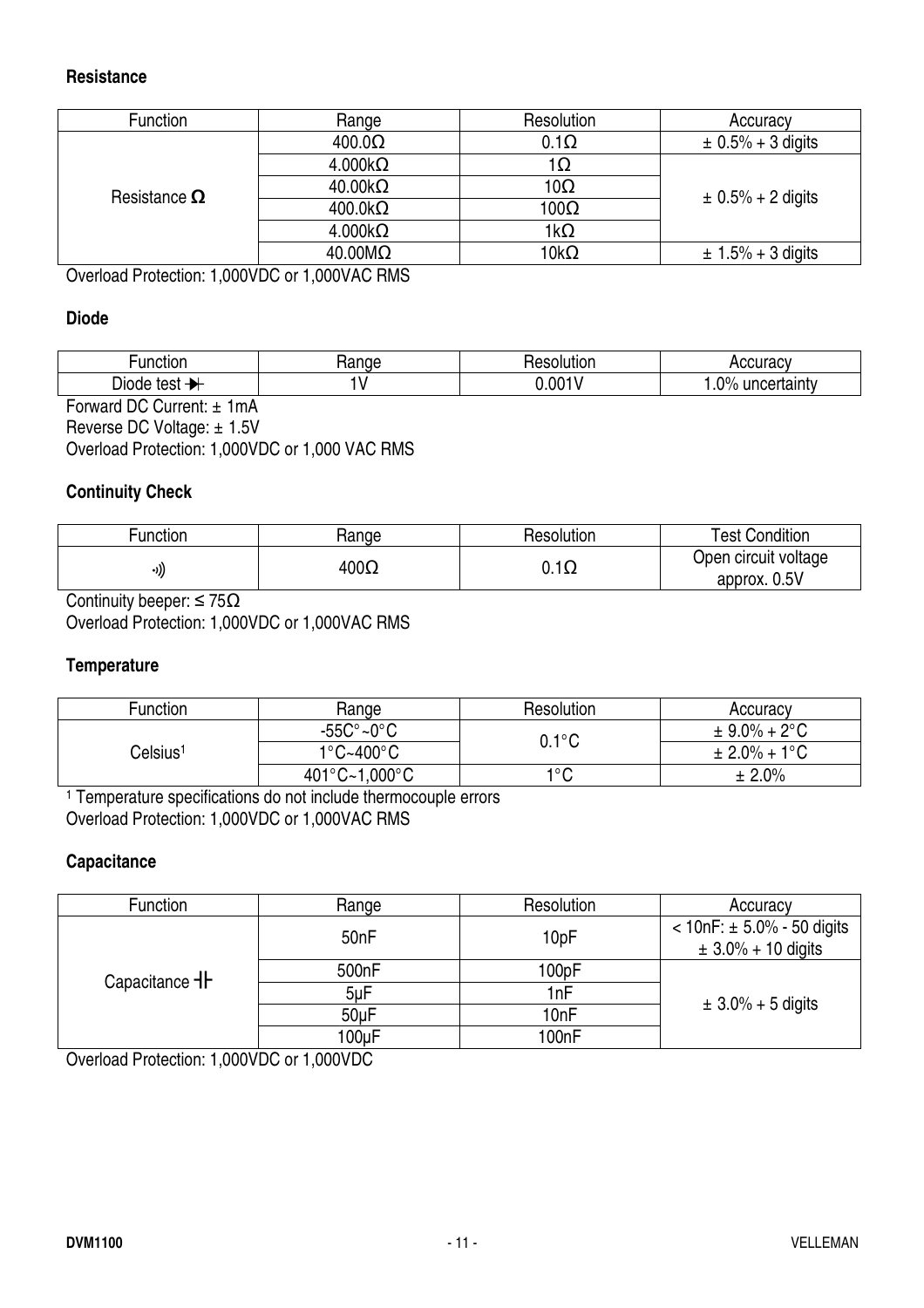#### **Current**

| <b>Function</b>                           | Range              | Resolution         | Accuracy               |
|-------------------------------------------|--------------------|--------------------|------------------------|
| DC current $\mu$ A                        | $400\mu A$         | $0.1\muA$          | $± 1.5% + 3$ digits    |
|                                           | 4000µA             | 1µA                |                        |
| $DC$ current $mA$ $\overline{\cdots}$     | 40 <sub>m</sub> A  | 0.01mA             | $\pm 1.5\% + 3$ digits |
|                                           | 400 <sub>m</sub> A | 0.1 <sub>m</sub> A |                        |
| DC current A.                             | 4A                 | 1mA                | $\pm 2.0\% + 5$ digits |
|                                           | 10A                | 10 <sub>m</sub> A  |                        |
| AC current <sup>1, 2</sup> $\mu$ A $\sim$ | $400\mu A$         | $0.1\muA$          | $\pm$ 1.8% + 5 digits  |
|                                           | 4000µA             | 1µA                |                        |
| AC current <sup>1, 2</sup> mA $\sim$      | 40 <sub>m</sub> A  | 0.01mA             | $\pm$ 1.8% + 5 digits  |
|                                           | 400 <sub>m</sub> A | 0.1 <sub>m</sub> A |                        |
| AC current <sup>1,2</sup> $A -$           | 4A                 | 1 <sub>m</sub> A   | $\pm 3.0\% + 8$ digits |
|                                           | 10A                | 10 <sub>m</sub> A  |                        |

1 Frequency range: 40Hz~200Hz

2 Response: avg, calibrated in RMS of sine wave

Overload Protection: F10A/600V fuse for A range; F500mA/250V fuse for µA and mA ranges Max. Input Current: 400mA DC or 400mA AC RMS for  $\mu$ A and mA ranges; 10A DC or 10A AC RMS for A ranges For measurements > 5A, max. 4 minutes ON to measure, 10 minutes OFF; above 10A unspecified

**Use this device with original accessories only. Velleman nv cannot be held responsible in the event of damage or injury resulted from (incorrect) use of this device.** 

**For more info concerning this product, please visit our website www.velleman.eu. The information in this manual is subject to change without prior notice.** 

## **DVM1100 – MULTIMETER MET AUTOMATISCHE BEREIKINSTELLING**

#### **1. Inleiding**

#### **Aan alle ingezetenen van de Europese Unie**

#### **Belangrijke milieu-informatie betreffende dit product**

Dit symbool op het toestel of de verpakking geeft aan dat, als het na zijn levenscyclus wordt weggeworpen, dit toestel schade kan toebrengen aan het milieu.

Gooi dit toestel (en eventuele batterijen) niet bij het gewone huishoudelijke afval; het moet bij een gespecialiseerd bedrijf terechtkomen voor recyclage.

U moet dit toestel naar uw verdeler of naar een lokaal recyclagepunt brengen.

Respecteer de plaatselijke milieuwetgeving.

#### **Hebt u vragen, contacteer dan de plaatselijke autoriteiten inzake verwijdering.**

Dank u voor uw aankoop! Uw **DVM1100** wordt geleverd met: 1 x multimeter, 1 x thermokoppel type K, 2 x meetsnoeren, 2 x meetsnoeren voor capaciteitsmetingen en deze handleiding. Lees deze handleiding grondig voor u het toestel in gebruik neemt. Werd het toestel beschadigd tijdens het transport, installeer het dan niet en raadpleeg uw dealer.

#### **2. Veiligheidsinstructies**

- Meetcategorie III: metingen uitgevoerd in de constructie.
- Meetcategorie II: metingen uitgevoerd op circuits met directe aansluiting op laagspanning.
- Meetcategorie I: metingen uitgevoerd op circuits met indirecte aansluiting op het lichtnet.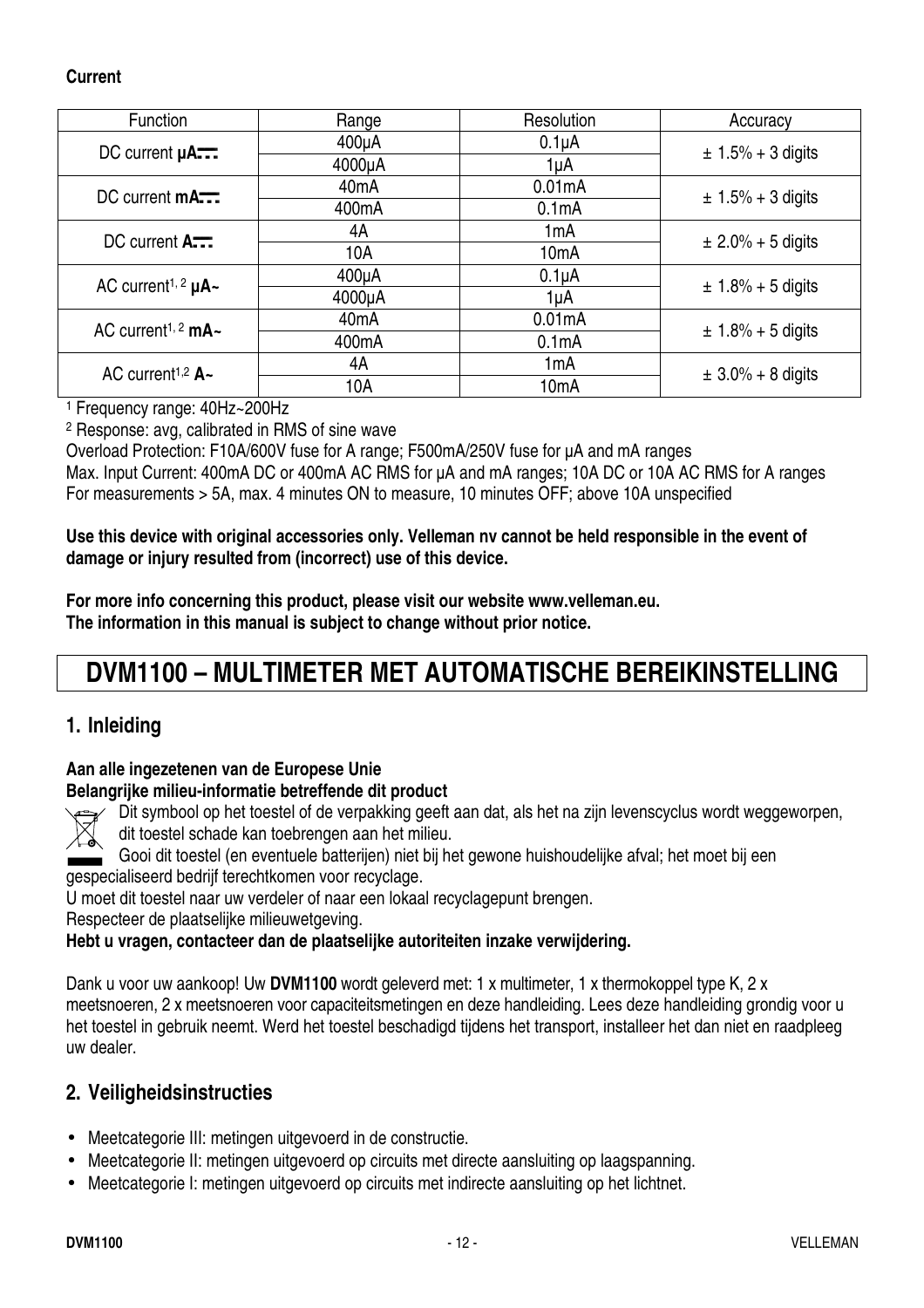- Tijdens het gebruik van deze multimeter moet de gebruiker alle veiligheidsmaatregelen in acht nemen: o Veiligheidsmaatregelen betreffende het gevaar van elektrische stroom.
	- o Beveiliging van de multimeter tegen verkeerd gebruik.
- Gebruik voor uw eigen veiligheid enkel de meegeleverde meetsnoeren. Controleer voor elk gebruik of de meetsnoeren in goede staat verkeren.
- Merk op dat, wanneer u de meter gebruikt in de buurt van een luidruchtig toestel, de display onstabiel kan worden of onjuiste resultaten kan weergeven.
- Gebruik de meter en de meetsnoeren niet wanneer ze beschadigd zijn.
- Gebruik de meter enkel zoals aangegeven in deze handleiding, zoniet wordt de meter onveilig voor gebruik.
- Wees zeer voorzichtig wanneer u met ontblote leidingen en bus bars werkt.
- Vermijd gebruik in een ruimte met explosief gas, dampen of stof.
- Controleer of de meter goed functioneert door een gekende spanning te meten. Gebruik de meter niet wanneer deze niet naar behoren werkt. In geval van tijfel laat u best de meter ijken.
- Gebruik de gepaste bussen, functie en bereik voor alle metingen.
- Is de te meten waarde onbekend, zorg dat het bereik op de hoogste waarde is ingesteld. Gebruik de automatische bereikmodus waar mogelijk.
- Overschrijd de maximale ingangswaarden vermeld in de technische specificaties niet om beschadiging te vermijden.
- Raak geen vrije bussen aan wanneer u de meter aan een circuit koppelt.
- Wees voorzichtig met spanning hoger dan 60VDC of 30VAC rms omdat deze elektroshocks kunnen veroorzaken.
- Houd uw vingers achter de bescherming wanneer u de meetsnoeren gebruikt.
- Tijdens de aansluiting, sluit eerst het COM-meetsnoer en pas daarna het testsnoer onder spanning. Ontkoppel eerst het meetsnoer onder spanning en daarna het COM-meetsnoer.
- Ontkoppel de meetsnoeren van het circuit alvorens de functie te wijzigen.
- Voor alle DC-functie alsook de manuele of automatische bereikinstelling, controleer op de aanwezigheid van ACspanning met behulp van de AC-functie om elektroshocks en onjuiste meetresultaten te vermijden. Selecteer daarna een DC-spanningsbereik gelijk of groter dan het AC-bereik.
- Schakel het circuit uit en ontlaad alle condensators voor u de weerstand, continuïteit, diodes of capaciteit meet.
- Voer nooit weerstands- of doorverbindingstmetingen uit op een circuit onder stroom.
- Alvorens stroommetingen uit te voeren, controleer de zekering en schakel het te meten circuit uit. Koppel pas daarna de meetsnoeren aan het circuit.
- Bij tv-herstellingen of metingen op schakelende circuits kunnen de hoge spanningspulsen op de testpunten de multimeter ernstig beschadigen. Gebruik een tv-filter om deze pulsen te verzwakken.
- Voed de meter aan de hand van een 9V-batterij en plaats deze op een correcte wijze in het batterijvak.
- Vervang de batterij van zodra de aanduiding ( $\equiv$ i) op het scherm verschijnt. Zo vermijd u onnauwkeurige resultaten en mogelijke elektroshocks.
- Meet geen spanningen hoger dan 600V in meetcategorie III of 1000V in meetcategorie II.
- Het REL-symbool wordt weergegeven in de REL-modus. Ga voorzichtig te werk vanwege de gevaarlijke spanning.
- Gebruik de meter niet wanneer de behuizing volledig (of gedeeltelijk) is verwijderd.

#### **3. Omschrijving**

- **a. Multimeter**
- 1. lcd-scherm
- 2. toetsenpaneel
- 3. draaischakelaar
- 4. bussen
- 5. batterijvak



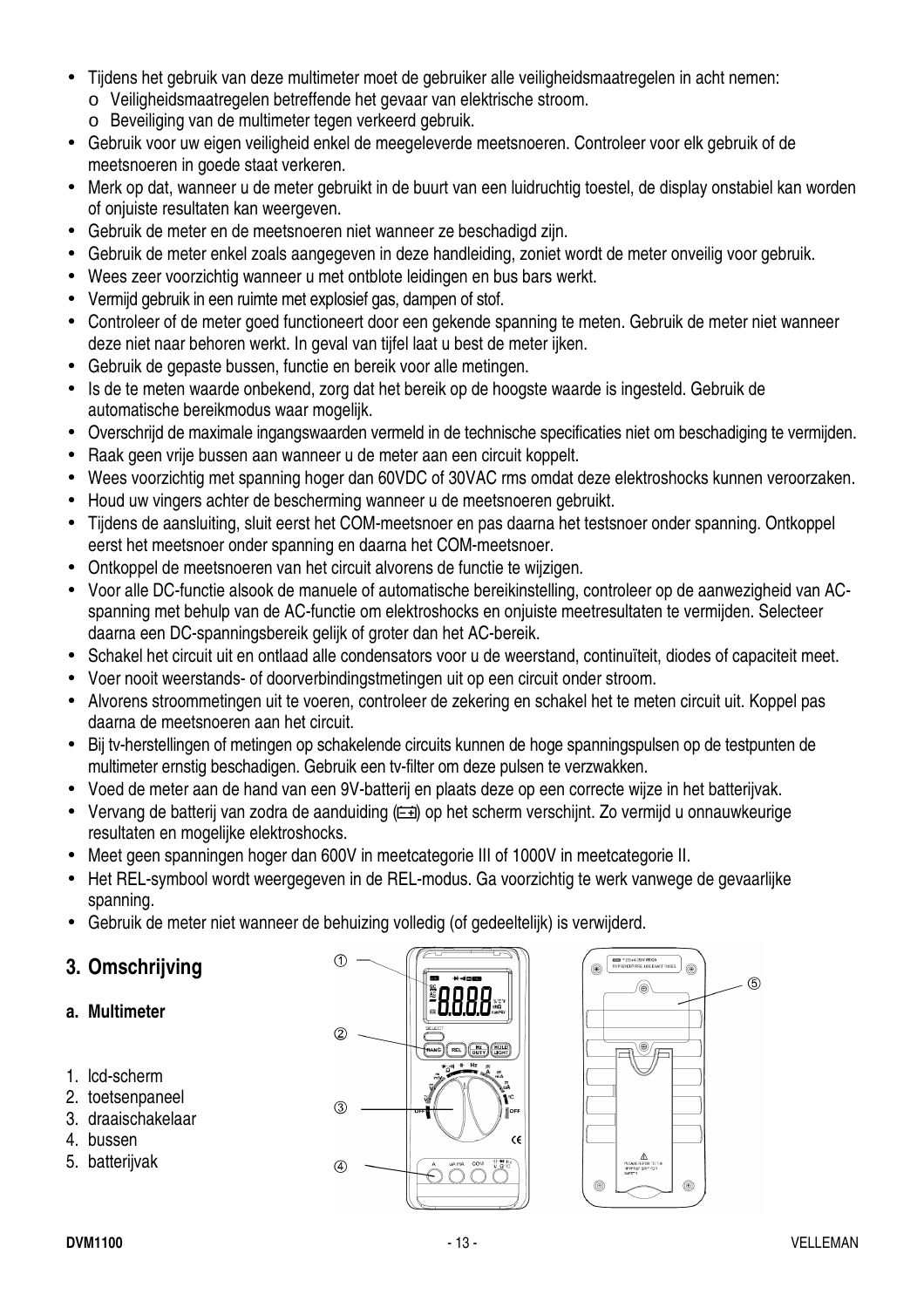#### **b. Lcd-scherm**



| Nr.            | <b>Symbool</b>        | Omschrijving                                                                               |
|----------------|-----------------------|--------------------------------------------------------------------------------------------|
|                |                       | Zwakke batterij.                                                                           |
|                | 臼                     | A Waarschuwing: Om onjuiste resultaten te vermijden, die tot elektroshocks en verwondingen |
|                |                       | kunnen leiden, vervang de batterij van zodra dit symbool verschijnt.                       |
| $\overline{2}$ |                       | Geeft een negatieve waarde weer.                                                           |
| 3              | <b>AC</b>             | Aanduiding voor AC-spanning of -stroom.                                                    |
|                | $\tilde{\phantom{a}}$ |                                                                                            |
| 4              | <b>DC</b>             | Aanduiding voor DC-spanning of -stroom.                                                    |
|                | .                     |                                                                                            |
| 5              | [ALTO]                | De meter bevindt zich in de automatische bereikinstelling.                                 |
| 6              | $\blacktriangleright$ | De meter bevindt zich in de diode testmodus.                                               |
|                | ((د.                  | De meter bevindt zich in de doorverbindingsmodus.                                          |
| 8              | Н                     | De meter bevindt zich in de data hold-modus.                                               |
| 9              | REL <sup>]</sup>      | De meter bevindt zich in de relatieve meetmodus.                                           |
| 10             | % °C °F               |                                                                                            |
|                | kMΩHz                 | Meeteenheden.                                                                              |
|                | num FAV               |                                                                                            |
| 11             | OL.                   | Buiten bereik.                                                                             |

#### **c. Toetsenpaneel**

| <b>Toets</b>      | Symbool                                 | Omschrijving                                                                 |
|-------------------|-----------------------------------------|------------------------------------------------------------------------------|
|                   | $\Omega + \theta$                       | Schakelt tussen weerstand-, diode- en doorverbindingsmetingen.               |
| <b>SELECT</b>     | A mA µA                                 | Schakelt tussen AC- en DC-stroom.                                            |
|                   | <b>Power-off</b>                        | Uitschakelen van de automatische uitschakeling.                              |
| <b>HOLD/LIGHT</b> |                                         | Druk om de data hold-modus binnen te treden of te verlaten. Houd gedurende 2 |
|                   |                                         | seconden ingedrukt om de achtergrondverlichting in of uit te schakelen.      |
|                   |                                         | Druk om de manuele bereikinstelling weer te geven.                           |
| <b>RANG</b>       | $V_{\sim}$ , $V_{\sim}$ , $\Omega$ , A, | Druk om de bereiken te doorlopen.                                            |
|                   | $mA, \mu A$                             | Houd gedurende 2 seconden ingedrukt om naar de automatische bereikinstelling |
|                   |                                         | terug te keren.                                                              |
| <b>REL</b>        |                                         | Druk om de relatieve meetmodus binnen te treden of te verlaten.              |
| <b>Hz/DUTY</b>    |                                         | Druk om de frequentie te meten. Druk opnieuw om de cyclische verhouding te   |
|                   | $V_{\sim}$ , A, mA, µA                  | meten. Druk opnieuw om te verlaten.                                          |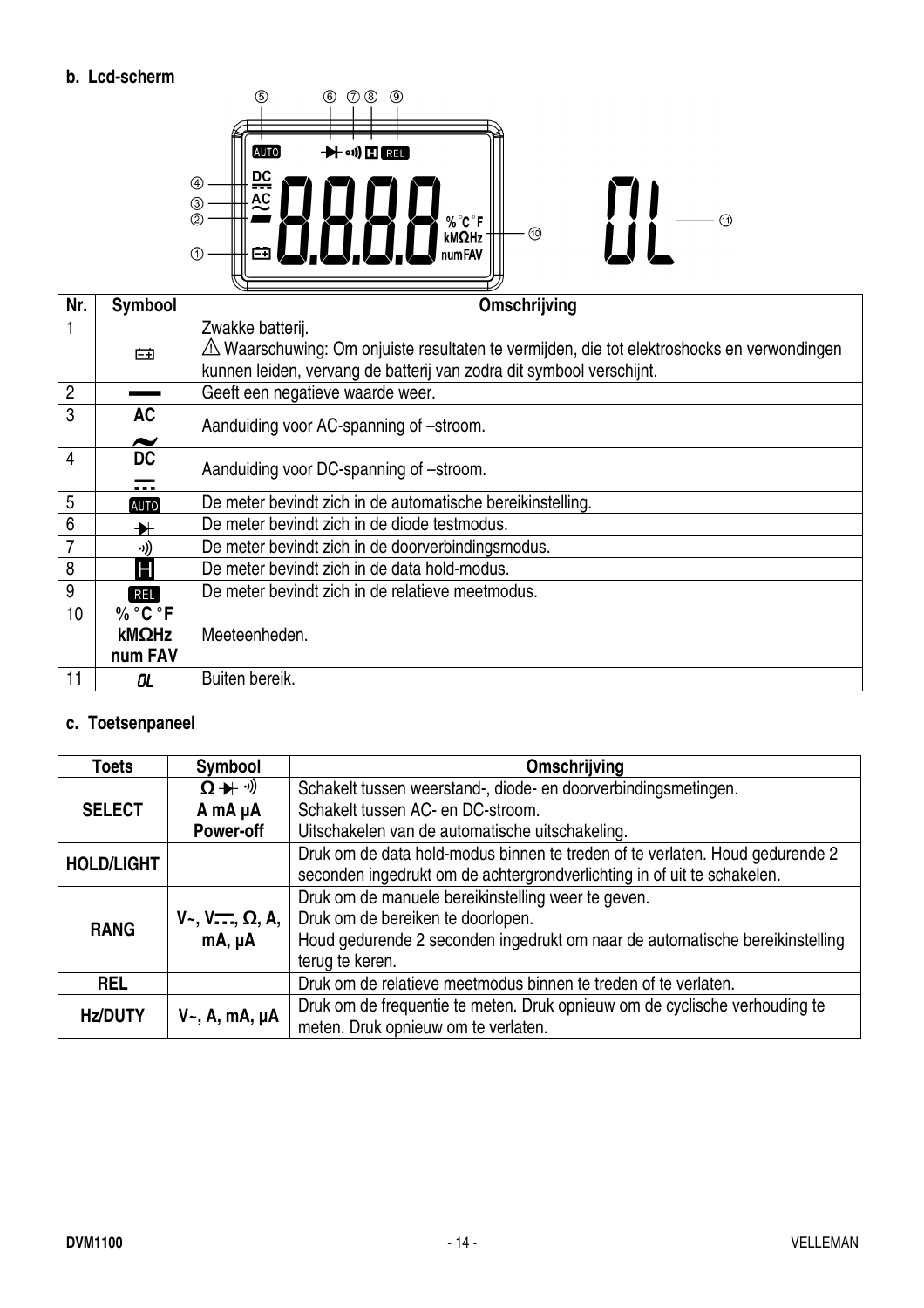#### **4. Gebruik**

#### **a. Algemene functies**

#### • **Data hold-modus**

De data hold-functie zorgt ervoor dat de schermweergave niet meer wordt geüpdatet. De meter schakelt over naar de manuele bereikinstelling wanneer u deze functie inschakelt. De functie kan worden opgeheven door de meetmodus te wijzigen of door opnieuw op **RANG** of op **HOLD/LIGHT** te drukken.

Om de modus weer te geven:

- 1. Druk op **HOLD/LIGHT. II** verschijnt op het scherm.
- 2. Een tweede korte druk op de knop laat terug de normale modus verschijnen.

#### • **Manuele en automatische bereikinstelling**

- \* In automatische bereikinstelling zal de meter het meest geschikte bereik voor de invoer selecteren. Zo kunt van meetpunt overschakelen zonder het bereik te hoeven in te stellen.
- \* Met de manuele bereikinstelling kunt u de meter in een bepaald bereik vastzetten.
- \* De meter stelt zich standaard in de automatische bereikinstelling voor functies met meer dan één bereik. **QUO** wordt weergegeven in de automatische bereikinstelling.
	- 1. Druk op **RANG** om de manuele bereikinstelling te activeren. Elke druk op de toets verhoogt het bereik.

**OPMERKING:** De meter verlaat deze modus wanneer u manueel het bereik wijzigt nadat u de uitlezing hebt vastgezet.

2. Houd **RANG** ingedrukt om de automatische bereikinstelling weer te geven.

#### • **Batterijspaarder**

Schakel de meter in. De meter schakelt automatisch uit na ongeveer 30 minuten. Houd **HOLD/LIGHT** of draai aan de draaischakelaar om de meter in te schakelen. Houd **SELECT** ingedrukt om deze functie op te heffen.

#### • **Relatieve metingen**

De meter geeft de relatieve waarde weer voor elke functie uitgenomen voor de frequentiemeting.

- 1. Kies een functie en verbind de meetsnoeren met het te meten circuit.
- 2. Druk op **REL** om de gemeten waarde op te slaan en om de functie in te schakelen. Het verschil tussen de referentiewaarde en de volgende meting wordt weergegeven.
- 3. Houd **REL** gedurende 2 seconden ingedrukt om de functie te verlaten.

#### **b. Meetfuncties**

#### • **Meten van AC- en DC-spanningen**



**Om elektroshocks en/of beschadiging te vermijden, verricht geen metingen uit op spanning hoger dan 1000VDC / 1000VAC rms. Om elektroshocks en/of beschadiging te vermijden, breng nooit meer dan 1000VDC of** 

**1000VAC rms aan tussen de COM-bus en de aarding.** 

Het bereik van de DC-spanning bedraagt 400.0mV, 4.000V, 40.00V, 400.0V and 1000V; het AC 400.0mV-bereik bestaat enkel in de automatische bereikinstelling.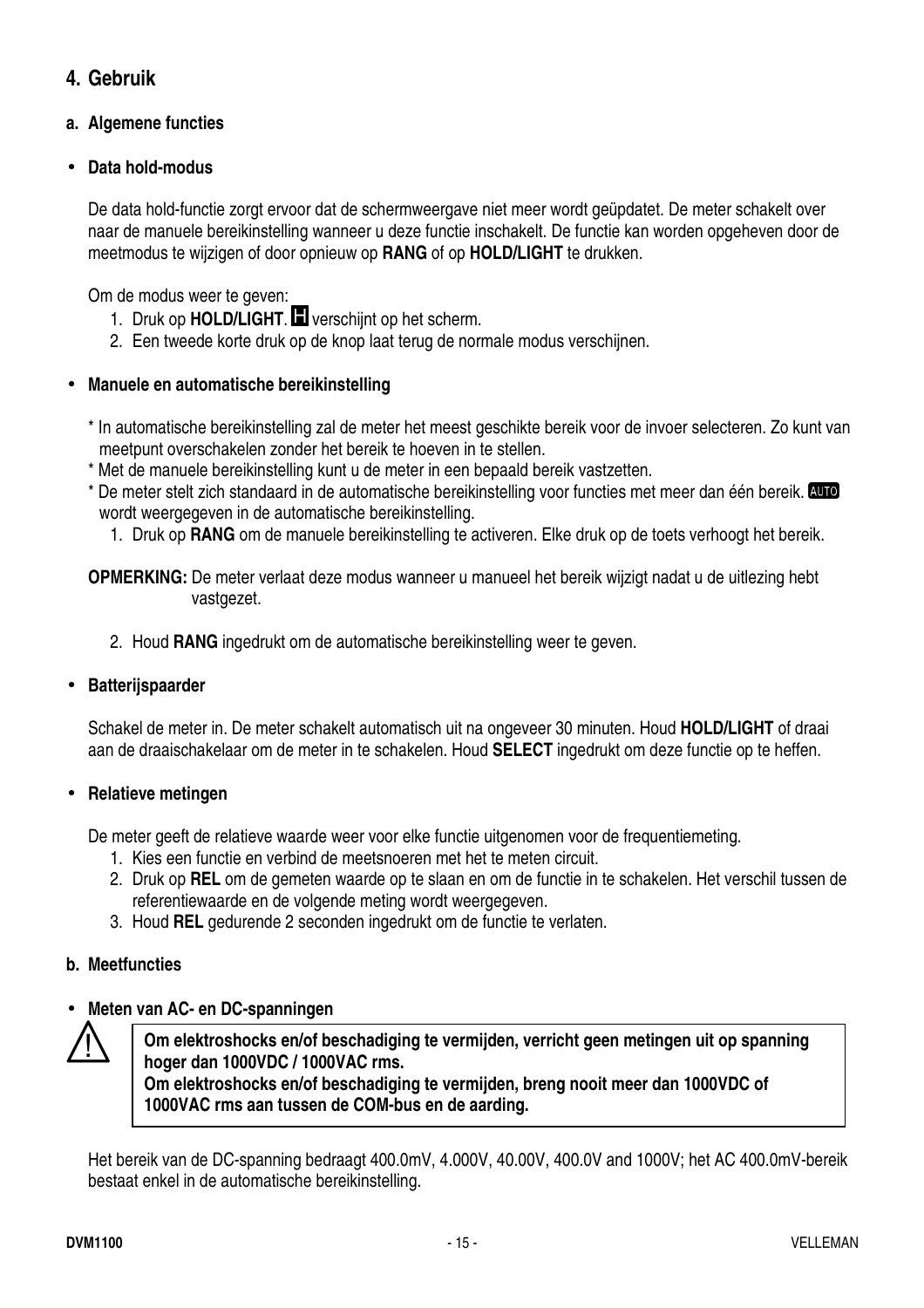Om AC- of DC-spanningen te meten:

- 1. Plaats de draaischakelaar op de correcte functie.
- 2. Koppel het zwarte en het rode meetsnoer met de COM- respectievelijk de V-bus.
- 3. Verbind de meetsnoeren met het te meten circuit.
- 4. Lees de weergegeven waarden. De polariteit van de aansluiting met het rode meetsnoer wordt weergegeven tijdens een DC-meting.
- **OPMERKING:** De uitlezing kan onstabiel worden vooral met het 400mVDC-bereik, ook al zijn de meetsnoeren niet aan de ingangsbussen gekoppeld. Is de uitlezing niet correct, veroorzaak een kortsluiting tussen de V- en de COM-bus en zorg dat LCD een nulwaarde weergeeft. Voor nauwkeurigere metingen meet u best de AC-spanning eerst. Schrijf het bereik van de AC-spanning neer en selecteer manueel eenzelfde of hoger bereik voor de DC-spanning. Zo krijgt u nauwkeurigere DCmetingen doordat de beveiligingscircuits niet worden ingeschakeld.

#### • **Weerstanden meten**



**Om elektroshocks en/of beschadiging te vermijden, schakel het circuit uit en ontlaad alle condensators alvorens de weerstand te meten.** 

Het bereik bedraagt 400.0Ω, 4.000kΩ, 40.00kΩ, 400.0kΩ, 4.000MΩ en 40.00MΩ.

Om de weerstand te meten:

- 1. Stel de draaischakelaar in op het correcte bereik.
- 2. Koppel het zwarte en het rode meetsnoer met de COM- respectievelijk de  $Ω$ -bus.
- 3. Verbind de meetsnoeren met het te meten circuit en lees de weergegeven waarde af.

**OPMERKING:** De gemeten waarde van een weerstand in een circuit verschilt vaak van de reële waarde doordat de teststroom van de meter door alle mogelijke banen tussen de meetsondes wegvloeit. Om een zo nauwkeurig mogelijke lage weerstandswaarde te verkrijgen, veroorzaakt u best een kortsluiting tussen de meetsnoeren. Onthoud de weerstand van de meetsondes en trek deze af van de weerstand van de meetsnoeren.

> De functie veroorzaakt voldoende spanning naar de siliconendiode of de transistorverbindingen, die geleiding veroorzaakt. Om dit te vermijden, gebruikt u best niet het 40MΩ-bereik voor in-circuit weerstandsmetingen. In het 40MΩ-bereik heeft de meter enkele seconden nodig om de uitlezing te stabiliseren. Dit is volkomen normaal voor metingen van hoge weerstanden. Is de ingang niet aangesloten, d.w.z. in een open circuit, zal een te klein bereik worden weergegeven met OL.

#### • **Diodetest**



#### **Om elektroshocks en/of beschadiging te vermijden, schakel het circuit uit en ontlaad alle condensators alvorens de diodes te meten.**

Om diodes in een circuit te meten:

- 1. Stel de draaischakelaar in op het  $\rightarrow$ -bereik.
- 2. Druk op **SELECT** om de functie in te schakelen.
- 3. Koppel het zwarte en het rode meetsnoer met de COM- respectievelijk de  $\rightarrow$ -bus.
- 4. Om de doorlaatvoorspanning van een component te meten, plaats het rode meetsnoer op de anode van het component en het zwarte meetsnoer op de kathode.
- 5. De meter geeft de benaderende doorlaatstroom van de diode weer. Keert u de aansluiting om, dan verschijnt enkel "1".

In een circuit zou een goede diode een doorlaatvoorspanning moeten produceren van 0.5V tot 0.8V. Een tegenvoorspanning kan variëren naargelang de weerstand tussen de meetsondes.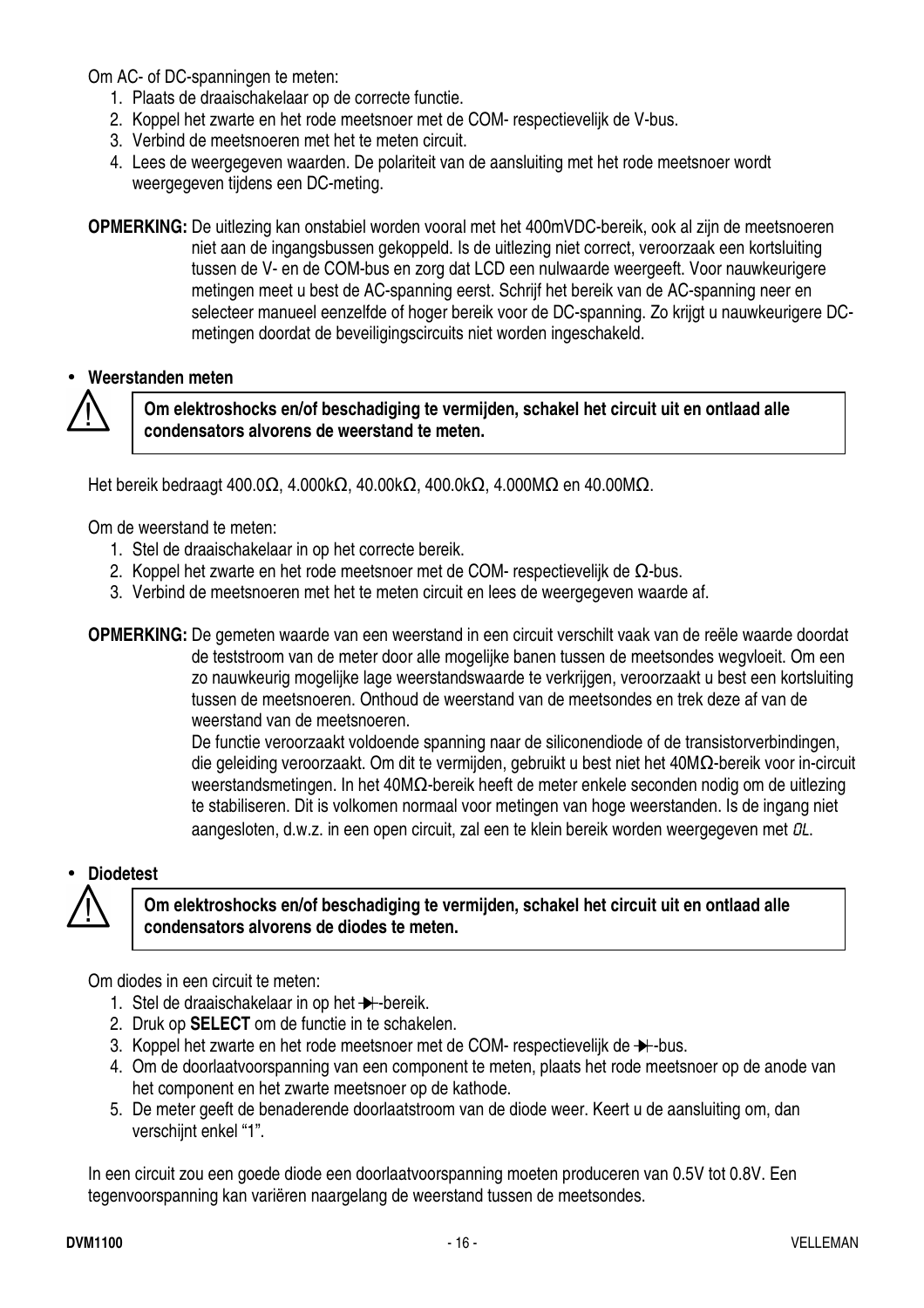#### • **Doorverbindingstest**



**Om elektroshocks en/of beschadiging te vermijden, schakel het circuit uit en ontlaad alle condensators alvorens de doorverbindingstest uit te voeren.** 

Continuïteit is een volledig stroompad. De meter zoemt wanneer het pad volledig is.

Om de doorverbinding te testen:

- 1. Stel de draaischakelaar in op het  $\psi$ -bereik.
- 2. Druk op SELECT om de functie in te schakelen.
- 3. Koppel het zwarte en het rode meetsnoer met de COM- respectievelijk de Ω-bus.
- 4. Verbind de meetsnoeren met de weerstand in het circuit.
- 5. De meter zoemt onophoudelijk wanneer de weerstand minder dan 75Ω bedraagt.

**OPMERKING:** Gebruik de doorverbindingstest om een open/gesloten circuit te testen.

• **Capaciteit meten** 



**Om elektroshocks en/of beschadiging te vermijden, schakel het circuit uit en ontlaad alle condensators alvorens de capaciteit te meten. Gebruik de DC-spanningsfunctie om te controleren of de condensator volledig ontladen is.**

Het bereik van de meter bedraagt 50.00nF, 500.0nF, 5.000µF, 50.00µF en 100.0µF.

Om de capaciteit te meten:

- 1. Stel de draaischakelaar in op het gepaste bereik.
- 2. Koppel het zwarte en het rode meetsnoer met de COM- respectievelijk de  $+$ -bus. U kunt de capaciteit meten let behulp van de speciale multifunctionele stekker.
- 3. Verbind de meetsnoeren met de te meten condensator en lees de waarde van het scherm af.

Enkele tips om de capaciteit te meten:

- De meter geeft de waarde pas na enkele seconden weer. Dit is absoluut normaal.
- Om nauwkeurigere metingen onder 50nF te verkrijgen, trek de weerstand van de meter en de meetsnoeren af van de uitgelezen waarde.
- Beneden 500pF is de nauwkeurigheid van de meting ongespecificeerd.

#### • **Meten van frequentie en cyclische verhouding**



#### **Meet geen hoogspanningsfrequentie (>1000V) om elektroshocks en/of beschadiging te vermijden.**

Het is mogelijk de frequentie en de cyclische verhouding te meten terwijl u de AC-spanning of –stroom meet.

Om de frequentie te meten:

- 1. Stel de draaischakelaar in op de gewenste functie (AC-spanning of –stroom) en druk op **Hz/DUTY**.
- 2. Lees de weergegeven waarde van het AC-signaal.
- 3. Druk opnieuw op **Hz/DUTY** om de cyclische verhouding te meten.
- 4. Lees de weergegeven waarde van de cyclische verhouding.
- 5. Stel de draaischakelaar in op het **Hz**-bereik.
- 6. Koppel het zwarte en het rode meetsnoer met de COM- respectievelijk de Hz-bus.
- 7. Verbind de meetsnoeren in parallel met het circuit. Raak de geleiders niet aan.
- 8. Druk opnieuw op **Hz/DUTY** om naar de normale modus terug te keren.
- 9. Lees de weergegeven waarde.

**OPMERKING:** Gebruik een afgeschermde kabel voor het meten van kleine signalen in een luidruchtige omgeving.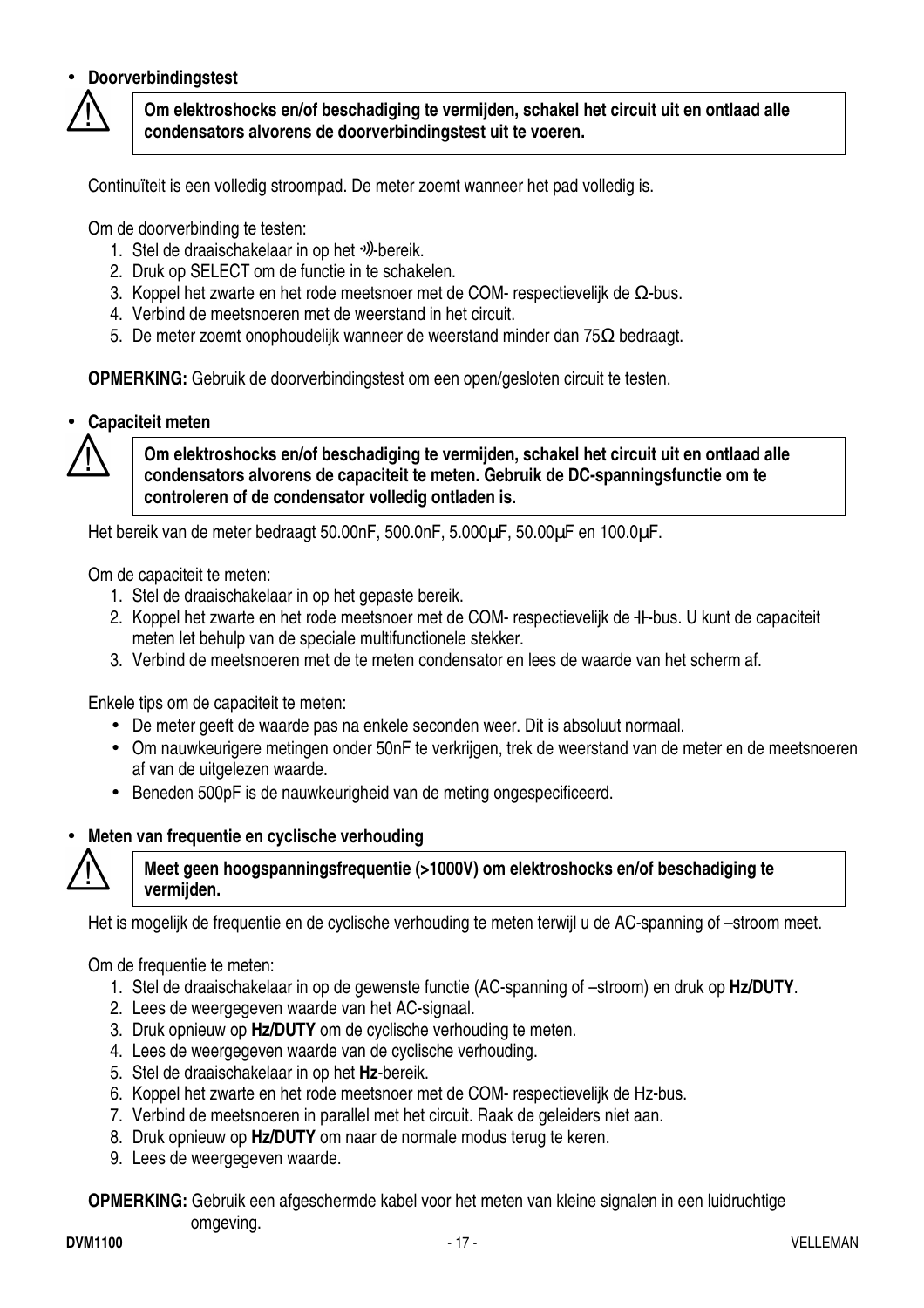#### • **Meten van de temperatuur**

**Om elektroshocks en/of beschadiging te vermijden, breng nooit meer dan 1000VDC of 1000VAC rms aan tussen de °C- en de COM-bus.** 

**Om elektroshocks te vermijden, gebruik dit toestel niet wanneer de spanning meer dan 60VDC of 24VAC rms bedraagt.** 

Om de tempratuur te meten:

- 1. Stel de draaischakelaar in op het **°C**-bereik. De lcd geeft de huidige omgevingstemperatuur.
- 2. Steek de thermokoppel (type K) in de multifunctionele stekker. Respecteer de polariteit.
- 3. Raak het object met de sonde van de thermokoppel.
- 4. Lees de waarde van het lcd-scherm af.

#### • **Meten van stroom**

**Om beschadiging of letsels te vermijden in geval van een gesprongen zekering, verricht nooit metingen uit op een open circuit hoger dan 600V.** 

**Om beschadiging van de meter te vermijden, controleer de zekering voor elk gebruik. Gebruik de gepaste bussen, functie en bereik voor alle metingen. Plaats een meetsnoer nooit parallel met een circuit of component wanneer de snoeren in de bussen steken.** 

Het DC-bereik van de meter bedraagt 400.0µA, 40.00µA, 400.0mA, 4.000A en 10.00A.

Om de stroom te meten:

- 1. Schakel het te meten circuit uit. Ontlaad alle condensators.
- 2. Stel de draaischakelaar in op het correcte bereik.
- 3. Druk op SELECT en selecteer de DCA- of de ACA-modus.
- 4. Verbind het zwarte meetsnoer met de COM-bus en het rode meetsnoer met de mA-bus voor een stroom van maximum 400mA. Voor een stroom van max. 10A, verbind het rode meetsnoer met de 10A-bus.
- 5. Onderbreek het te testen stroompad. Verbind het zwarte meetsnoer met het negatieve gedeelte van het circuit; verbind het rode meetsnoer met het positieve gedeelte van het circuit (een omkering van de aansluitingen brengt een negatieve uitlezing voort zonder de meter te beschadigen).
- 6. Schakel de voeding van het circuit in en lees het lcd-scherm. Lees enkel de uitlezing rechts (µA, mA of A). Verschijnt enkel "OL" op de display, kies dan een hoger bereik aangezien het bereik te klein is.
- 7. Schakel het circuit uit en ontlaad alle condensators. Verwijder de meetsnoeren en bedek het gemeten circuit.

#### **5. Reiniging en onderhoud**

Repareer de meter niet zelf tenzij u over de nodige vaardigheden en informatie beschikt omtrent onderhoud, ijking en prestatie.

#### **a. Algemeen onderhoud**

**Om elektroshocks en/of beschadiging te vermijden, vermijd het insijpelen van water in de behuizing. Verwijder de meetsnoeren en ingangssignalen alvorens de behuizing te openen.**

Maak het toestel geregeld schoon met een vochtige, niet pluizende doek. Gebruik geen alcohol of solvent. Maak de bussen schoon:

- Schakel de meter uit en ontkoppel de meetsnoeren.
- Verwijder het vuil in de bussen.
- Dompel een wattenstaafje in een glijmiddel en maak de bussen schoon.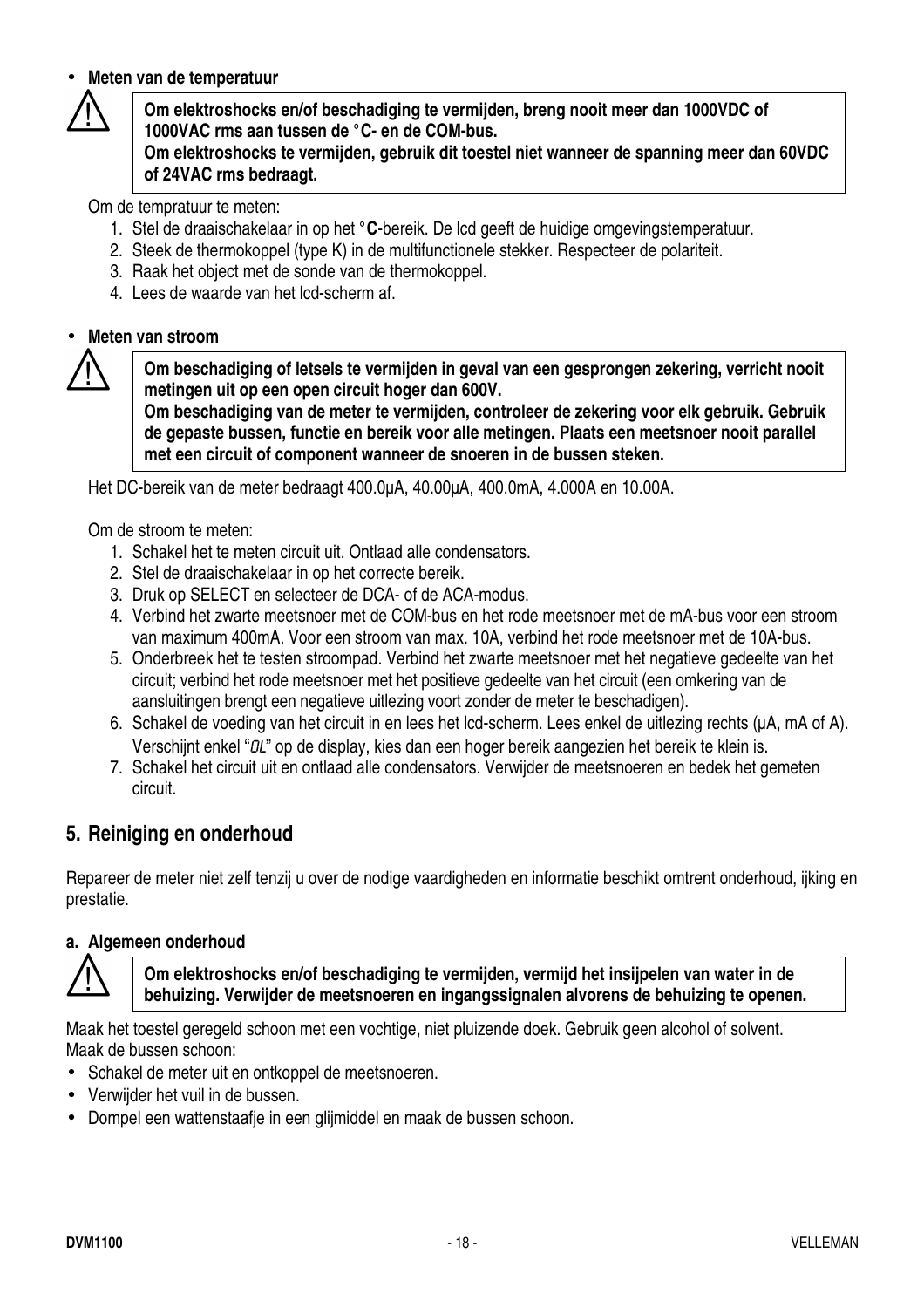#### **b. Vervangen van de zekering**



#### **Ontkoppel alle meetsnoeren en/of connectoren van het circuit. Vervang de zekering enkel door een identiek exemplaar.**

- Plaats de draaischakelaar op OFF.
- Ontkoppel alle meetsnoeren en/of connectoren van de bussen.
- Open het batterijvak met behulp van een geschikte schroevendraaier.
- Verwijder de zekering uit de zekeringhouder.
- Plaats een nieuwe zekering (F10A/600V,  $\varnothing$  6.3 x 32mm en F500mA/250V,  $\varnothing$  5 x 20mm).
- Sluit het batterijvak.

#### **c. Vervangen van de batterij**



Om foute uitlezingen en elektroshocks te vermijden, vervang de batterij van zodra **EE** wordt **weergegeven. Ontkoppel alle meetsnoeren en/of connectoren van het circuit.**

- Plaats de draaischakelaar op OFF.
- Ontkoppel alle meetsnoeren en/of connectoren van de bussen.
- Open het batterijvak met behulp van een geschikte schroevendraaier.
- Verwijder de batterij.
- Plaats een nieuwe batterij (6F22).
- Sluit het batterijvak.

#### **6. Technische specificaties**

Nauwkeurigheid geldig een jaar na ijking aan werktemperaturen van 18°C ~ 28°C met een relatieve vochtigheidsgraad van 0% ~ 75%. Nauwkeurigheid in de vorm van ± (% van de uitlezing + aantal digits van minder belangrijke waarde).

| Milieuvoorwaarden                      | 1000V CAT. II en 600V CAT. III                                                  |
|----------------------------------------|---------------------------------------------------------------------------------|
| Vervuilingsgraad                       | 2                                                                               |
| Hoogte                                 | < 2000m                                                                         |
| Werktemperatuur                        | $0^{\circ}$ C~40°C of 32°F~122°F (< 80% RH, < 10°C)                             |
| Opslagtemperatuur                      | -10°C~60°C of 14°F~140°F (< 70% RH, zonder batterij)                            |
| Temperatuurcoëfficiënt                 | $0.1x/C^{\circ}$ (< 18°C of > 28°C)                                             |
| Max. spanning tussen bussen en aarding | 1000VAC RMS of 1000VDC                                                          |
| Zekering                               | µA en mA, F500mA / 250V, 5 x 20mm                                               |
|                                        | A, F10A / 600V, 6.3 x 32mm                                                      |
| Bemonsteringsfrequentie                | 3x/sec voor digitale gegevens                                                   |
| Display                                | 3 <sup>34</sup> -digit lcd met automatische aanduiding van functies en symbolen |
| Aanduiding buiten bereik               | ja (" <i>CL</i> ")                                                              |
| Aanduiding zwakke batterij             | ja $(\equiv)$                                                                   |
| Polariteitsinstelling                  | "-"automatische aanduiding                                                      |
| Data Hold                              | ja                                                                              |
| Achtergrondverlichting                 | witte leds                                                                      |
| Automatische uitschakeling             | ١a                                                                              |
| Voeding                                | 9V-batterij                                                                     |
| Afmetingen                             | 180 x 85 x 45mm                                                                 |
| Gewicht                                | $\pm$ 360g (met batterij)                                                       |
| Accessoires                            | handleiding, meetsnoeren, temperatuursonde, 9V-batterij                         |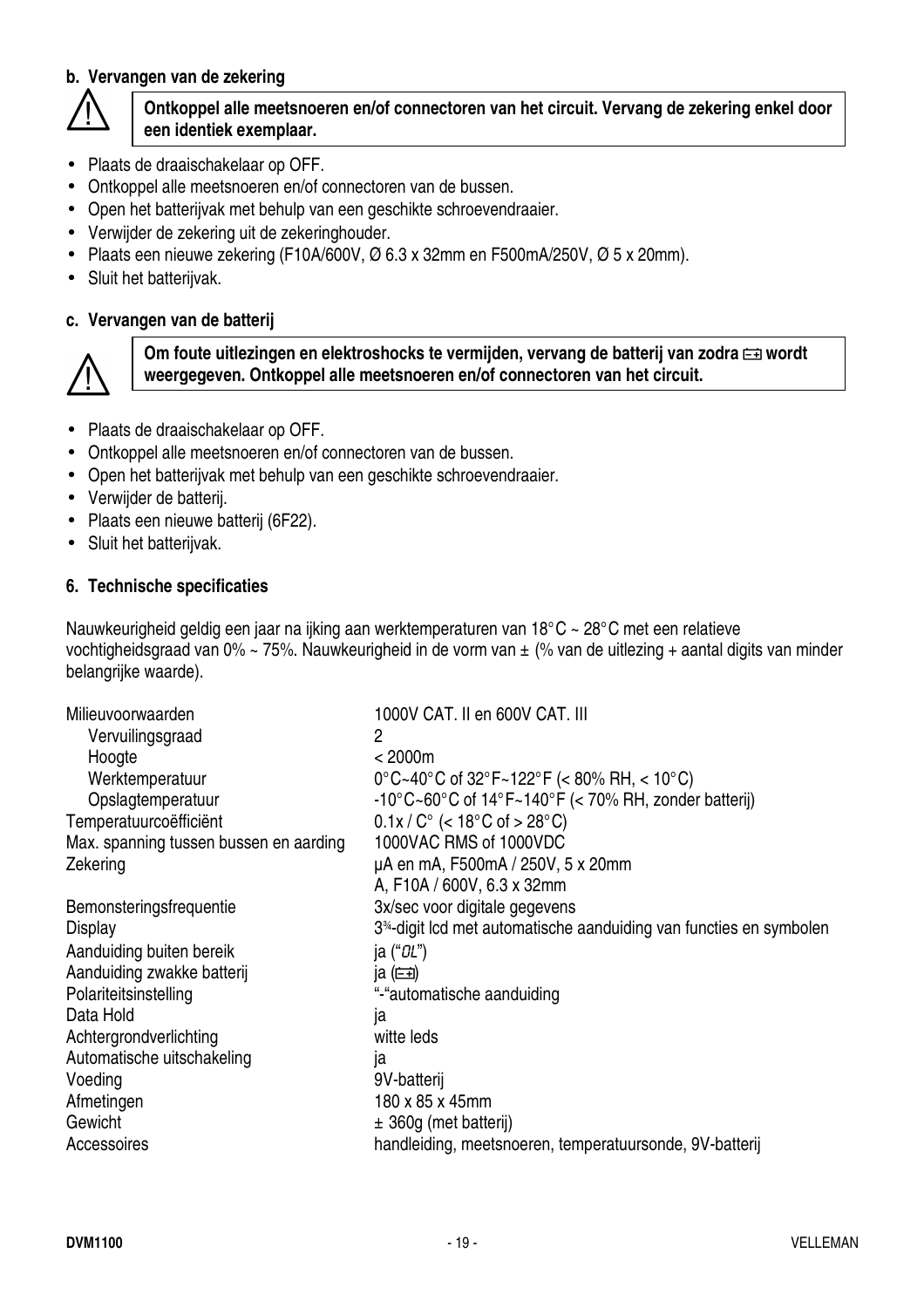#### **Spanning**

| Functie                          | <b>Bereik</b> | Resolutie        | Nauwkeurigheid          |
|----------------------------------|---------------|------------------|-------------------------|
| $DC$ mV $mV$ $\overline{\cdots}$ | 400mV         | 0.1 <sub>m</sub> | $\pm 1.0\% + 10$ digits |
|                                  | 4V            | 1mV              |                         |
| $DCVV$                           | 40V           | 10mV             |                         |
|                                  | 400V          | 100mV            | $\pm 0.5\% + 3$ digits  |
|                                  | 1000V         | 1 <sub>V</sub>   |                         |
|                                  | 400mV3        | 0.1 <sub>m</sub> | $\pm 3.0\% + 3$ digits  |
|                                  | 4V            | 1mV              |                         |
| AC $V^{1, 2}$ V ~                | 40V           | 10mV             | $\pm 1.0\% + 3$ digits  |
|                                  | 400V          | 100mV            |                         |
|                                  | 700V          | 1 <sup>V</sup>   |                         |

1 Frequentiebereik: 40Hz~500Hz

2 Respons: gemiddeld, gekalibreerd in rms

3 Enkel manuele bereikinstelling

Bescherming tegen overbelasting: 1,000VDC of 1,000VAC rms Ingangsimpedantie (nominaal): > 10MΩ < 100pF; AC-spanning: > 5MΩ < 100pF CMRR: DC-spanning:  $> 100$ dB @ DC; 50 of 60Hz; AC-spanning:  $> 60$ dB @ DC, 50 of 60Hz NMRR: DC-spanning: > 45dB @ 50 of 60Hz

#### **Frequentie**

| Functie       | <b>Bereik</b> | Resolutie  | Nauwkeurigheid        |
|---------------|---------------|------------|-----------------------|
|               | 50.00Hz       | $0.01$ Hz  |                       |
| Frequentie Hz | 500.0Hz       | $0.1$ Hz   |                       |
| (10Hz~100kHz) | 5.000Hz       | 0.001kHz   | $\pm$ 0.1% + 3 digits |
|               | 50kHz         | $0.01$ kHz |                       |
|               | 100kHz        | 0.1kHz     |                       |

Bescherming tegen overbelasting: 1000VDC of 1000VAC rms

#### **Weerstand**

| Functie            | <b>Bereik</b>          | Resolutie    | Nauwkeurigheid         |
|--------------------|------------------------|--------------|------------------------|
|                    | $400.0\Omega$          | $0.1\Omega$  | $\pm 0.5\% + 3$ digits |
|                    | $4.000k\Omega$         | 1Ω           | $\pm$ 0.5% + 2 digits  |
| Weerstand $\Omega$ | $40.00k\Omega$         | 10 $\Omega$  |                        |
|                    | $400.0k\Omega$         | 100 $\Omega$ |                        |
|                    | $4.000k\Omega$         | 1k $\Omega$  |                        |
|                    | $40.00 \text{M}\Omega$ | $10k\Omega$  | $\pm 1.5\% + 3$ digits |

Bescherming tegen overbelasting: 1000VDC of 1000VAC rms

#### **Diode**

| ∙uncti€    | $-$ "All $\prime$<br><b>GIN</b> | .<br>пn.<br>ונוכ | uwkeuriaheid<br>N۶                  |
|------------|---------------------------------|------------------|-------------------------------------|
| .<br>JIO ( |                                 | $. \n 0011$      | $\Omega$<br>⊔ncertaintv<br>, lainiv |

DC doorlaatstroom: ± 1mA

DC sperspanning: ± 1.5V

Bescherming tegen overbelasting: 1000VDC of 1000VAC rms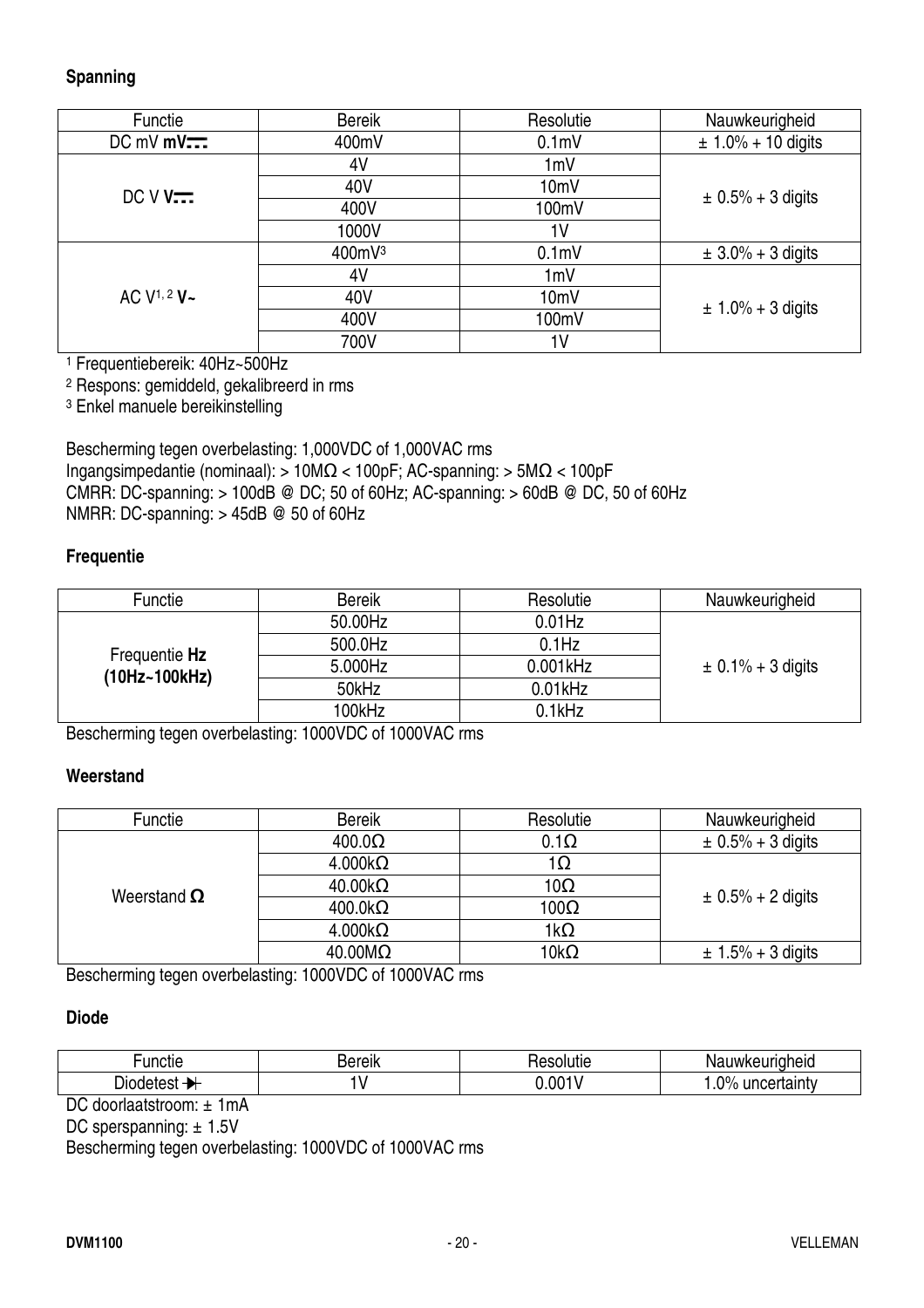#### **Doorverbinding**

| ∼unctie | Bereik      | Hesolutie                 | l estvoorwaarden                   |
|---------|-------------|---------------------------|------------------------------------|
| ر((•    | $400\Omega$ | $\overline{1}$<br>U. I 12 | Spanning open circuit ong.<br>0.5V |

Zoemer doorverbinding: ≤ 75Ω

Bescherming tegen overbelasting: 1000VDC of 1000VAC rms

#### **Temperatuur**

| Functie  | <b>Bereik</b>                     | Resolutie       | Nauwkeurigheid           |
|----------|-----------------------------------|-----------------|--------------------------|
|          | $-55C^{\circ}$ ~0 $^{\circ}$ C    | $0.1^{\circ}$ C | $\pm 9.0\% + 2^{\circ}C$ |
| Celsius1 | $1^{\circ}$ C~400 $^{\circ}$ C    |                 | $\pm 2.0\% + 1\degree C$ |
|          | $401^{\circ}$ C~1000 $^{\circ}$ C | 1°C             | ± 2.0%                   |

1 Temperatuurspecificaties bevatten geen fouten in het thermokoppel. Bescherming tegen overbelasting: 1000VDC of 1000VAC rms

#### **Capaciteit**

| Functie             | <b>Bereik</b>      | Resolutie                | Nauwkeurigheid                |
|---------------------|--------------------|--------------------------|-------------------------------|
|                     |                    | 50 <sub>nF</sub><br>10pF | $< 10nF$ : ± 5.0% - 50 digits |
|                     |                    |                          | $\pm 3.0\% + 10$ digits       |
| Capaciteit <b>H</b> | 500 <sub>n</sub> F | 100pF                    |                               |
|                     | 5uF                | 1nF                      |                               |
|                     | 50 <sub>u</sub> F  | 10nF                     | $\pm 3.0\% + 5$ digits        |
|                     | 100uF              | 100nF                    |                               |

Bescherming tegen overbelasting: 1000VDC of 1000VDC

#### **Stroom**

| <b>Functie</b>                                       | <b>Bereik</b>      | Resolutie          | Nauwkeurigheid         |
|------------------------------------------------------|--------------------|--------------------|------------------------|
| DC-stroom µA                                         | $400\mu A$         | $0.1\muA$          | $± 1.5% + 3$ digits    |
|                                                      | 4000µA             | 1µA                |                        |
| DC-stroom $\mathsf{m}\mathsf{A}\mathsf{m}\mathsf{L}$ | 40 <sub>m</sub> A  | 0.01mA             | $\pm$ 1.5% + 3 digits  |
|                                                      | 400 <sub>m</sub> A | 0.1 <sub>m</sub> A |                        |
| $DC\text{-stroom}$ $A\rightarrow\cdots$              | 4A                 | 1 <sub>m</sub> A   | $\pm 2.0\% + 5$ digits |
|                                                      | 10A                | 10 <sub>m</sub> A  |                        |
| AC-stroom <sup>1, 2</sup> $\mu$ A~                   | $400\mu A$         | $0.1\muA$          | $± 1.8% + 5$ digits    |
|                                                      | 4000µA             | 1µA                |                        |
| AC-stroom <sup>1, 2</sup> mA $\sim$                  | 40 <sub>m</sub> A  | 0.01mA             | $\pm$ 1.8% + 5 digits  |
|                                                      | 400 <sub>m</sub> A | 0.1 <sub>m</sub> A |                        |
| AC-stroom <sup>1,2</sup> $A -$                       | 4A                 | 1 <sub>m</sub> A   | $\pm$ 3.0% + 8 digits  |
|                                                      | 10A                | 10 <sub>m</sub> A  |                        |

1 Frequentiebereik: 40Hz~200Hz

2 Respons: gemiddeld, gekalibreerd in rms

Bescherming tegen overbelasting: F10A/600V-zekering voor A-bereik; F500mA/250V-zekering voor µA- en mAbereiken

Max. ingangsstroom: 400mA DC of 400mA AC rms voor µA- en mA-bereiken; 10A DC of 10A AC rms voor A-bereik Voor metingen > 5A, max. 4 minuten ON, 10 minuten OFF; boven 10A niet gespecificeerd

**Gebruik dit toestel enkel met originele accessoires. Velleman nv is niet aansprakelijk voor schade of kwetsuren bij (verkeerd) gebruik van dit toestel.** 

#### **Voor meer informatie omtrent dit product, zie www.velleman.eu.**

**DVM1100** - 21 - VELLEMAN **De informatie in deze handleiding kan te allen tijde worden gewijzigd zonder voorafgaande kennisgeving.**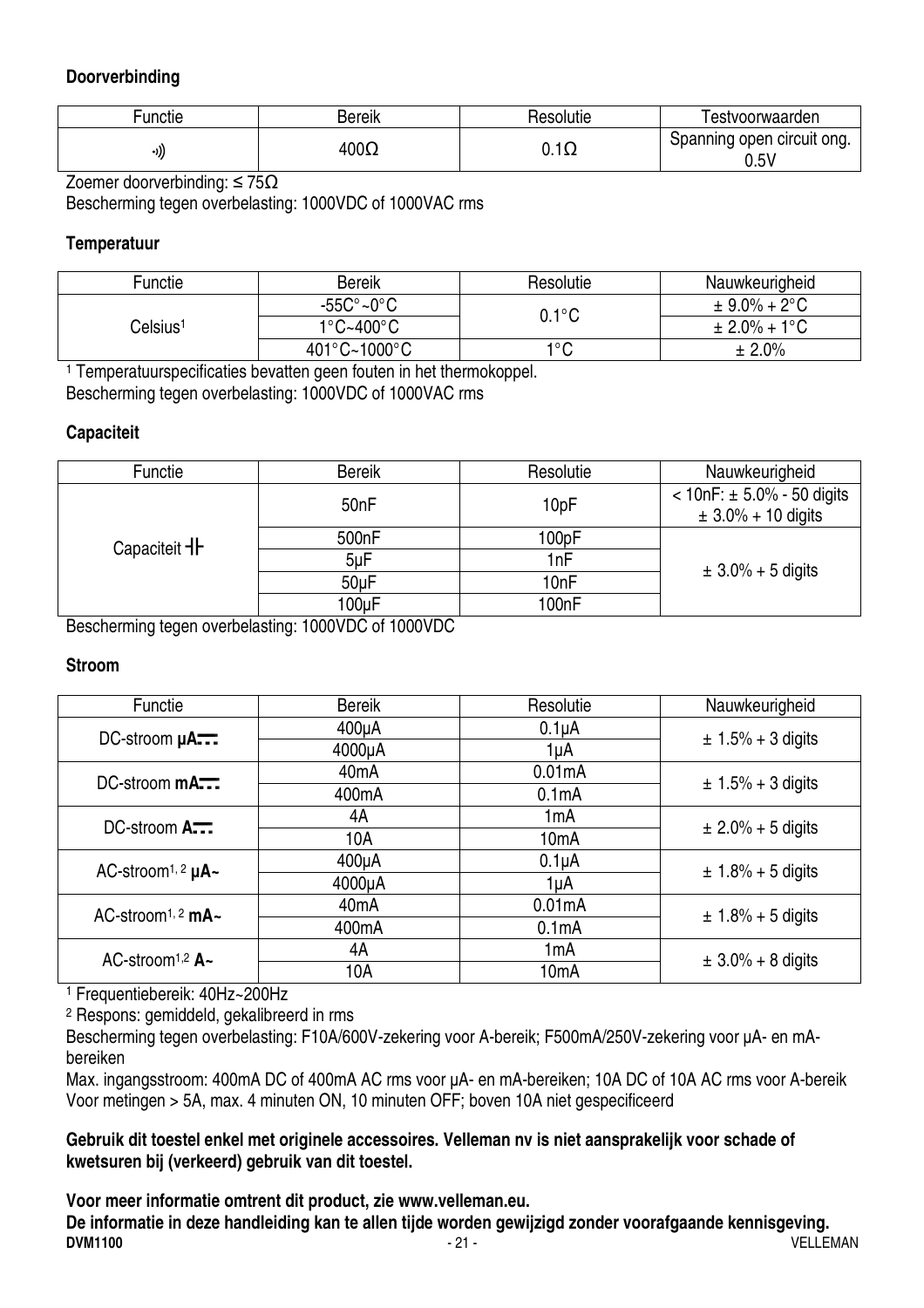# **DVM1100 – MULTIMÈTRE À INSTAURATION DE GAMME AUTOMATIQUE**

## **1. Introduction**

#### **Aux résidents de l'Union européenne**

**Des informations environnementales importantes concernant ce produit** 



Ce symbole sur l'appareil ou l'emballage indique que l'élimination d'un appareil en fin de vie peut polluer l'environnement.

Ne pas jeter un appareil électrique ou électronique (et des piles éventuelles) parmi les déchets municipaux non sujets au tri sélectif ; une déchèterie traitera l'appareil en question.

Renvoyer les équipements usagés à votre fournisseur ou à un service de recyclage local.

Il convient de respecter la réglementation locale relative à la protection de l'environnement.

#### **En cas de questions, contacter les autorités locales pour élimination.**

Nous vous remercions de votre achat ! Votre **DVM1100** est livré avec : 1 x multimètre, 1 x thermocouple type K, 2 x cordon de mesure, 2 x cordon de mesure pour mesurage de capacité et cette notice. Lire la présente notice attentivement avant la mise en service de l'appareil. Si l'appareil a été endommagé pendant le transport, ne pas l'installer et consulter votre revendeur.

#### **2. Précautions de sécurité**

- Catégorie de mesure III : mesurages dans l'installation de bâtiments.
- Catégorie de mesure II : mesurages sur circuits directement branchés à l'installation basse tension.
- Catégorie de mesure I : mesurages sur circuits non reliés directement à une alimentation réseau.
- Lors de l'utilisation de ce multimètre, observer les prescriptions de sécurité concernant :
	- o La protection contre les dangers de courant électrique
	- o La protection contre un usage non-conforme du multimètre.
- Pour votre sécurité, n'utiliser que les fils de mesure fournis avec le multimètre. Contrôler l'état des fils avant chaque usage.
- À noter que, lors d'une utilisation du multimètre à proximité d'appareils bruyants, l'écran LCD peut devenir instable et afficher des valeurs erronées.
- Ne pas utiliser un multimètre ou des fils de mesure endommagés.
- Utiliser le multimètre comme décrit dans cette notice ; dans le cas contraire, le taux de protection fourni par le multimètre pourrait être affaibli.
- Procéder avec soin et prudence lors de manipulation autour de conducteurs nus ou de barres omnibus.
- Éviter l'utilisation du multimètre en proximité de gaz explosifs, vapeurs ou poussière.
- Vérifier le calibrage du multimètre en mesurant une tension connue. Ne pas utiliser un multimètre à comportement anormale puisque le taux de protection fourni par le multimètre pourrait être affaibli. Contacter votre revendeur en cas de doute.
- Utiliser la fonction, la gamme et les bornes appropriées pour chaque mesurage.
- Si la gamme de la valeur à mesurer est inconnue, instaurer le multimètre sur la gamme la plus élevée ou utiliser le mode de sélection de gamme automatique.
- Pour éviter les endommagements, ne jamais excéder les valeurs d'entrée maximales mentionnées dans les spécifications techniques.
- Ne pas toucher les bornes non utilisées lorsque le multimètre est connecté à un circuit.
- Procéder avec précaution en manipulant des tensions supérieures à 60VCC ou 30VCA rms. Ces tensions peuvent engendrer des électrochocs.
- Lors de l'utilisation des sondes, placer les doigts derrière les protections.
- Lors de la connexion, connecter le fil de mesure « COM » avant de connecter le fil de mesure sous tension : lors de la déconnexion, déconnecter le fil de mesure sous tension avant de déconnecter le fil de mesure « COM ».
- Déconnecter les fils de mesure du circuit avant de modifier la fonction du multimètre.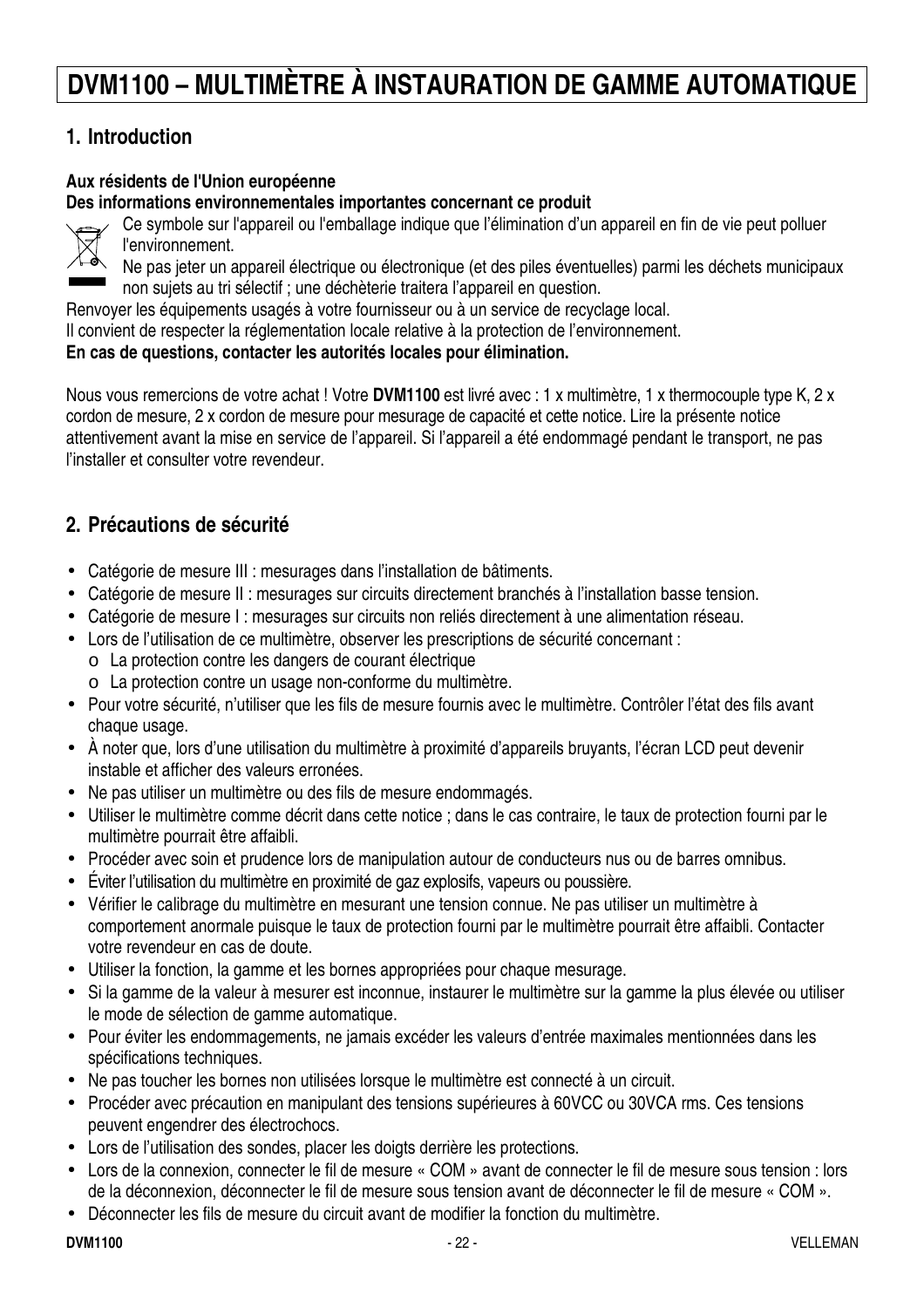- Pour toutes les fonctions CC, y compris la fonction manuelle et la sélection de gamme automatique, vérifier la présence de tension CA en utilisant la fonction CA pour éviter les risques d'électrochocs à cause d'un relevé incorrect. En suite, sélectionner une gamme de tension CC égale ou supérieure à la gamme CA.
- Couper l'alimentation du circuit et décharger tous les condensateurs haute tension avant d'effectuer des mesurages de résistance, continuité, diodes ou capacité.
- Ne jamais effectuer des mesurages de résistance ou de continuité sur un circuit cous tension.
- Contrôler le fusible du multimètre et couper l'alimentation du circuit avant de brancher le multimètre au circuit et d'effectuer des mesurages.
- À noter que, lors de travaux de réparation sur des téléviseurs ou lors de mesurages sur des circuits à découpage, les impulsions de tension de forte amplitude à hauteur des points de test peuvent endommager le multimètre. Préconiser l'utilisation d'un filtre téléviseur pour atténuer ces impulsions.
- Alimenter le multimètre à partie d'une pile 9V proprement installée dans le compartiment à batterie.
- Remplacer la pile dès l'apparition de l'indication ( $\equiv$ i) à l'écran pour éviter les relevés erronées pouvant engendrer des risques d'électrochocs et des lésions.
- Ne pas effectuer des mesurages de tension supérieure à 600V dans la catégorie III ou 1000V dans la catégorie II.
- L'icône REL s'affiche en mode REL. Procéder avec précaution à cause de la présence de tension dangereuse.
- Ne pas utiliser le multimètre sans son boîtier.

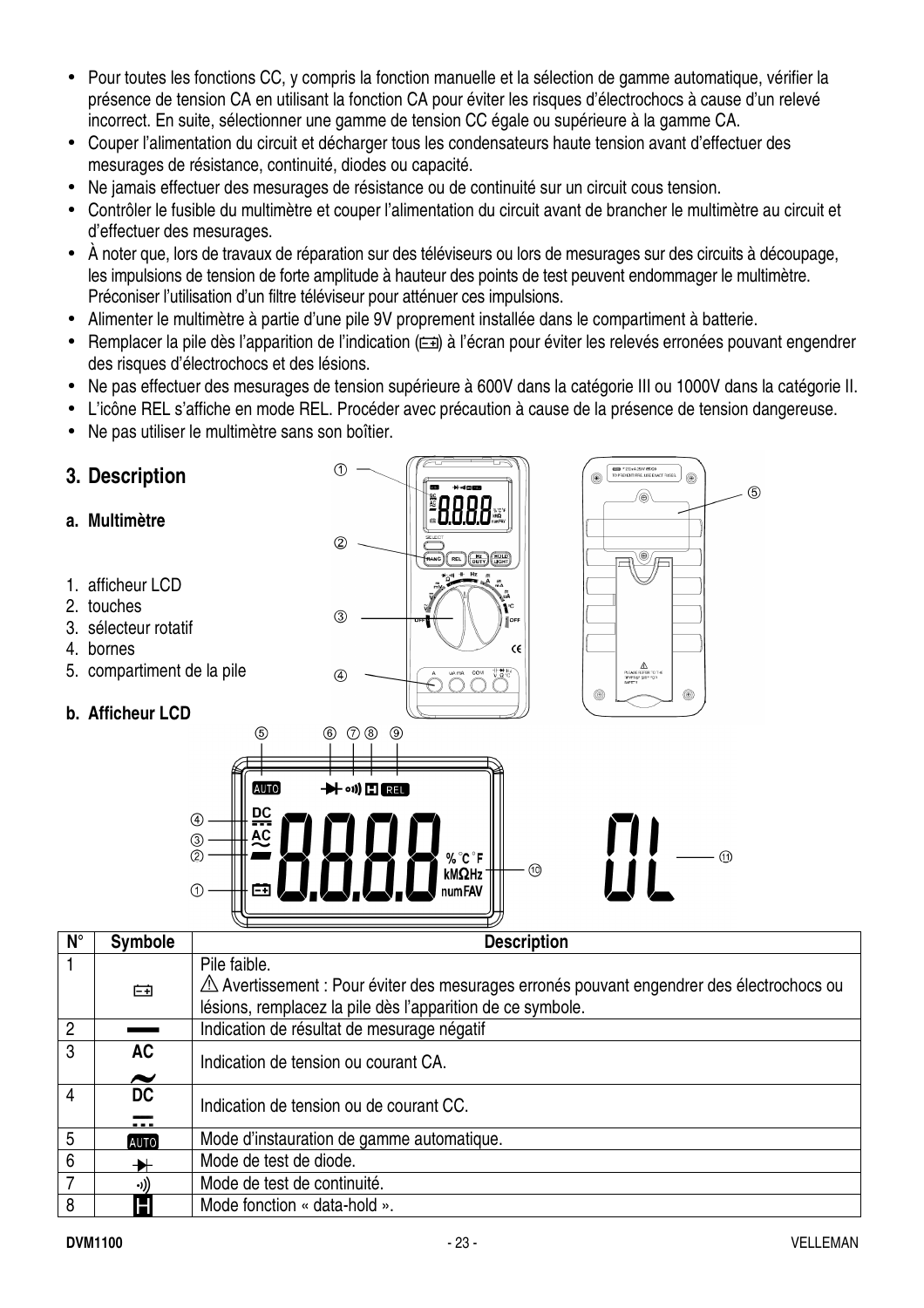| 9 | <b>REL</b> | Mode de mesurage relatif. |
|---|------------|---------------------------|
|   | $\%$ °C °F |                           |
|   | kMΩHz      | Unité de mesure.          |
|   | num FAV    |                           |
|   | OL         | Gamme hors plage.         |

#### **c. Touches**

| <b>Touche</b>     | <b>Symbole</b>                  | <b>Description</b>                                                           |
|-------------------|---------------------------------|------------------------------------------------------------------------------|
|                   | $\Omega + \mathcal{Y}$          | Commutation entre les mesurages de résistance, de diode et de continuité.    |
| <b>SELECT</b>     | A mA µA                         | Commutation entre courant CA et CC.                                          |
|                   | Power-off                       | Désactivation de l'extinction automatique.                                   |
| <b>HOLD/LIGHT</b> |                                 | Enfoncer pour accéder au et quitter le mode « data-hold ». Maintenir enfoncé |
|                   |                                 | pendant 2 secondes pour (dés)activer le rétro-éclairage.                     |
|                   |                                 | Enfoncer pour accéder au mode d'instauration de gamme manuelle.              |
| <b>RANG</b>       | $V_-, V_{--}^-$ , $\Omega$ , A, | Enfoncer pour faire défiler les gammes disponibles.                          |
|                   | mA, µA                          | Maintenir enfoncé pendant 2 secondes pour accéder au mode d'instauration de  |
|                   |                                 | gamme automatique.                                                           |
| <b>REL</b>        |                                 | Enfoncer pour accéder au et quitter le mode de mesurage relatif.             |
|                   |                                 | Enfoncer pour démarrer le compteur de fréquence. Renfoncer pour accéder au   |
| <b>Hz/DUTY</b>    | $V_{\sim}$ , A, mA, $\mu$ A     | rapport cyclique. Renfoncer pour quitter.                                    |

#### **4. Emploi**

#### **a. Fonctions générales**

#### • **Fonction « data-hold »**

La fonction « data-hold » arrête la réactualisation des données affichées. Le multimètre commute vers le mode d'instauration de gamme manuelle lors de l'activation de cette fonction. Désactiver cette fonction en modifiant le mode de mesurage ou en renfonçant la touche **RANG** ou **HOLD/LIGHT**.

Pour accéder au mode :

- 1. Enfoncer la touche **HOLD/LIGHT**. **I** s'affiche à l'écran.
- 2. Une seconde brève pression réactivera le mode normal.

#### • **Instauration de gamme manuelle ou automatique**

- \* En mode d'instauration de gamme automatique, le multimètre sélectionne automatiquement la gamme la plus appropriée. Ceci vous permet de changer les points de mesurage sans à avoir à réinstaurer la gamme.
- \* Le mode d'instauration de gamme manuelle vous permet de bloquer le multimètre dans une gamme spécifique.
- \* Le multimètre se positionne par défaut en mode d'instauration de gamme automatique pour les fonctions ayant plusieurs gammes. En mode d'instauration de gamme automatique, **QUO** s'affiche.
	- 1. Enfoncer **RANG** pour accéder au mode d'instauration de gamme manuelle. Chaque pression sur la touche **RANG** fera augmenter la gamme.

**REMARQUE :** Le multimètre quitte le mode lors d'une sélection manuelle de gamme en mode « data hold ».

2. Maintenir enfoncé la touche **RANG** pour quitter le mode d'instauration de gamme manuelle et pour accéder au mode d'instauration de gamme automatique.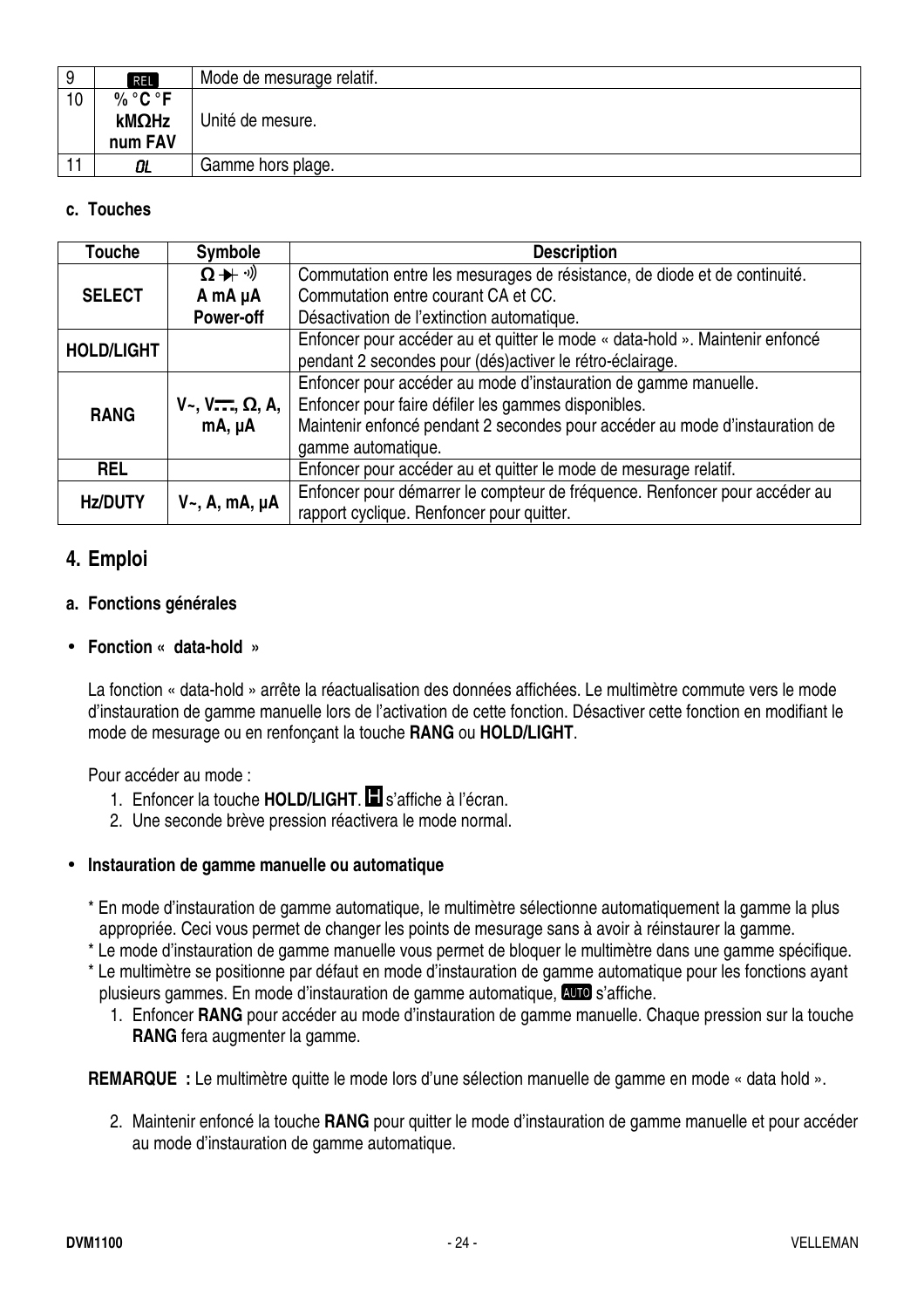#### • **Fonction économiseur de piles**

Allumer le multimètre. L'appareil s'éteint automatiquement après un délai de 30 minutes. Enfoncer la touche **HOLD/LIGHT** ou tourner le sélecteur rotatif pour réactiver le mètre. Maintenir la touche **SELECT** enfoncée pour désactiver la fonction.

#### • **Mesurage relatif**

Le multimètre affiche la valeur relative de toutes les fonctions, excepté le mesurage de fréquence.

- 1. Sélectionner une fonction et raccorder les cordons de mesure au circuit.
- 2. Enfoncer **REL** pour mémoriser la valeur et pour activer le mode de mesurage relatif. La différence entre la valeur de référence et la valeur mesurée s'affiche.
- 3. Maintenir **REL** enfoncé pendant 2 secondes pour revenir au mode normal.

#### **b. Fonctions de mesure**

#### • **Mesurage de tension CA et CC**



**Pour éviter les risques d'électrochocs et/ou des endommagements, ne pas mesurer des tensions excédant 1000VCC / 1000VCA RMS. Pour éviter les risques d'électrochocs et/ou des endommagements, ne pas appliquer plus de 1000VCC ou 1000VCA RMS entre la borne « COM » et la masse.** 

Les gammes du multimètre comportent 400.0mV, 4.000V, 40.00V, 400.0V et 1000V ; la gamme CA 400.0mV n'est disponible qu'en mode d'instauration de gamme manuelle.

Pour effectuer des mesurages de tension CA ou CC :

- 1. Choisir la gamme appropriée à l'aide du sélecteur rotatif.
- 2. Raccorder le fil de mesure noir et le fil de mesure rouge respectivement à la borne « COM » et « V ».
- 3. Brancher les fils de mesure au circuit à mesurer.
- 4. Lire les données affichées. La polarité du fil de mesure rouge s'affiche lors d'un mesurage d'une tension CC.

**REMARQUE :** Les données affichées peuvent être instables, spécialement lors de mesurages de gamme 400mV, même si les fils de mesure ne sont pas connectés aux bornes d'entrée. En cas d'un mesurage erroné, court-circuiter les bornes « V » et « COM » et veiller à ce que le LCD affiche une valeur nulle. Pour plus de précision, mesurer d'abord la tension CA. Noter la valeur mesurée et sélectionner une gamme CC égale ou supérieure à la gamme CA.

#### • **Mesurage de la résistance**



**Pour éviter les risques d'électrochocs et/ou des endommagements, déconnecter l'alimentation du circuit et décharger tous les condensateurs haute tension avant chaque mesurage.** 

Les gammes comportent 400.0Ω, 4.000kΩ, 40.00kΩ, 400.0kΩ, 4.000MΩ et 40.00MΩ.

Pour effectuer des mesurages résistance :

- 1. Choisir la gamme appropriée à l'aide du sélecteur rotatif.
- 2. Raccorder le fil de mesure noir et le fil de mesure rouge respectivement à la borne « COM » et «  $\Omega$  ».
- 3. Brancher les fils de mesure au circuit à mesurer et lire les valeurs affichées.

**REMARQUE :** La valeur mesurée d'une résistance diffère souvent de la valeur actuelle. Le courant du multimètre s'échappe par toutes les voies possibles entre les sondes de mesure. Afin d'obtenir plus de précision lors d'un mesurage d'une petite résistance, court-circuiter les fils de mesure avant et noter la valeur des sondes. Déduire cette valeur de la résistance des fils de mesure.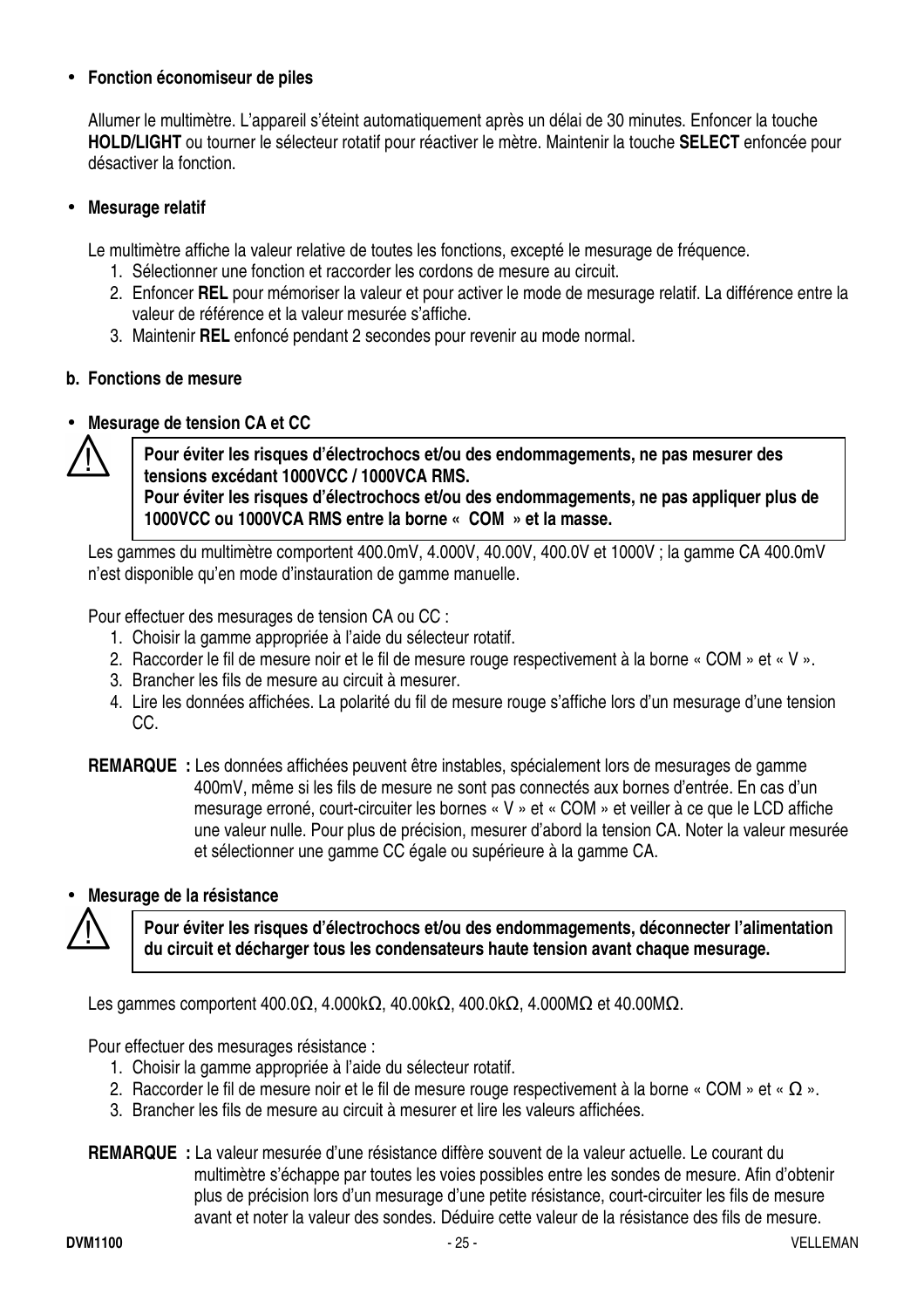La fonction de mesurage de résistance produit suffisamment de tension vers la diode ou les jonctions du transistor, causant une conductivité. Afin d'éviter ceci, éviter d'utiliser la gamme 40MΩ pour des mesurages de résistance sur le circuit. Dans la gamme 40MΩ, le mètre ne stabilise la valeur affichée qu'après quelques secondes. Ceci est tout à fait normal. Lorsque l'entrée n'est pas connectée, c.à.d. lors d'un circuit ouvert, *DL* s'affiche pour indiquer que la gamme est hors plage.

#### • **Test de diode**



**Pour éviter les risques d'électrochocs et/ou des endommagements, déconnecter l'alimentation du circuit et décharger tous les condensateurs haute tension avant chaque mesurage.** 

Pour effectuer des tests de diode :

- 1. Choisir la gamme  $\rightarrow$  à l'aide du sélecteur rotatif.
- 2. Enfoncer **SELECT** pour activer la fonction.
- 3. Raccorder le fil de mesure noir et le fil de mesure rouge respectivement à la borne « COM » et «  $\blacktriangleright$  ».
- 4. Pour des mesurages en polarité directe sur un composant semi-conducteur quelconque, brancher le fil de mesure rouge sur l'anode du composant et brancher le fil de mesure noir sur la cathode.
- 5. Le multimètre affiche la tension directe approximative de la diode.

Une diode en bon état produit une tension directe de 0.5V à 0.8V. Cependant, la valeur de mesurage en polarité inverse varie selon la résistance des autres voies entre les sondes.

#### • **Test de continuité**



**Pour éviter les risques d'électrochocs et/ou des endommagements, déconnecter l'alimentation du circuit et décharger tous les condensateurs haute tension avant chaque mesurage.** 

Pour effectuer des tests de continuité :

- 1. Choisir la gamme  $\psi$  à l'aide du sélecteur rotatif.
- 2. Enfoncer **SELECT** pour activer la fonction.
- 3. Raccorder le fil de mesure noir et le fil de mesure rouge respectivement à la borne « COM » et «  $\Omega$  ».
- 4. Brancher les fils de mesure à la résistance du circuit à mesurer.
- 5. Un signal sonore continu indique une résistance inférieure à 75Ω.

**REMARQUE :** Utiliser le test de continuité pour vérifier un circuit ouvert.

#### • **Mesurage de la capacité**

**Pour éviter les risques d'électrochocs et/ou des endommagements, déconnecter l'alimentation du circuit et décharger tous les condensateurs haute tension avant chaque mesurage. Utiliser la fonction de tension CC pour vous assurer d'un condensateur déchargé.** 

Les gammes du multimètre comportent 50.00nF, 500.0nF, 5.000µF, 50.00µF et 100.0µF.

Pour effectuer des mesures de capacité :

- 1. Choisir la gamme appropriée à l'aide du sélecteur rotatif.
- 2. Raccorder le fil de mesure noir et le fil de mesure rouge respectivement à la borne « COM » et « + I+ ». Il est également possible d'effectuer des mesurages de capacité en utilisant la prise multifonctions.
- 3. Brancher les fils de mesure au condensateur à mesurer et lire la valeur indiquée sur l'écran LCD.

Quelques tuyaux pour mesurer la capacité :

• Le multimètre stabilise les données affichées qu'après quelques secondes, ce qui est normal pour des mesurages de fortes capacités.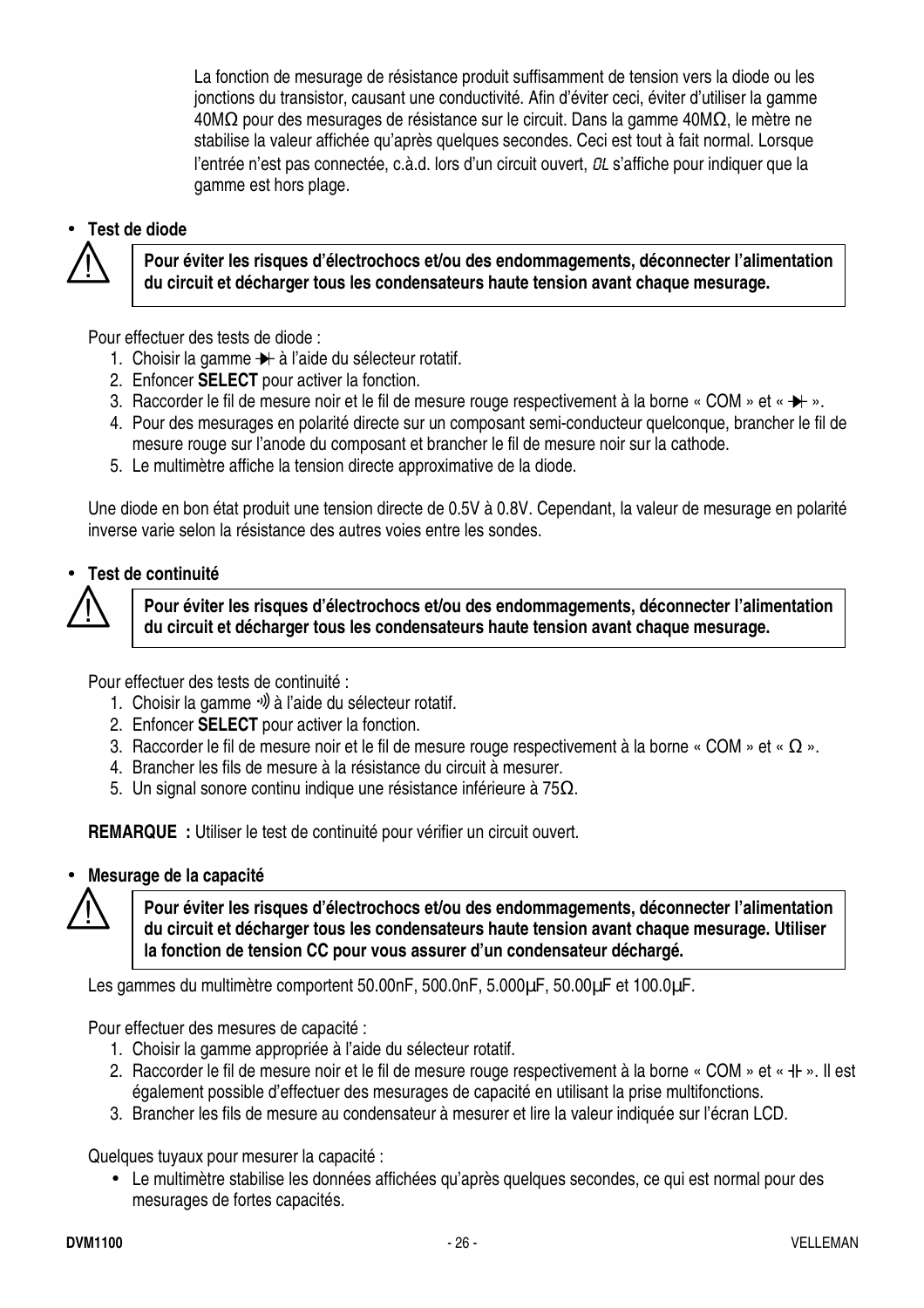- Pour accroître la précision des mesurages de valeurs inférieures à 20nF, soustraire la capacité résiduelle du multimètre et des fils de mesure.
- En-dessous de 500pF, la précision n'est plus spécifiée.

#### • **Mesurage de fréquence et de rapport cyclique**



#### **Ne pas mesurer la fréquence d'une haute tension (>1000V) pour éviter les risques d'électrochocs et/ou des endommagements.**

La fréquence définit le nombre de cycles par seconde d'un signal de tension ou de courant.

Pour effectuer des tests de fréquence :

- 1. Choisir la fonction avec le sélecteur rotatif (tension CA ou courant CA) et enfoncer **Hz/DUTY**.
- 2. Lire la valeur affichée du signal CA.
- 3. Pour mesurer le rapport cyclique, renfoncer **Hz/DUTY**.
- 4. Lire la valeur affichée.
- 5. Placer le sélecteur rotatif sur la gamme **Hz**.
- 6. Raccorder le fil de mesure noir et le fil de mesure rouge respectivement à la borne « COM » et « Hz ».
- 7. Brancher les fils de mesure en parallèle au circuit. Ne pas toucher les conducteurs électriques.
- 8. Enfoncer **Hz/DUTY** pour accéder au mode de mesurage du rapport cyclique. Renfoncer pour revenir au mode de mesurage de fréquence.
- 9. Lire la valeur affichée.

#### • **Mesurage de température**



**Pour éviter les risques d'électrochocs et/ou des endommagements, ne pas appliquer plus de 1000VCC ou 1000VCA RMS entre la borne « °C » et « COM ». Pour éviter les risques d'électrochocs, ne pas effecteur de mesurages si la tension à la surface dépasse 60VCC ou 24VCA RMS.** 

Pour mesurer la température :

- 1. Choisir la gamme **°C** à l'aide du sélecteur rotatif. L'écran LCD affiche la température ambiante.
- 2. Insérer le thermocouple type « K » dans la prise multifonctions. Respecter la polarité.
- 3. Pour relever la température, porter la sonde du thermocouple à même l'objet.
- 4. Lire l'afficheur LCD.



#### • **Mesurage de courant**

**Pour éviter les endommagements en cas de fusible grillé, ne jamais effectuer de mesurages de courant où le potentiel en circuit ouvert vers la masse est supérieur à 600V. Pour éviter d'endommager le multimètre, contrôler le fusible avant chaque mesurage. Utiliser la fonction, la gamme et les bornes appropriées. Ne jamais accoupler les fils de mesure en parallèle avec le circuit ou le composant si ceux-ci sont raccordés aux bornes de courant.**

Les gammes de courant comportent 400.0µA, 40.00µA, 400.0mA, 4.000A et 10.00A.

Pour effectuer des mesurages de courant :

- 1. Couper l'alimentation du circuit à mesurer. Décharger tous les condensateurs haute tension.
- 2. Choisir la gamme appropriée à l'aide du sélecteur rotatif.
- 3. Enfoncer **SELECT** pour sélectionner le mode DCA ou ACA.
- 4. Raccorder le fil de mesure noir à la borne « COM », connecter le fil de mesure rouge à la borne « mA » pour un courant de maximum 400mA. Pour un courant de 10A, raccorder le fil de mesure rouge à la borne  $\kappa$  10A ».
- 5. Interrompre la voie du circuit à mesurer. Raccorder le fil de mesure noir à la partie négative du circuit interrompu ; raccorder le fil de mesure rouge à la partie positive du circuit interrompu (un raccordement inversé résultera en un affichage négatif sans pour autant endommager le multimètre).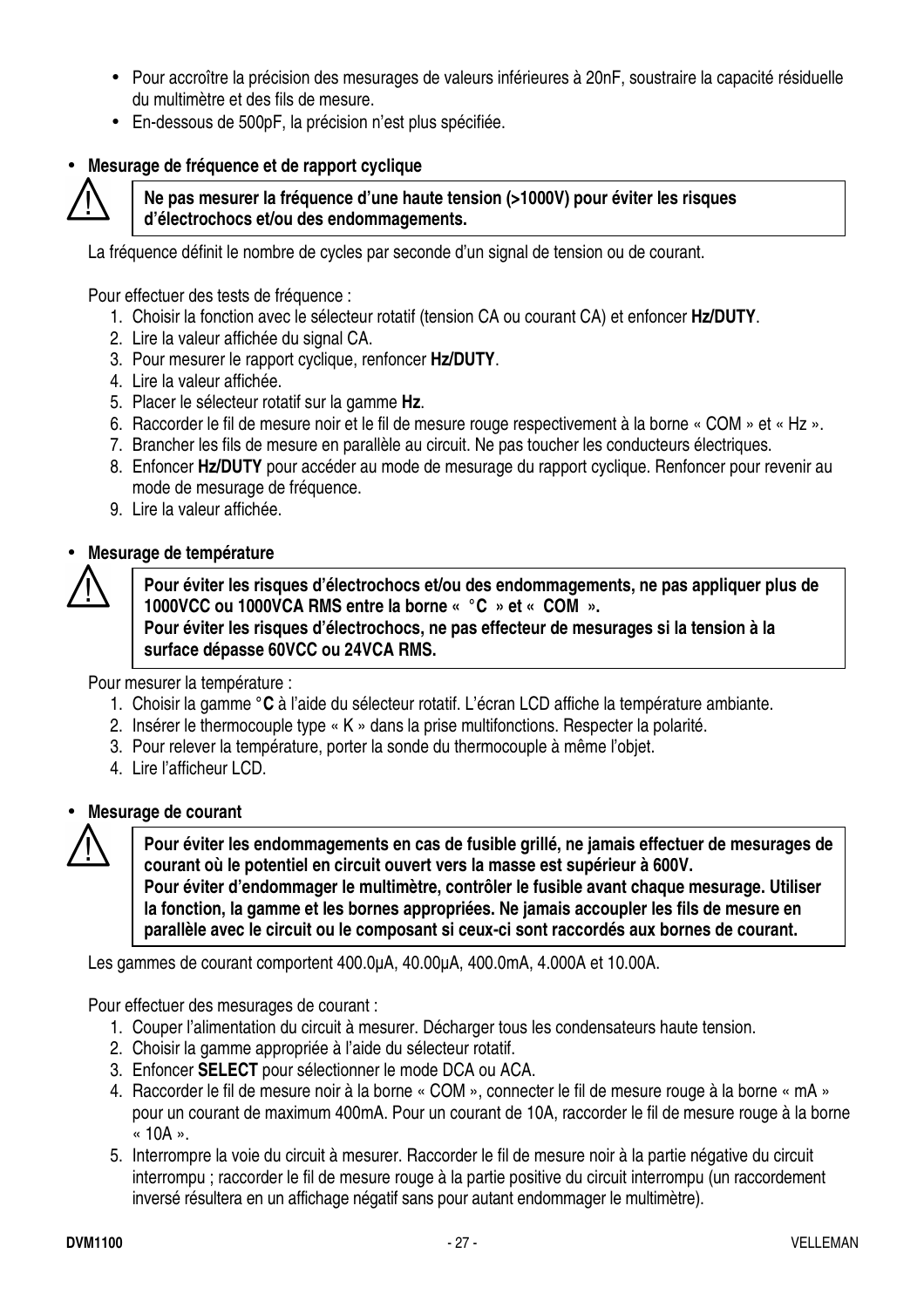- 6. Réalimenter le circuit et ne lire que les données affichées à la droite de l'écran (µA, mA ou A). En cas d'une surcharge, l'écran LCD affichera la valeur «  $OL \times$ . Sélectionner une gamme supérieure le cas échéant.
- 7. Recouper l'alimentation du circuit et décharger tous les condensateurs haute tension. Retirer les fils de mesure et rétablir le circuit.

#### **6. Nettoyage et entretien**

Ne pas réparer ou entretenir le multimètre sauf si vous possédez les connaissances et de l'information concernant le calibrage, les performances et l'entretien.

#### **a. Maintenance en générale**



**Pour éviter les risques d'électrochocs et/ou des endommagements, empêcher qu'un liquide ne pénètre dans le boîtier. Retirer les cordons de mesure et tout signal d'entrée avant d'ouvrir le boîtier.**

Essuyer l'appareil régulièrement avec un chiffon humide non pelucheux. Éviter l'usage d'alcool et de solvants. Nettoyer les bornes :

- Éteindre le multimètre et retirer les cordons de mesure.
- Nettoyer la saleté dans les bornes.
- Tremper un coton-tige dans une solution nettoyante et nettoyer les bornes.

#### **b. Remplacement du fusible**



**Retirer les cordons de mesure et tout signal d'entrée avant d'ouvrir le boîtier. Pour éviter les risques d'électrochocs et/ou des endommagements, ne remplacer le fusible que par un exemplaire identique.**

- Placer le sélecteur rotatif sur OFF.
- Déconnecter les cordons de mesure du circuit.
- Ouvrir le compartiment des piles à l'aide d'un tournevis approprié.
- Retirer le fusible de son socle.
- Insérer le fusible de remplacement (F10A/600V, Ø 6.3 x 32mm et F500mA/250V, Ø 5 x 20mm).
- Refermer le compartiment des piles.

#### **c. Remplacement de la pile**



**Afin d'éviter des résultats fautifs et les risques d'électrochocs, remplacer la pile dès que**  l'indication  $\equiv s$ 'affiche Retirer les cordons de mesure et tout signal d'entrée avant d'ouvrir le **boîtier.** 

- Placer le sélecteur rotatif sur OFF.
- Déconnecter les cordons de mesure du circuit.
- Ouvrir le compartiment des piles à l'aide d'un tournevis approprié.
- Retirer la pile.
- Insérer une nouvelle pile (6F22).
- Refermer le compartiment des piles.

#### **6. Spécifications techniques**

Précision spécifiée un an après calibrage à une température de service entre 18°C ~ 28°C avec un taux d'humidité relative de 0% ~ 75%. Précision notée comme  $\pm$  (% de l'affichage + nombre de digits secondaires).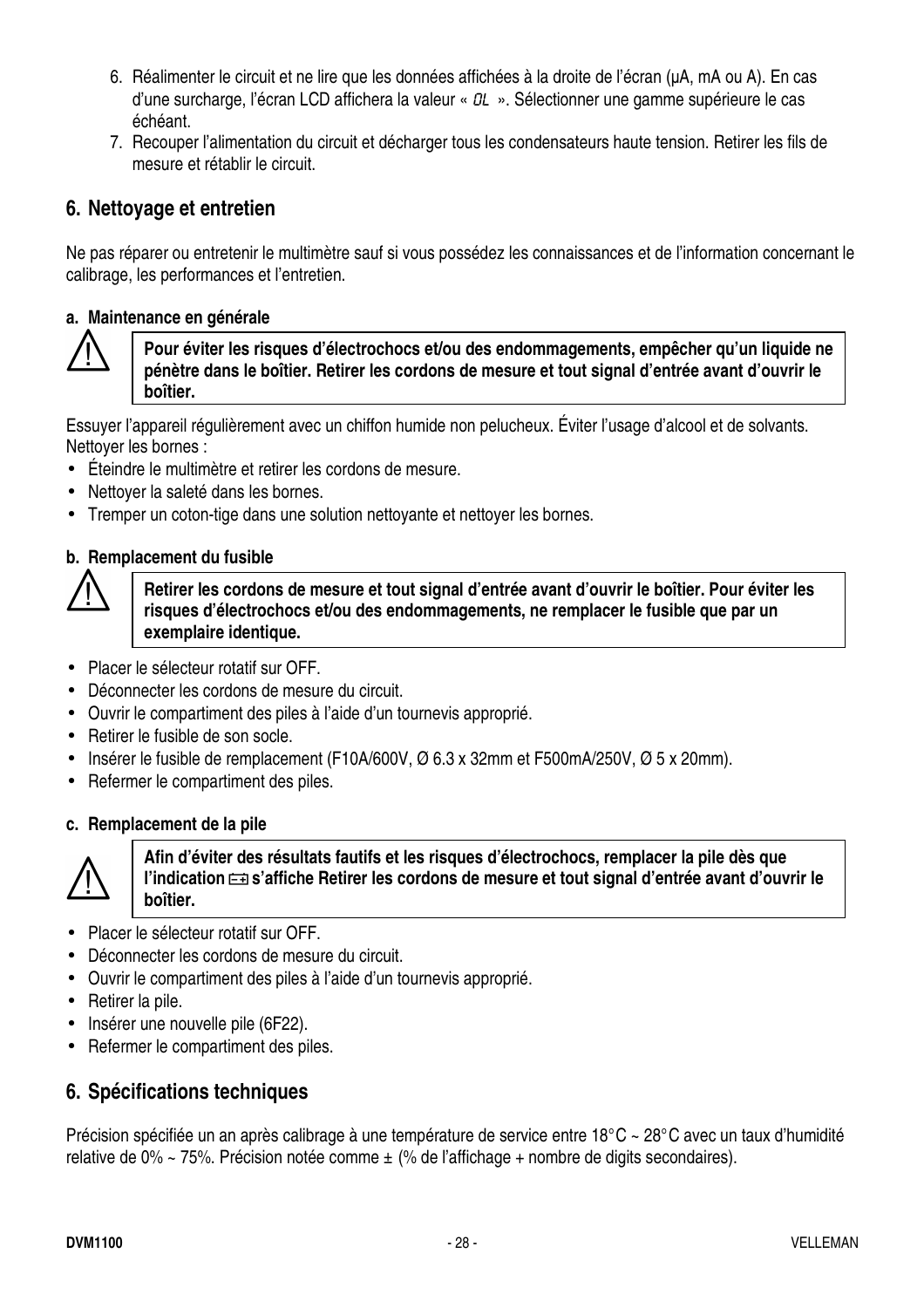| <b>Conditions ambiantes</b>               | 1000V CAT. II et 600V CAT. III                                    |
|-------------------------------------------|-------------------------------------------------------------------|
| Degré de pollution                        | 2                                                                 |
| Altitude                                  | < 2000m                                                           |
| Température de service                    | $0^{\circ}$ C~40°C ou 32°F~122°F (< 80% RH, < 10°C)               |
| Température de stockage                   | $-10^{\circ}$ C~60°C ou 14°F~140°F (< 70% RH, sans pile)          |
| Coefficient de température                | $0.1x/C^{\circ}$ (< 18°C ou > 28°C)                               |
| Tension max. entre les bornes et la masse | 1000VCA RMS ou 1000VCC                                            |
| Protection par fusible                    | µA et mA, F500mA / 250V, 5 x 20mm                                 |
|                                           | A, F10A / 600V, 6.3 x 32mm                                        |
| Taux d'échantillonnage                    | 3x/sec pour les données numériques                                |
| Afficheur                                 | LCD $334$ digits avec affichage automatique des fonctions et des  |
|                                           | symboles                                                          |
| Indication hors plage                     | oui (« $OL \rightarrow$ )                                         |
| Indication pile faible                    | oui $(\equiv)$                                                    |
| Indication de la polarité                 | « - » affichage automatique                                       |
| Fonction « data-hold »                    | oui                                                               |
| Rétro-éclairage                           | <b>DEL</b> blanches                                               |
| Extinction automatique                    | oui                                                               |
| Alimentation                              | pile 9V                                                           |
| <b>Dimensions</b>                         | 180 x 85 x 45mm                                                   |
| Poids                                     | $\pm$ 360g (avec pile)                                            |
| Accessoires                               | cette notice, cordons de mesure, sonde température probe, pile 9V |

#### **Tension**

| Fonction                            | Gamme  | Résolution        | Précision              |
|-------------------------------------|--------|-------------------|------------------------|
| $CC$ mV mV $\overline{}$            | 400mV  | 0.1 <sub>m</sub>  | $\pm$ 1.0% + 10 digits |
|                                     | 4V     | 1mV               |                        |
| $CCVV$                              | 40V    | 10 <sub>m</sub> V |                        |
|                                     | 400V   | 100mV             | $\pm$ 0.5% + 3 digits  |
|                                     | 1000V  | 1 <sup>V</sup>    |                        |
|                                     | 400mV3 | 0.1 <sub>m</sub>  | $\pm 3.0\% + 3$ digits |
|                                     | 4V     | 1mV               |                        |
| CA V <sup>1, 2</sup> V <sub>~</sub> | 40V    | 10 <sub>m</sub> V |                        |
|                                     | 400V   | 100mV             | $\pm 1.0\% + 3$ digits |
|                                     | 700V   | 1 <sup>V</sup>    |                        |

1 Plage de fréquence : 40Hz~500Hz

2 Réponse : Moyenne, calibrée en RMS de l'onde sinusoïde

3 Uniquement en mode d'instauration de gamme manuelle

Protection surcharge : 1000VCC ou 1000VCA RMS Impédance d'entrée (nominale) : > 10MΩ < 100pF ; tension CA : > 5MΩ < 100pF CMRR : tension  $CC$  : > 100dB @ DC ; 50 ou 60Hz ; tension CA : > 60dB @ CC, 50 ou 60Hz NMRR : tension CC : > 45dB @ 50 ou 60Hz

#### **Fréquence**

| Fonction                      | Gamme   | Résolution  | Précision             |
|-------------------------------|---------|-------------|-----------------------|
|                               | 50.00Hz | $0.01$ Hz   |                       |
|                               | 500.0Hz | $0.1$ Hz    |                       |
| Fréquence Hz<br>(10Hz~100kHz) | 5.000Hz | $0.001$ kHz | $\pm$ 0.1% + 3 digits |
|                               | 50kHz   | $0.01$ kHz  |                       |
|                               | 100kHz  | $0.1$ kHz   |                       |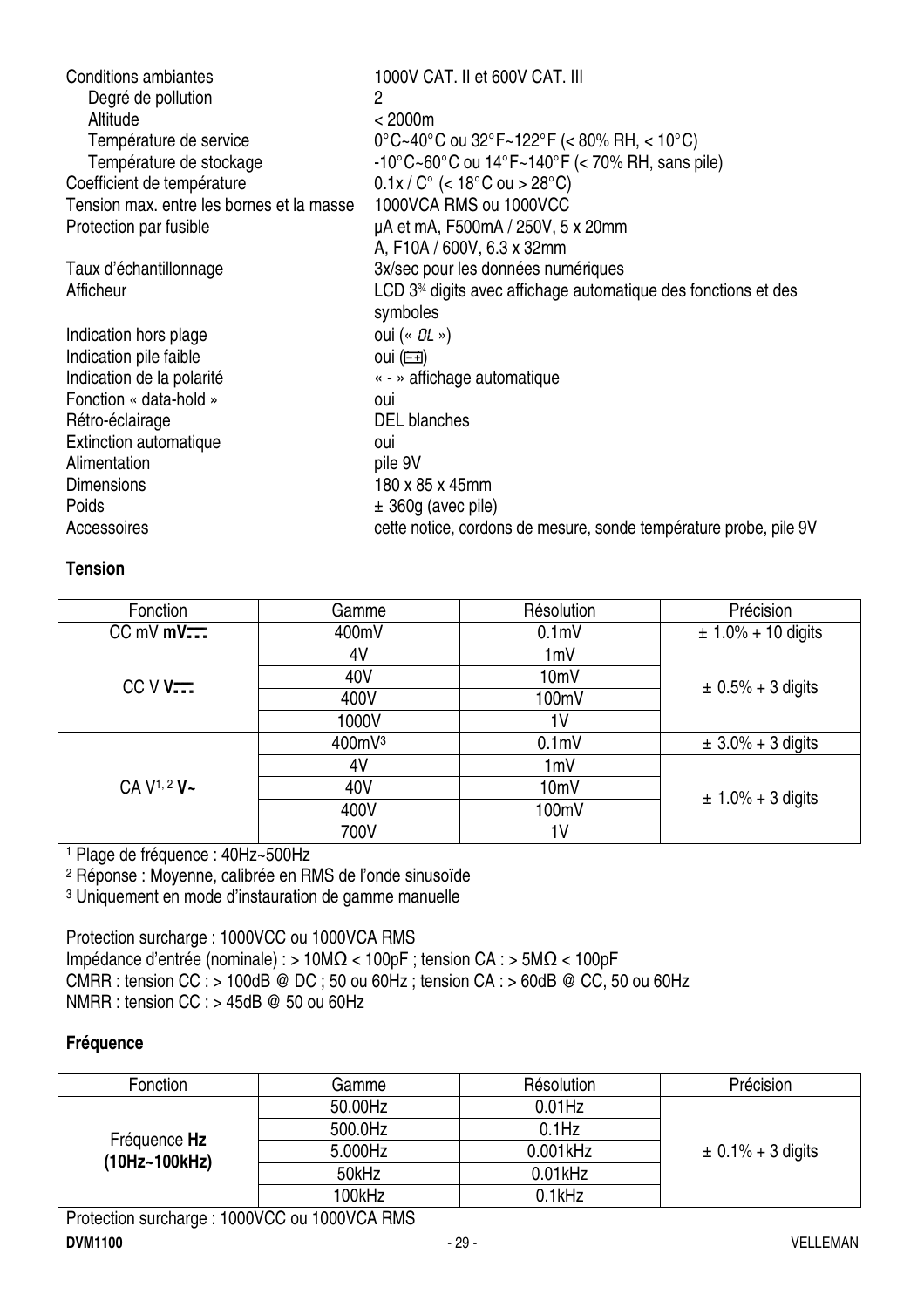#### **Résistance**

| Fonction                                                                                | Gamme                    | Résolution  | Précision              |  |
|-----------------------------------------------------------------------------------------|--------------------------|-------------|------------------------|--|
|                                                                                         | $400.0\Omega$            | $0.1\Omega$ | $\pm 0.5\% + 3$ digits |  |
|                                                                                         | $4.000k\Omega$           | 1Ω          |                        |  |
| Resistance $\Omega$                                                                     | $40.00 \mathrm{k}\Omega$ | 10Ω         | $\pm$ 0.5% + 2 digits  |  |
|                                                                                         | $400.0k\Omega$           | 100Ω        |                        |  |
|                                                                                         | $4.000k\Omega$           | 1kΩ         |                        |  |
|                                                                                         | $40.00 \text{M}\Omega$   | $10k\Omega$ | $\pm 1.5\% + 3$ digits |  |
| $D_{\text{total}}$ at the second space of $0.001/00$ such $0.001/01$ $D_{\text{total}}$ |                          |             |                        |  |

Protection surcharge : 1000VCC ou 1000VCA RMS

#### **Diode**

| onc                | .    | ------        | .     |
|--------------------|------|---------------|-------|
| н э                | יי י | ___           | SK)I  |
| est<br>ae<br>aloge | . .  | $.00^{\circ}$ | $2\%$ |

Tension CC directe : ± 1mA Tension CC inverse : ± 1.5V Protection surcharge : 1000VCC ou 1000VCA RMS

#### **Continuité**

| Fonction | Gamme       | Résolution     | <b>Test Condition</b>  |
|----------|-------------|----------------|------------------------|
|          | $400\Omega$ | $\overline{1}$ | Tension circuit ouvert |
| -1))     |             | ∪. . ⊾∠        | approximative de 0.5V  |

Ronfleur :  $\leq 75\Omega$ 

Protection surcharge : 1000VCC ou 1000VCA RMS

#### **Température**

| Fonction             | Gamme                             | Résolution      | Précision                |
|----------------------|-----------------------------------|-----------------|--------------------------|
|                      | $-55C^{\circ}$ ~0 $^{\circ}$ C    | $0.1^{\circ}$ C | $\pm$ 9.0% + 2°C         |
| Celsius <sup>1</sup> | $1^{\circ}$ C~400 $^{\circ}$ C    |                 | $\pm 2.0\% + 1\degree C$ |
|                      | $401^{\circ}$ C~1000 $^{\circ}$ C | 1°C             | ± 2.0%                   |

<sup>1</sup> Les spécifications de température n'incluent pas les erreurs de thermocouple. Protection surcharge : 1000VCC ou 1000VCA RMS

#### **Capacité**

| Fonction                 | Gamme              | Résolution | Précision                                                 |
|--------------------------|--------------------|------------|-----------------------------------------------------------|
|                          | 50 <sub>n</sub> F  | 10pF       | $< 10nF : ± 5.0\% - 50$ digits<br>$\pm 3.0\% + 10$ digits |
| Capacité <sup>-</sup> IF | 500 <sub>n</sub> F | 100pF      |                                                           |
|                          | $5\nu F$           | 1nF        |                                                           |
|                          | 50 <sub>u</sub> F  | 10nF       | $\pm 3.0\% + 5$ digits                                    |
|                          | 100uF              | 100nF      |                                                           |

Protection surcharge : 1000VCC ou 1000VCA RMS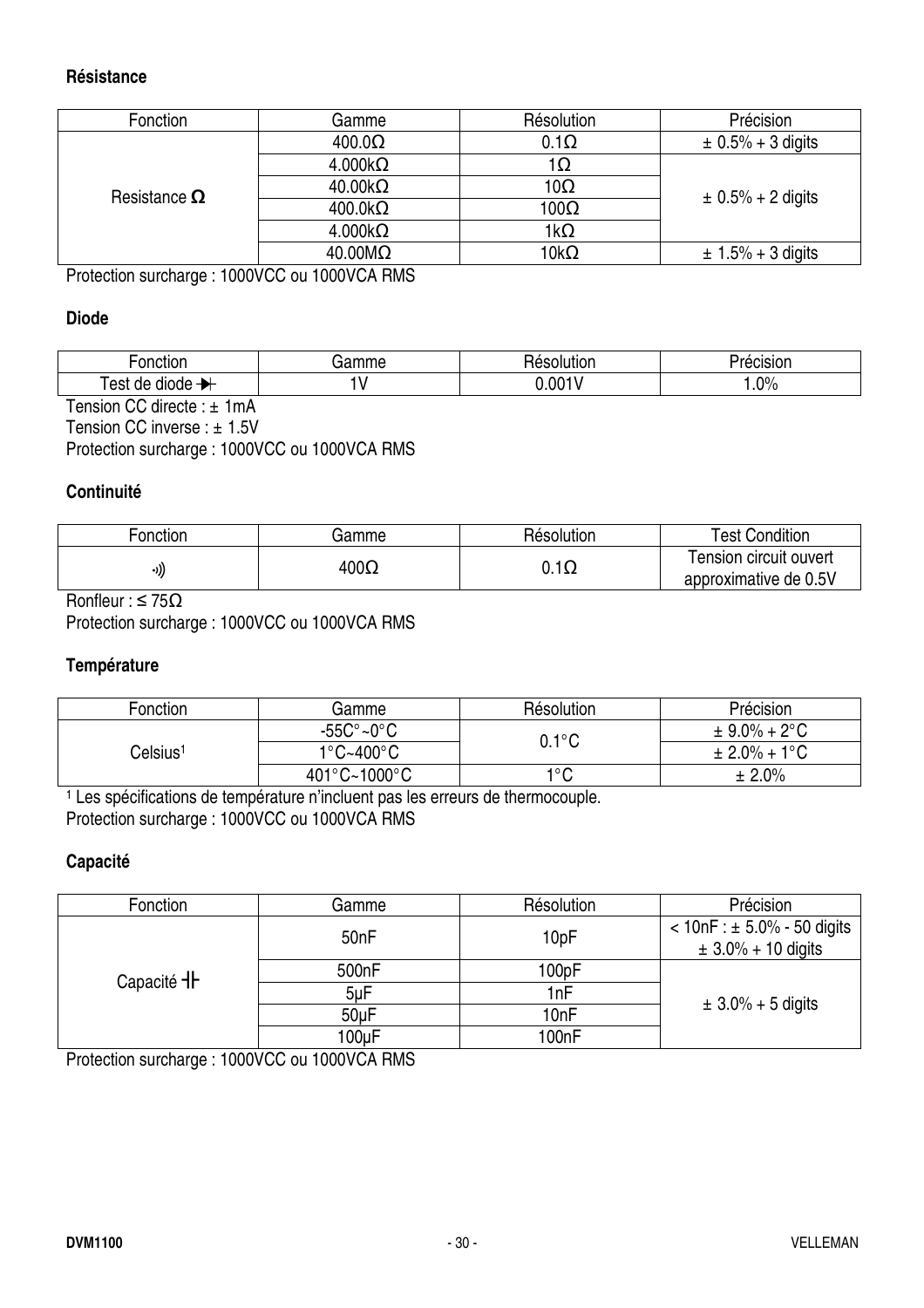#### **Courant**

| Fonction                                  | Gamme              | Résolution         | Précision              |
|-------------------------------------------|--------------------|--------------------|------------------------|
| $CC$ courant $\mu$ A                      | $400\mu A$         | $0.1\muA$          | $\pm$ 1.5% + 3 digits  |
|                                           | 4000µA             | 1µA                |                        |
| $CC$ courant $\mathsf{mA}$                | 40 <sub>m</sub> A  | 0.01mA             | $\pm$ 1.5% + 3 digits  |
|                                           | 400 <sub>m</sub> A | 0.1 <sub>m</sub> A |                        |
| $CC$ courant $A_{\overline{111}}$         | 4A                 | 1mA                | $\pm 2.0\% + 5$ digits |
|                                           | 10A                | 10 <sub>m</sub> A  |                        |
| CA courant <sup>1, 2</sup> $\mu$ A $\sim$ | $400\mu A$         | $0.1\muA$          | $\pm$ 1.8% + 5 digits  |
|                                           | 4000µA             | 1µA                |                        |
| CA courant <sup>1, 2</sup> mA $\sim$      | 40 <sub>m</sub> A  | 0.01mA             | $± 1.8% + 5$ digits    |
|                                           | 400 <sub>m</sub> A | 0.1 <sub>m</sub> A |                        |
| CA courant <sup>1,2</sup> $A -$           | 4A                 | 1mA                | $\pm 3.0\% + 8$ digits |
|                                           | 10A                | 10 <sub>m</sub> A  |                        |

1 Plage de fréquence : 40Hz~200Hz

2 Réponse : Moyenne, calibrée en RMS de l'onde sinusoïde

Protection surcharge : fusible F10A/600V pour gamme A ; fusible F500mA/250V pour gammes µA et mA Courant d'entrée max. : 400mA CC ou 400mA CA RMS pour gammes µA et mA ; 10A CC ou 10A CA RMS pour gamme A

Pour des mesurages > 5A, mesurages de max. 4 minutes, 10 minutes OFF : Plus de 10A non spécifié

**N'employer cet appareil qu'avec des accessoires d'origine. SA Velleman ne sera aucunement responsable de dommages ou lésions survenus à un usage (incorrect) de cet appareil.** 

**Pour plus d'information concernant cet article, visitez notre site web www.velleman.eu. Toutes les informations présentées dans cette notice peuvent être modifiées sans notification préalable.** 

# **DVM1100 – MULTÍMETRO CON AJUSTE AUTOMÁTICO DEL RANGO**

#### **1. Introducción**

#### **A los ciudadanos de la Unión Europea**

#### **Importantes informaciones sobre el medio ambiente concerniente este producto**



Este símbolo en este aparato o el embalaje indica que, si tira las muestras inservibles, podrían dañar el medio ambiente.

No tire este aparato (ni las pilas eventuales) en la basura doméstica; debe ir a una empresa especializada en reciclaje. Devuelva este aparato a su distribuidor o a la unidad de reciclaje local.

Respete las leyes locales en relación con el medio ambiente.

#### **Si tiene dudas, contacte con las autoridades locales para residuos.**

¡Gracias por haber comprado el **DVM1100**! Incluye: 1 x multímetro, 1 x sonda tipo « K », 2 x puntas de prueba, 2 x puntas de prueba para medir la capacidad y este manual del usuario. Lea atentamente las instrucciones del manual antes de usar el aparato. Si el aparato ha sufrido algún daño en el transporte no lo instale y póngase en contacto con su distribuidor.

#### **2. Instrucciones de seguridad**

- Categoría de medición III: mediciones en la instalación de edificios.
- Categoría de medición II: mediciones en circuitos directamente conectados a la instalación de baja tensión.
- Categoría de medición I: mediciones en circuitos no conectados directamente a una alimentación de red.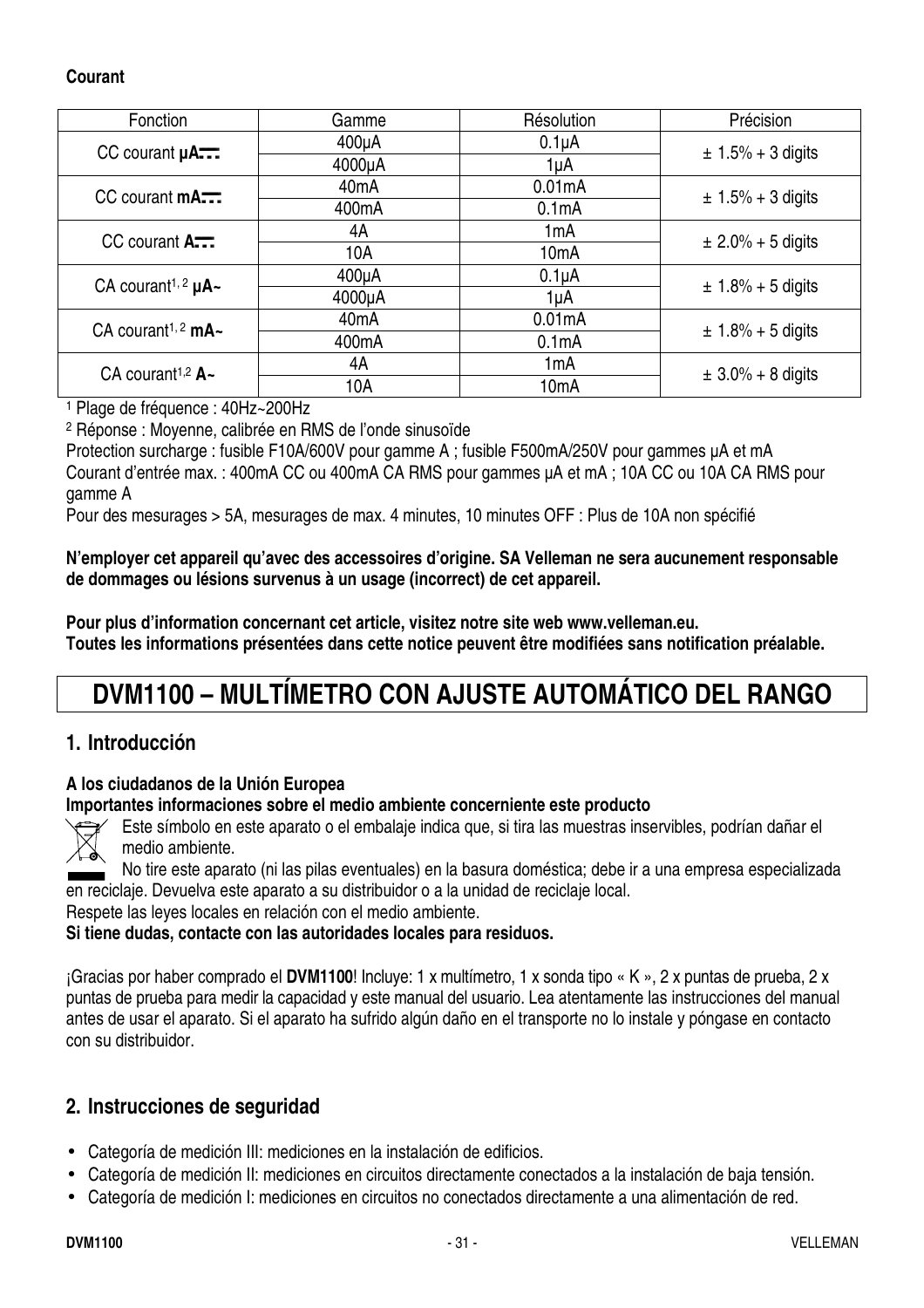- Al utilizar este multímetro, tenga en cuenta las instrucciones de seguridad referentes a:
	- o La protección contra los peligros de corriente eléctrica
	- o La protección contra un uso no conforme del multímetro.
- Para su propia seguridad, use sólo el mismo tipo de puntas de prueba que fueron suministradas con su multímetro. Controle el estado de las mismas antes de cada uso.
- Tenga en cuenta que la pantalla LCD podría volverse inestable y visualizar valores incorrectos al utilizar el multímetro cerca de aparatos ruidosos.
- No utilice un multímetro o puntas de prueba dañados.
- Utilice el multímetro sólo como está descrito en este manual del usuario; si no, el multímetro se vuelve peligroso para utilizar.
- Sea cuidadoso al trabajar con conductores desnudos o barras ómnibus.
- No utilice el multímetro cerca de gas explosivo, vapores o polvo.
- Verifique si el multímetro funciona correctamente al medir una tensión conocida. No utilice el multímetro si no funciona correctamente. Contacte con su distribuidor en caso de duda.
- Utilice la función, el rango y los bornes adecuados para cada medición.
- Seleccione un rango más elevado o utilice el modo de selección de rango automático si no conoce el valor que quiere medir.
- Para evitar daños, nunca sobrepase los valores de entrada máx. mencionados en las especificaciones.
- No toque los bornes no utilizados si el multímetro está conectado a un circuito.
- Sea extremadamente cuidadoso al realizar mediciones de más de 60VCC o 30VCA rms. Estas tensiones podrían causar descargas eléctricas.
- Al utilizar las puntas de prueba, guarde sus dedos detrás de los topes protectores.
- Durante la conexión, primero, conecte la punta de prueba « COM » antes de conectar la punta de prueba bajo tensión: Durante la desconexión, primero, desconecte la punta de prueba bajo tensión antes de desconectar la punta de prueba « COM ».
- Desconecte las puntas de prueba del circuito antes de modificar la función del multímetro.
- Para todas las funciones CC, al igual que el ajuste manual y automático del rango, controle la presencia de tensión CA al utilizar la función CA para evitar los riesgos de descargas eléctricas y resultados de medición incorrectos. Luego, seleccione un rango de tensión CC igual o superior al rango CA.
- Desconecte la alimentación del circuito y descargue todos los condensadores de alta tensión antes de efectuar mediciones de resistencia, continuidad, diodos o capacidad.
- Nunca efectúe mediciones de resistencia o continuidad en un circuito bajo tensión.
- Controle el fusible del multímetro y desconecte la alimentación del circuito antes de conectar el multímetro al circuito y antes de realizar mediciones.
- Elevadas crestas de tensión podrían dañar el multímetro al realizar mediciones en televisores o circuitos de alimentación conmutados. Utilice un filtro TV para atenuar estos impulsos.
- Alimente el multímetro con una pila de 9V correctamente instalada en el compartimento de baterías.
- Reemplace la pila en cuanto aparezca el indicador ( $\equiv$ i) en la pantalla para evitar resultados incorrectos que podrían causar descargas eléctricas y lesiones.
- No efectúe mediciones de tensiones superiores a 600V en la categoría III o 1000V en la categoría II.
- El icono REL se visualiza en el modo REL. Sea cuidadoso a causa de la presencia de tensión peligrosa.
- No utilice el multímetro sin la caja.

#### **3. Descripción**

#### **a. Multímetro**

- 1. pantalla LCD
- 2. teclas
- 3. selector giratorio
- 4. bornes
- 5. compartimento de pilas



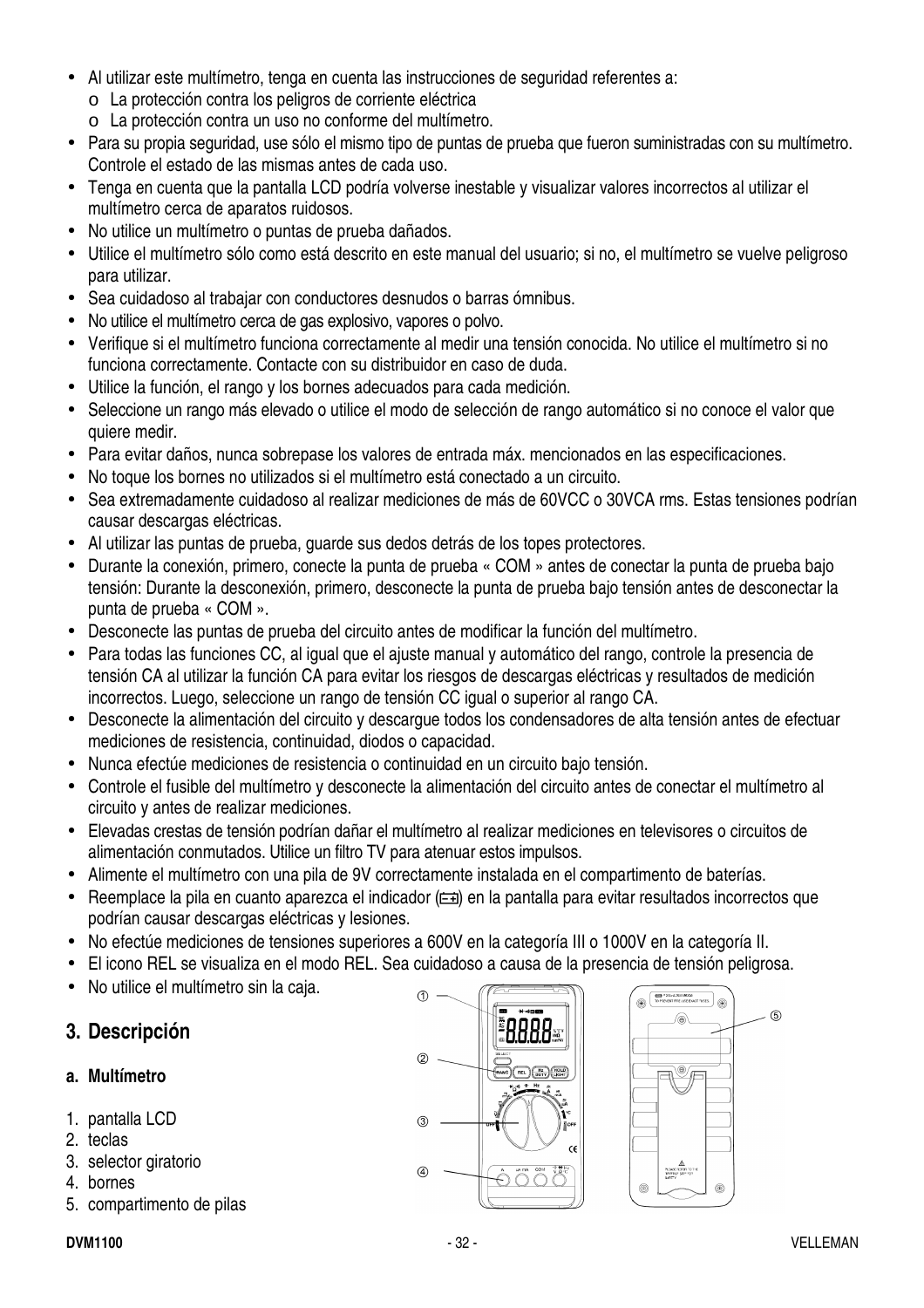#### **b. Pantalla LCD**



| $N^{\circ}$    | Símbolo                            | <b>Descripción</b>                                                                                            |
|----------------|------------------------------------|---------------------------------------------------------------------------------------------------------------|
|                |                                    | Pila baja.<br>$\triangle$ Aviso: Para evitar mediciones incorrectas que podrían causar descargas eléctricas o |
|                | 臼                                  | lesiones, reemplace la pila en cuanto se visualice este símbolo.                                              |
| $\overline{2}$ |                                    | Indicación de un valor negativo                                                                               |
| 3              | <b>AC</b><br>$\tilde{\phantom{a}}$ | Indicación de tensión o corriente CA.                                                                         |
| 4              | <b>DC</b><br>.                     | Indicación de tensión o corriente CC.                                                                         |
| 5              | <b>AUTO</b>                        | Modo de ajuste automático del rango.                                                                          |
| 6              | ╋⊦                                 | Modo de prueba del diodo.                                                                                     |
|                | ((د.                               | Modo de prueba de continuidad.                                                                                |
| 8              | Н                                  | Modo función « data-hold ».                                                                                   |
| 9              | <b>REL</b>                         | Modo de medición relativa.                                                                                    |
| 10             | % °C °F                            |                                                                                                               |
|                | kMΩHz                              | Unidad de medición.                                                                                           |
|                | num FAV                            |                                                                                                               |
| 11             | OL.                                | Sobre rango.                                                                                                  |

#### **c. Teclas**

| Tecla             | <b>Símbolo</b>                          | <b>Descripción</b>                                                               |
|-------------------|-----------------------------------------|----------------------------------------------------------------------------------|
|                   | $\Omega + \vartheta$                    | Conmutación entre las mediciones de resistencia, diodo y continuidad.            |
| <b>SELECT</b>     | A mA µA                                 | Conmutación entre corriente CA y CC.                                             |
|                   | <b>Power-off</b>                        | Desactivar la función de desactivación automática.                               |
| <b>HOLD/LIGHT</b> |                                         | Pulse para entrar en y salirse del modo « data-hold ». Mantenga pulsada la tecla |
|                   |                                         | durante 2 segundos para (des) activar la retroiluminación.                       |
|                   |                                         | Pulse para entrar en el modo de ajuste manual del rango.                         |
| <b>RANG</b>       | $V_{\sim}$ , $V_{\sim}$ , $\Omega$ , A, | Pulse para hacer pasar los rangos disponibles.                                   |
|                   | $mA, \mu A$                             | Mantenga pulsada la tecla durante 2 segundos para entrar en el modo de ajuste    |
|                   |                                         | automático del rango.                                                            |
| <b>REL</b>        |                                         | Pulse para entrar en o salirse del modo de medición relativa.                    |
| <b>Hz/DUTY</b>    |                                         | Pulse para medir la frecuencia. Vuelva a pulsar para entrar en el modo del ciclo |
|                   | $V_{\sim}$ , A, mA, µA                  | de trabajo. Vuelva a pulsar para salirse.                                        |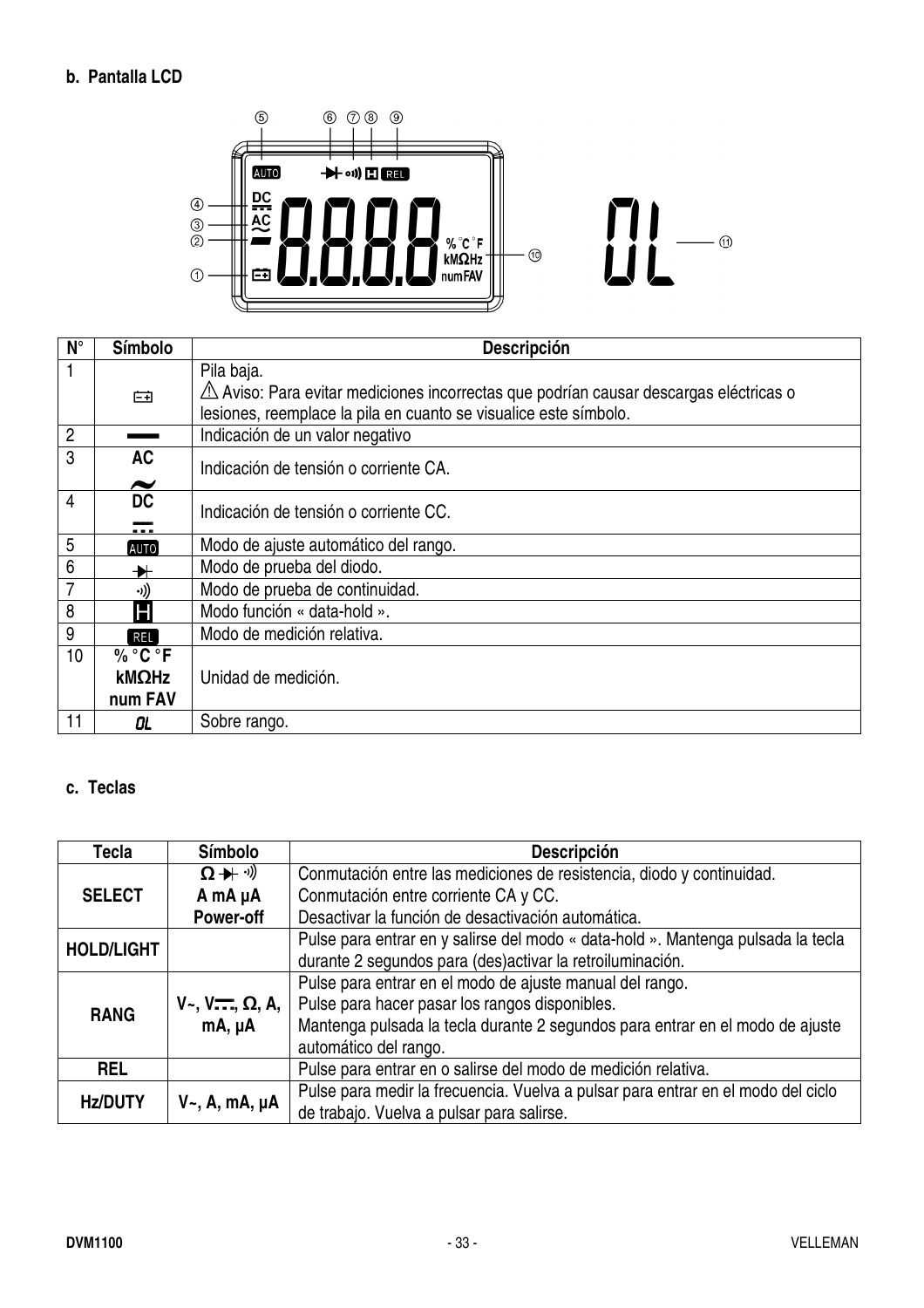#### **4. Uso**

#### **a. Funciones generales**

#### • **Función « data-hold »**

La función de retención de lectura « data-hold » desactiva la actualización de los datos visualizados. El multímetro conmuta al modo de ajuste manual del rango al activar esta función. Desactive esta función al modificar el modo de medición o al volver a pulsar la tecla **RANG** o **HOLD/LIGHT**.

Para entrar en el modo:

- 1. Pulse la tecla **HOLD/LIGHT**. se visualiza en la pantalla.
- 2. Una segunda breve presión reactivará el modo normal.

#### • **Ajustar el rango manual o automático**

- \* En el modo de ajuste automático del rango, el multímetro selecciona automáticamente el rango más adecuado. Esto le permite cambiar las puntas de prueba sin tener que ajustar el rango.
- \* El modo de ajuste manual del rango le permite bloquear el multímetro en un rango específico.
- \* El multímetro se posiciona por defecto en el modo de ajuste automático del rango para las funciones con varios rangos. En el modo de ajuste automático del rango, **auto** se visualiza.
	- 1. Pulse **RANG** para entrar en el modo de ajuste manual del rango. Cada presión en la tecla **RANG** hará aumentar el rango.

**NOTA:** El multímetro se sale del modo « data hold » al seleccionar manualmente otro rango.

2. Mantenga pulsada la tecla **RANG** para salirse del modo de ajuste manual del rango y para entrar en el modo de ajuste automático del rango.

#### • **Función « economizador de batería »**

Active el multímetro. El aparato se apaga automáticamente después de 30 minutos. Pulse la tecla **HOLD/LIGHT** o gire el selector giratorio para volver a activar el multímetro. Mantenga pulsada la tecla **SELECT** para desactivar la función.

#### • **Medición relativa**

El multímetro visualiza el valor relativo de todas las funciones, salvo la medición de frecuencia.

- 1. Seleccione una función y conecte las puntas de prueba al circuito.
- 2. Pulse **REL** para guardar el valor y para activar el modo de medición relativa. La diferencia entre el valor de referencia y el valor medido se visualiza.
- 3. Mantenga pulsada la tecla **REL** durante 2 segundos para volver al modo normal.

#### **b. Funciones de medición**

#### • **Medir la tensión CA y CC**



**Para evitar los riesgos de descargas eléctricas y/o daños, no mida tensiones de más de 1000VCC / 1000VCA RMS.** 

**Para evitar los riesgos de descargas eléctricas y/o daños, no aplique más de 1000VCC o 1000VCA RMS entre el borne « COM » y la masa.** 

Los rangos de la tensión DC incluyen 400.0mV, 4.000V, 40.00V, 400.0V y 1000V; el rango CA 400.0mV sólo está disponible en el modo de ajuste del rango manual.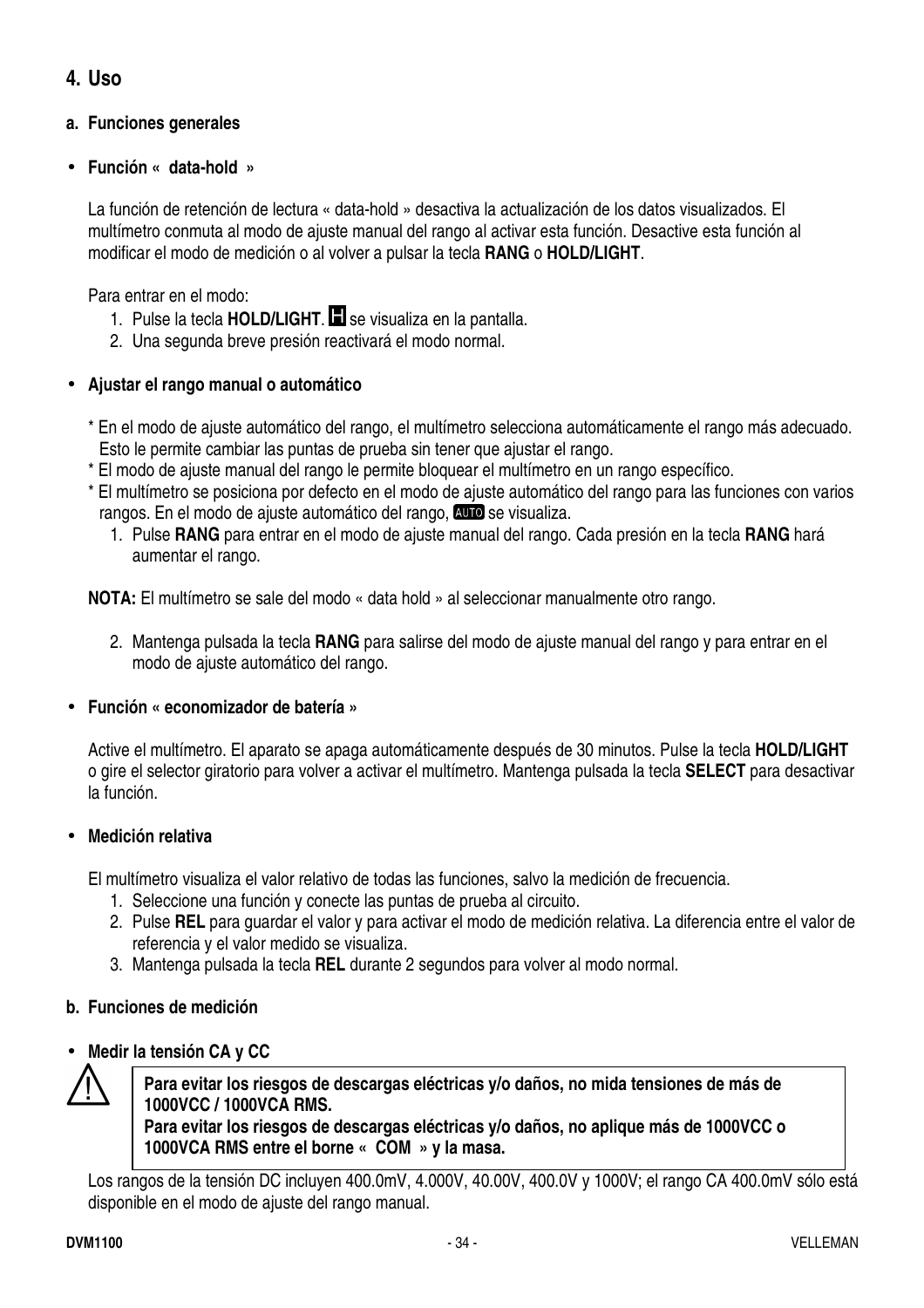Para efectuar mediciones de tensión CA o CC:

- 1. Seleccione el rango adecuado con el selector giratorio.
- 2. Conecte la punta de prueba negra a la conexión « COM » y la punta de prueba roja a la conexión « V ».
- 3. Conecte las puntas de prueba al circuito que quiere medir.
- 4. El valor se visualiza en la pantalla. La polaridad de la punta de prueba roja se visualiza durante una medición de tensión CC.
- **NOTA:** Es posible que los datos estén inestables, sobre todo durante mediciones del rango 400mV, incluso si las puntas de prueba no están conectadas a los bornes de entrada. En caso de una medición incorrecta, cortocircuite los bornes « V » y « COM » y asegúrese de que la pantalla LCD visualiza un valor cero. Para más precisión, primero, mida la tensión CA. Apunte el valor medido y seleccione un rango CC igual que o superior al rango CA.

#### • **Medir la resistencia**



**Para evitar los riesgos de descargas eléctricas y/o daños, desconecte el circuito a prueba y descargue todos los condensadores de alta tensión antes de cada medición.** 

Los rangos del multímetro incluyen 400.0Ω, 4.000kΩ, 40.00kΩ, 400.0kΩ, 4.000MΩ y 40.00MΩ.

Para efectuar mediciones de resistencia:

- 1. Seleccione el rango adecuado con el selector giratorio.
- 2. Conecte la punta de prueba negra a la conexión « COM » y la punta de prueba roja a la conexión « Ω ».
- 3. Conecte las puntas de prueba al circuito que quiere medir. El valor se visualiza en la pantalla.
- **NOTA:** El valor medido de una resistencia difiere a menudo del valor actual. La corriente del multímetro se escapa por todas las vías posibles entre las puntas de prueba. Para obtener más precisión al medir una pequeña resistencia, cortocircuite las puntas de prueba y apunte el valor de las las puntas de prueba. Reste este valor de la resistencia de las puntas de prueba.

La función de medición de resistencia produce bastante tensión hacia el diodo de silicio o las uniones del transistor causando una conductividad. Para evitar esto, no utilice el rango 40MΩ para mediciones de resistencia en el circuito. En el rango de 40MΩ, podría durar algunos segundos antes de que el aparato produzca una lectura estable s. Esto es completamente normal. Si la entrada no está conectada, es decir, si hay un circuito abierto, OL se visualiza para indicar el sobre rango.

• **Prueba de diodos** 



**Para evitar los riesgos de descargas eléctricas y/o daños, desconecte el circuito a prueba y descargue todos los condensadores de alta tensión antes de cada medición.** 

Para efectuar una prueba de diodos:

- 1. Seleccione el rango  $\rightarrow$  con el selector giratorio.
- 2. Pulse **SELECT** para activar la función.
- 3. Conecte la punta de prueba negra a la conexión « COM » y la punta de prueba roja a la conexión «  $\rightarrow\rightarrow$  ».
- 4. Para medir la polarización directa en cualquier componente semiconductor conecte la punta de prueba roja al ánodo del componente y la punta de prueba negra al cátodo.
- 5. El multímetro visualiza la tensión directa aproximativa del diodo.

Un diodo en buen estado produce una tensión directa de 0.5V a 0.8V. No obstante, la lectura de la polarización inversa varía según la resistencia de las otras vías entre las puntas de prueba.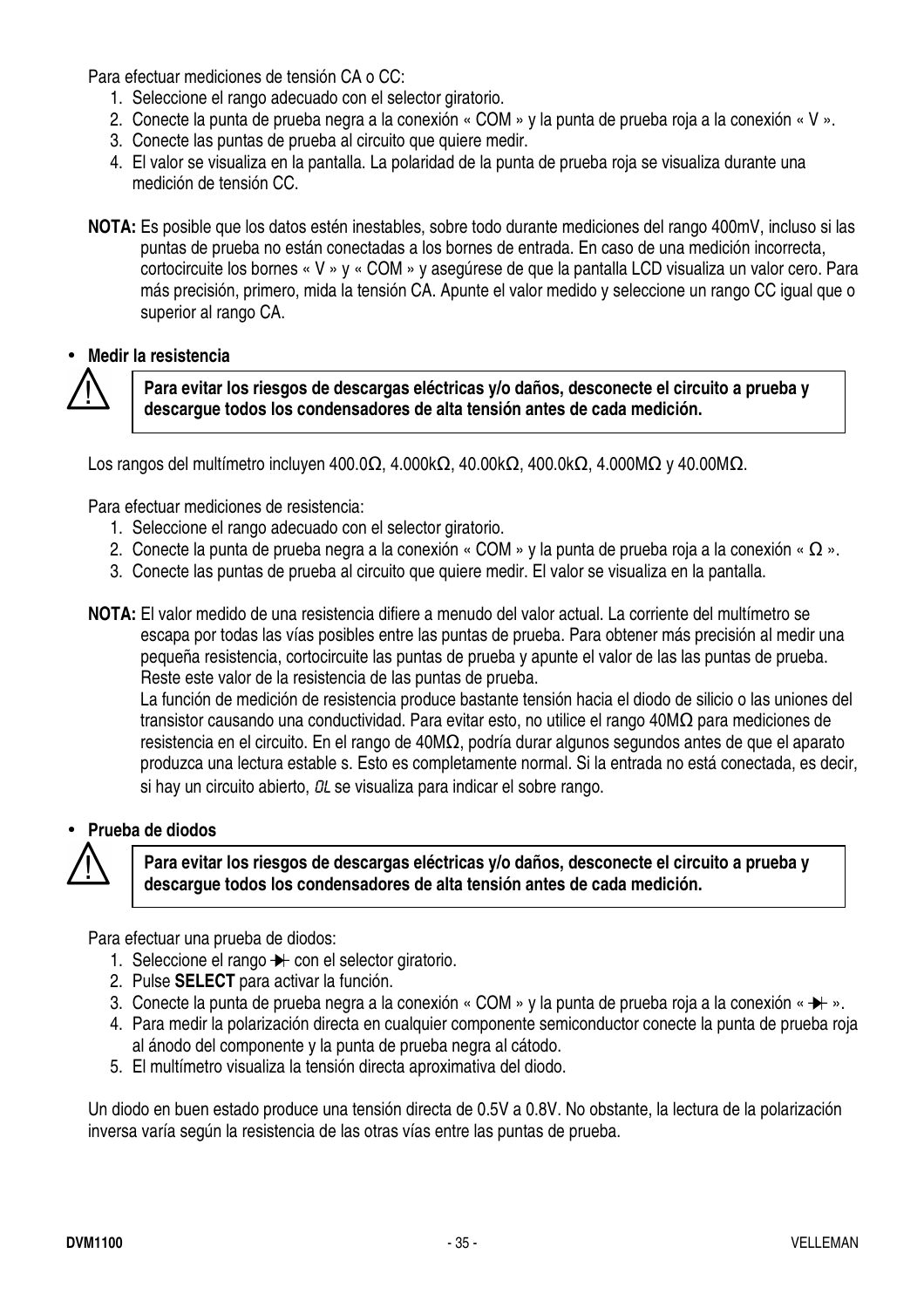#### • **Prueba de continuidad**



**Para evitar los riesgos de descargas eléctricas y/o daños, desconecte el circuito a prueba y descargue todos los condensadores de alta tensión antes de cada medición.** 

Para efectuar una prueba de continuidad:

- 1. Seleccione el rango <sup>v)</sup> con el selector giratorio.
- 2. Pulse **SELECT** para activar la función.
- 3. Conecte la punta de prueba negra a la conexión « COM » y la punta de prueba roja a la conexión « Ω ».
- 4. Conecte las puntas de prueba al circuito que quiere medir.
- 5. Una señal sonora continua indica una resistencia inferior a 75Ω.

**NOTA:** Utilice la prueba de continuidad para verificar un circuito abierto.

#### • **Medir la capacidad**

**Para evitar los riesgos de descargas eléctricas y/o daños, desconecte el circuito a prueba y descargue todos los condensadores de alta tensión antes de cada medición. Utilice la función de tensión CC para controlar si un condensador está completamente descargado.** 

Los rangos del multímetro incluyen 50.00nF, 500.0nF, 5.000µF, 50.00µF y 100.0µF.

Para efectuar mediciones de capacidad:

- 1. Seleccione el rango adecuado con el selector giratorio.
- 2. Conecte la punta de prueba negra y la punta de prueba roja respectivamente al borne « COM » y « + + ». También es posible realizar mediciones de capacidad al utilizar el enchufe multifunción.
- 3. Conecte las puntas de prueba al condensador que quiere medir y el valor medido aparecerá en la pantalla LCD.

Algunos consejos para medir la capacidad:

- Podría durar algunos segundos antes de que el aparato produzca una lectura estable, lo que es normal para mediciones de fuertes capacidades.
- Para aumentar la precisión de la medición de valores inferiores a 20nF, reste la capacidad residual del multímetro y de las puntas de prueba del valor medido.
- Debajo de 500pF, la precisión ya no se especifica.

#### • **Medir la frecuencia y el ciclo de trabajo**



#### **No mida la frecuencia de una alta tensión (>1000V) para evitar los riesgos de descargas eléctricas y/o daños.**

La frecuencia define el número de ciclos por segundo de una señal de tensión o corriente.

Para efectuar una prueba de frecuencia:

- 1. Seleccione la función con el selector giratorio (tensión CA o corriente CA) y pulse **Hz/DUTY**.
- 2. El valor medido de la señal CA aparece en la pantalla.
- 3. Para medir el ciclo de trabajo, vuelva a pulsar **Hz/DUTY**.
- 4. El valor medido aparece en la pantalla.
- 5. Ponga el selector giratorio en el rango **Hz**.
- 6. Conecte la punta de prueba negra y la punta de prueba roja respectivamente al borne « COM » y « Hz ».
- 7. Conecte las puntas de prueba en paralelo al circuito. No toque los conductores eléctricos.
- 8. Pulse **Hz/DUTY** para entrar en el modo de medición del ciclo de trabajo. Vuelva a pulsar para volver al modo de medición de frecuencia.
- 9. El valor medido aparece en la pantalla.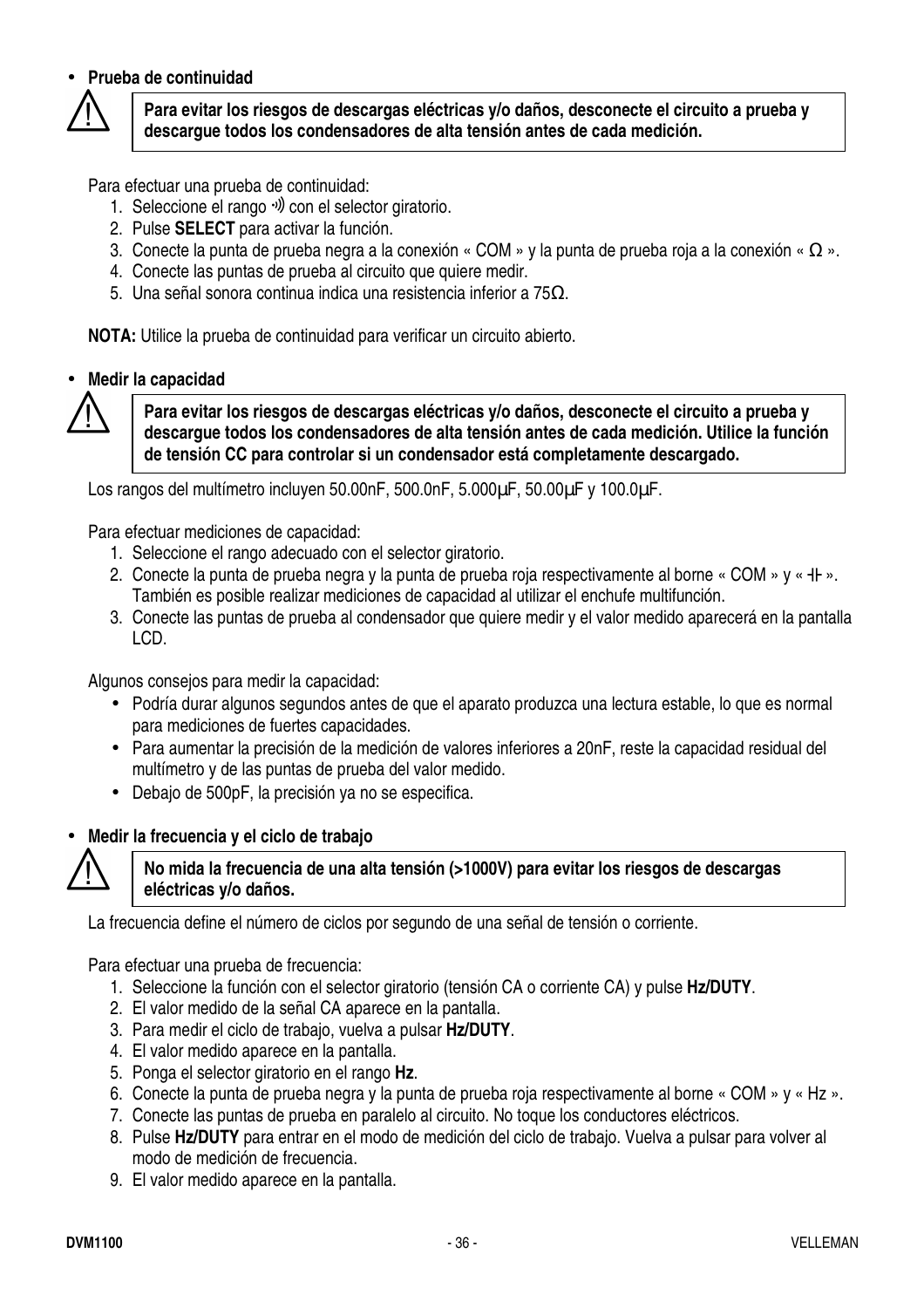#### • **Medir la temperatura**



**Para evitar los riesgos de descargas eléctricas y/o daños, no aplique más de 1000VCC o 1000VCA RMS entre el borne « °C » y « COM ».** 

**Para evitar los riesgos de descargas eléctricas, no realice mediciones si la tensión en la superficie sobrepasa 60VCC o 24VCA RMS.** 

Para medir la temperatura:

- 1. Seleccione el rango **°C** con el selector giratorio. La pantalla LCD visualiza la temperatura ambiente.
- 2. Introduzca la sonda tipo « K » en el enchufe multifunción. Respete la polaridad.
- 3. Para medir la temperatura, toque el objeto con la sonda tipo « K ».
- 4. El valor medido aparece en la pantalla LCD.

#### • **Medir la corriente**



**Para evitar daños y lesiones en caso de un fusible fundido, nunca efectúe mediciones de corriente en un circuito abierto de más de 600V.** 

**Para evitar daños y lesiones el multímetro, verifique el fusible antes de cada medición. Utilice la función, el rango y los bornes adecuados. Nunca ponga las puntas de prueba en paralelo con el circuito o el componente si están conectadas a los bornes de corriente.**

Los rangos de corriente incluyen 400.0µA, 40.00µA, 400.0mA, 4.000A y 10.00A.

Para efectuar mediciones de de corriente:

- 1. Desconecte la alimentación del circuito que quiere medir. Descargue todos los condensadores de alta tensión.
- 2. Seleccione el rango adecuado con el selector giratorio.
- 3. Pulse **SELECT** para seleccionar el modo DCA o ACA.
- 4. Conecte la punta de prueba negra a la conexión « COM », conecte la punta de prueba roja a la conexión « mA » para una corriente de máx. 400mA. Para una corriente de 10A, conecte la punta de prueba roja a la conexión « 10A ».
- 5. Interrumpa la vía del circuito que quiere medir. Conecte la punta de prueba negra a la parte negativa del circuito interrumpido; conecte la punta de prueba roja a la parte positiva del circuito interrumpido (una conexión inversa resultará en una visualización negativa sin dañar el multímetro).
- 6. Vuelva a alimentar el circuito y sólo lea los datos visualizados a la derecha de la pantalla (µA, mA o A). En caso de una sobrecarga, la pantalla LCD visualizará el valor «  $OL \rightarrow$ . Seleccione un rango superior si fuera necesario.
- 7. Vuelva a desconectar la alimentación del circuito y descargue todos los condensadores de alta tensión. Quite las puntas de prueba y restablezca el circuito.

#### **6. Limpieza y mantenimiento**

No repare el multímetro usted mismo salvo si dispone de los conocimientos y la información referentes a la calibración, el funcionamiento y el mantenimiento.

#### **a. Mantenimiento general**



**Para evitar los riesgos de descargas eléctricas y/o daños, evite que un líquido entre en la caja. Quite la puntas de prueba y cualquier señal de entrada antes de abrir la caja.** 

Limpie el aparato regularmente con un paño húmedo sin pelusas. Evite el uso de alcohol y de disolventes. Limpie los bornes:

- Desactive el multímetro y quite las puntas de prueba.
- Saque la suciedad de los bornes.
- Sumerja un bastoncillo de algodón en un producto para la limpieza y limpie los bornes.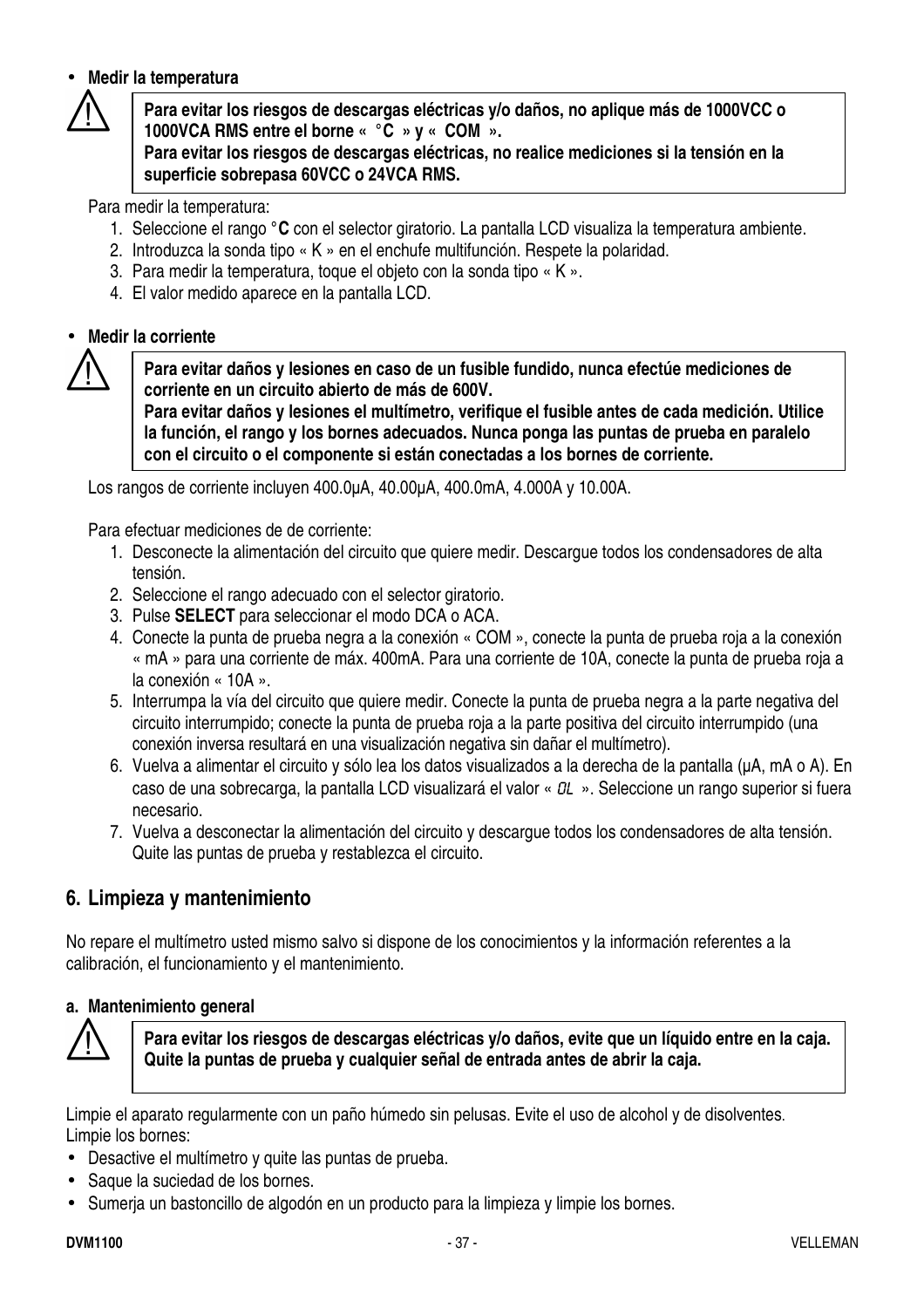#### **b. Reemplazar el fusible**



**Desconecte las puntas de prueba y cualquier señal de entrada antes de abrir la caja. Para evitar los riesgos de descargas eléctricas y/o daños, reemplace el fusible fundido sólo por otro del mismo tipo.**

- Ponga el selector giratorio en la posición OFF.
- Desconecte las puntas de prueba del circuito.
- Abra el compartimento des pilas con un destornillador adecuado.
- Saque el fusible fundido del portafusibles.
- Introduzca el fusible de recambio (F10A/600V,  $\varnothing$  6.3 x 32mm y F500mA/250V,  $\varnothing$  5 x 20mm).
- Vuelva a cerrar el compartimento des pilas.

#### **c. Reemplazar la pila**



**Para evitar resultados incorrectos y riesgos de descargas eléctricas, reemplace la pila en**  cuanto la indicación **<del>□</del> aparezca. Desconecte las puntas de prueba y cualquier señal de entrada antes de abrir la caja. Para evitar los riesgos de descargas eléctricas y/o daños, reemplace el fusible fundido.** 

- Ponga el selector giratorio en la posición OFF.
- Desconecte las puntas de prueba del circuito.
- Abra el compartimento des pilas con un destornillador adecuado.
- Saque la pila.
- Introduzca una nueva pila (6F22).
- Vuelva a cerrar el compartimento des pilas.

#### **6. Especificaciones**

Se puede esperar una exactitud óptima hasta después de 1 año después de la calibración. Las condiciones ideales de funcionamiento exigen una temperatura de 18°C ~ 28°C y un grado de humedad relativa de 0% ~ 75%. Precisión notada como ± (% de la lectura + número de dígitos secundarios).

| Condiciones ecológicos                       | 1000V CAT. II y 600V CAT. III                                                                  |
|----------------------------------------------|------------------------------------------------------------------------------------------------|
| Clasificación de contaminación               | 2                                                                                              |
| Altura                                       | < 2000m                                                                                        |
| Temperatura de funcionamiento                | $0^{\circ}$ C~40 $^{\circ}$ C o 32 $^{\circ}$ F~122 $^{\circ}$ F (< 80% RH, < 10 $^{\circ}$ C) |
| Temperatura de almacenamiento                | $-10^{\circ}$ C $\sim$ 60°C o 14°F $\sim$ 140°F (< 70% RH, sin pila)                           |
| Coeficiente de temperatura                   | $0.1x/C^{\circ}$ (< 18°C o > 28°C)                                                             |
| Tensión máx. entre los bornes y la masa      | 1000VCA RMS o 1000VCC                                                                          |
| Protección por fusible                       | µA y mA, F500mA / 250V, 5 x 20mm                                                               |
|                                              | A, F10A / 600V, 6.3 x 32mm                                                                     |
| Frecuencia de muestreo                       | 3x/seg. para los datos digitales                                                               |
| Pantalla                                     | LCD 3 <sup>34</sup> dígitos con visualización automática de las funciones y                    |
|                                              | símbolos                                                                                       |
| Indicación sobre rango                       | $s$ í (« OL »)                                                                                 |
| Indicador de batería baja                    | $s(f \equiv)$                                                                                  |
| Indicación de la polaridad                   | « - » visualización automática                                                                 |
| Función « data-hold » (retención de lectura) | SÍ                                                                                             |
| Retroiluminación                             | <b>LEDs blancos</b>                                                                            |
| Autoapagado                                  | SÍ                                                                                             |
| Alimentación                                 | pila de 9V                                                                                     |
| <b>Dimensiones</b>                           | 180 x 85 x 45mm                                                                                |
| Peso                                         | $\pm$ 360g (con pila)                                                                          |
| Accesorios                                   | este manual del usuario, puntas de prueba, sonda tipo « K », pila de 9V                        |
| <b>DVM1100</b>                               | <b>VELLEMAN</b><br>- 38 -                                                                      |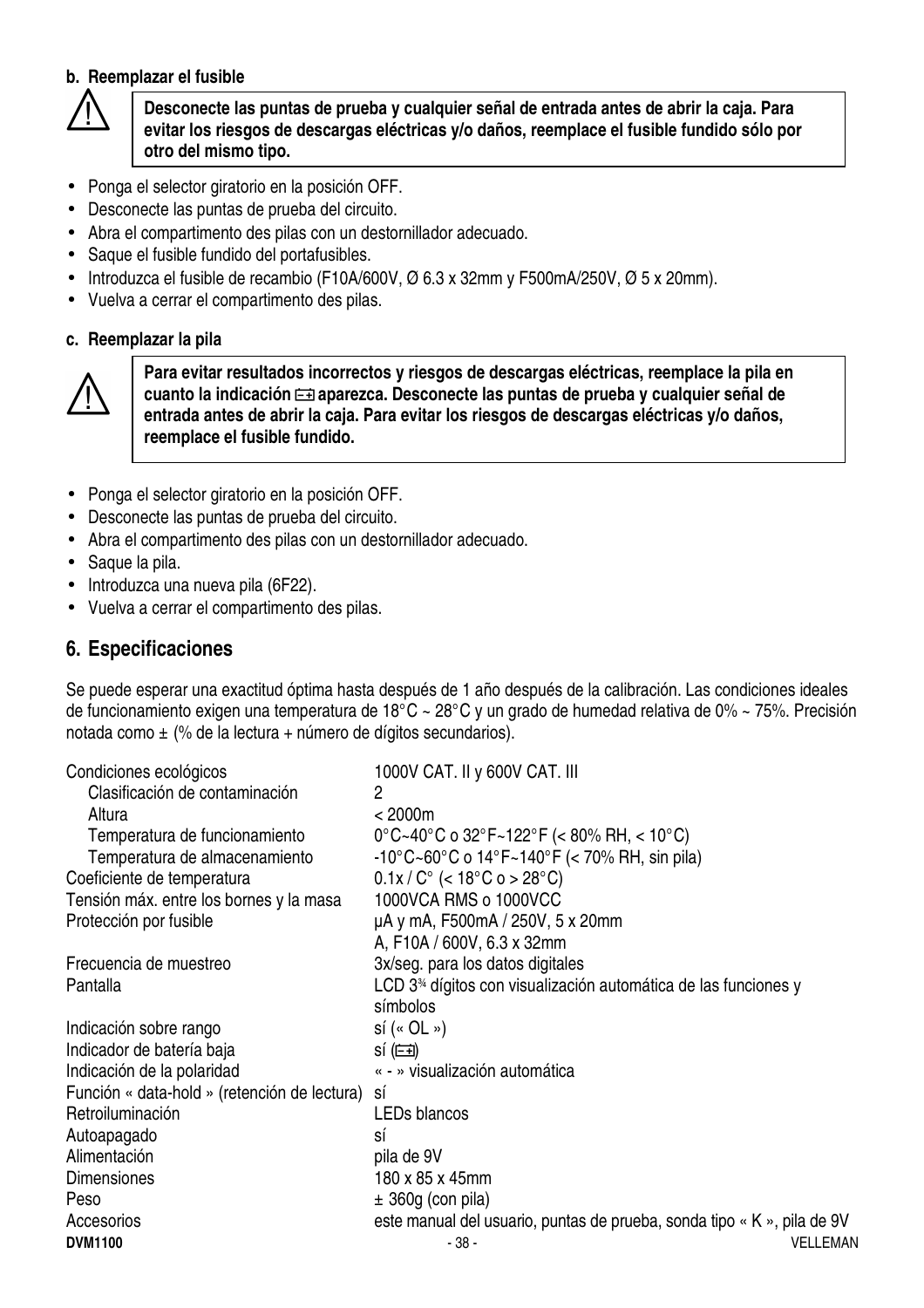#### **Tensión**

| Función                  | Rango  | Resolución       | Precisión                       |
|--------------------------|--------|------------------|---------------------------------|
| $CC$ mV mV $\overline{}$ | 400mV  | 0.1 <sub>m</sub> | $\pm$ 1.0% lectura + 10 dígitos |
|                          | 4V     | 1mV              |                                 |
| $CCVV$                   | 40V    | 10mV             | $\pm$ 0.5% lectura + 3 dígitos  |
|                          | 400V   | 100mV            |                                 |
|                          | 1000V  | 1 <sup>V</sup>   |                                 |
|                          | 400mV3 | 0.1 <sub>m</sub> | $\pm$ 3.0% lectura + 3 dígitos  |
|                          | 4V     | 1mV              |                                 |
| CA V <sup>1, 2</sup> V~  | 40V    | 10mV             | $\pm$ 1.0% lectura + 3 dígitos  |
|                          | 400V   | 100mV            |                                 |
|                          | 700V   | 1۷               |                                 |

1 Rango de frecuencia: 40Hz~500Hz

2 Respuesta: respuesta media, calibración en RMS de una onda sinusoidal

3 Sólo en el modo de ajuste manual del rango

Protección de sobrecarga: 1000VCC o 1000VCA RMS Impedancia de entrada (nominal): > 10MΩ < 100pF; tensión CA: > 5MΩ < 100pF CMRR: tensión CC: > 100dB @ DC; 50 o 60Hz; tensión CA: > 60dB @ CC, 50 ó 60Hz NMRR: tensión CC: > 45dB @ 50 ó 60Hz

#### **Frecuencia**

| Función       | Rango   | Resolución  | Precisión                      |
|---------------|---------|-------------|--------------------------------|
|               | 50.00Hz | $0.01$ Hz   |                                |
| Frecuencia Hz | 500.0Hz | $0.1$ Hz    |                                |
| (10Hz~100kHz) | 5.000Hz | $0.001$ kHz | $\pm$ 0.1% lectura + 3 dígitos |
|               | 50kHz   | $0.01$ kHz  |                                |
|               | 100kHz  | $0.1$ kHz   |                                |

Protección de sobrecarga: 1000VCC o 1000VCA RMS

#### **Resistencia**

| Función              | Rango                  | Resolución  | Precisión                      |
|----------------------|------------------------|-------------|--------------------------------|
|                      | $400.0\Omega$          | $0.1\Omega$ | $\pm$ 0.5% lectura + 3 dígitos |
|                      | $4.000k\Omega$         | 1Ω          |                                |
| Resistencia $\Omega$ | $40.00k\Omega$         | $10\Omega$  | $\pm$ 0.5% lectura + 2 dígitos |
|                      | $400.0k\Omega$         | $100\Omega$ |                                |
|                      | $4.000k\Omega$         | $1k\Omega$  |                                |
|                      | $40.00 \text{M}\Omega$ | 10kΩ        | $\pm$ 1.5% lectura + 3 dígitos |

Protección de sobrecarga: 1000VCC o 1000VCA RMS

#### **Diodos**

| uncion             | nac.<br>٦a | Nucion<br>___ | Precision- |
|--------------------|------------|---------------|------------|
| est<br>diode<br>de |            | 0.001'        | 20%<br>. ب |

Tensión CC directa: ± 1mA

Tensión CC inversa: ± 1.5V

Protección de sobrecarga: 1000VCC o 1000VCA RMS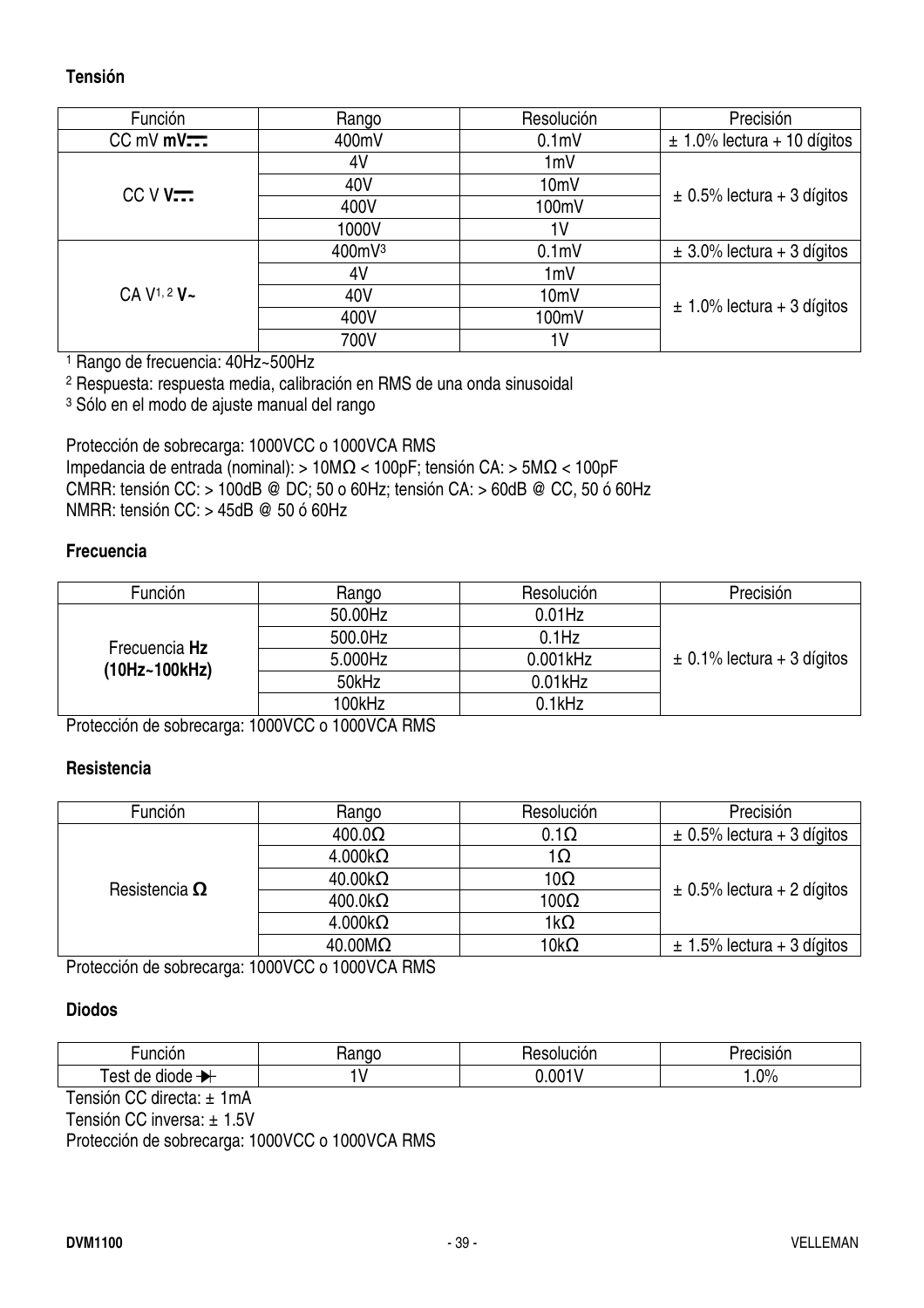#### **Continuidad**

| $\cdot$<br>-unción | Hango       | <b>Hesolucion</b> | Condiciones de prueba    |
|--------------------|-------------|-------------------|--------------------------|
|                    | $400\Omega$ | $\sim$<br>U.I.    | ensión aproximativa      |
| ((۱۰               |             |                   | circuito abierto de 0.5V |

Zumbador: ≤ 75Ω

Protección de sobrecarga: 1000VCC o 1000VCA RMS

#### **Temperatura**

| Función              | Rango                             | Resolución              | Precisión                |
|----------------------|-----------------------------------|-------------------------|--------------------------|
| Celsius <sup>1</sup> | $-55C^{\circ}$ ~0 $^{\circ}$ C    | $0.1^{\circ}\mathrm{C}$ | $\pm$ 9.0% lectura + 2°C |
|                      | $1^{\circ}$ C~400 $^{\circ}$ C    |                         | $\pm$ 2.0% lectura + 1°C |
|                      | $401^{\circ}$ C~1000 $^{\circ}$ C | າ∘∩                     | $\pm$ 2.0% lectura       |

1 Les especificaciones de temperatura no incluyen los errores de la sonda.

Protección de sobrecarga: 1000VCC o 1000VCA RMS

#### **Capacidad**

| Función            | Rango              | Resolución         | Precisión                       |
|--------------------|--------------------|--------------------|---------------------------------|
|                    |                    | 10pF               | $< 10nF : ± 5.0\%$ lectura -    |
|                    | 50 <sub>nF</sub>   |                    | 50 dígitos                      |
|                    |                    |                    | $\pm$ 3.0% lectura + 10 dígitos |
| Capacidad <b>H</b> | 500 <sub>n</sub> F | 100pF              |                                 |
|                    | $5\nu F$           | 1nF                | $\pm$ 3.0% lectura + 5 dígitos  |
|                    | 50 <sub>u</sub> F  | 10 <sub>nF</sub>   |                                 |
|                    | 100uF              | 100 <sub>n</sub> F |                                 |

Protección de sobrecarga: 1000VCC o 1000VCA RMS

#### **Corriente**

| Función                                     | Rango              | Resolución         | Precisión                      |
|---------------------------------------------|--------------------|--------------------|--------------------------------|
| CC corriente µA                             | $400\mu A$         | $0.1\muA$          | $\pm$ 1.5% lectura + 3 dígitos |
|                                             | 4000µA             | 1uA                |                                |
| CC corriente <b>mA</b>                      | 40 <sub>m</sub> A  | 0.01mA             | $\pm$ 1.5% lectura + 3 dígitos |
|                                             | 400 <sub>m</sub> A | 0.1mA              |                                |
| CC corriente A                              | 4A                 | 1mA                | $\pm$ 2.0% lectura + 5 dígitos |
|                                             | 10A                | 10 <sub>m</sub> A  |                                |
| CA corriente <sup>1, 2</sup> $\mu$ A $\sim$ | $400\mu A$         | $0.1\muA$          | $\pm$ 1.8% lectura + 5 dígitos |
|                                             | 4000µA             | 1uA                |                                |
| CA corriente <sup>1, 2</sup> mA $\sim$      | 40 <sub>m</sub> A  | 0.01mA             | $\pm$ 1.8% lectura + 5 dígitos |
|                                             | 400 <sub>m</sub> A | 0.1 <sub>m</sub> A |                                |
| CA corriente <sup>1, 2</sup> $A -$          | 4A                 | 1 <sub>m</sub> A   | $\pm$ 3.0% lectura + 8 dígitos |
|                                             | 10A                | 10 <sub>m</sub> A  |                                |

1 Rango de frecuencia: 40Hz~200Hz

2 Respuesta: respuesta media, calibración en RMS de una onda sinusoidal

Protección de sobrecarga: fusible F10A/600V para el rango A; fusible F500mA/250V para los rangos µA y mA Corriente de entrada máx. : 400mA CC o 400mA CA RMS para los rangos µA y mA ; 10A CC o 10A CA RMS para el rango A

Para mediciones > 5A, mediciones de máx. 4 minutos, 10 minutos OFF: Más de 10A no especificado

**Utilice este aparato sólo con los accesorios originales. Velleman SA no será responsable de daños ni lesiones causados por un uso (indebido) de este aparato.** 

**Para más información sobre este producto, visite nuestra página web www.velleman.eu. Se pueden modificar las especificaciones y el contenido de este manual sin previo aviso.**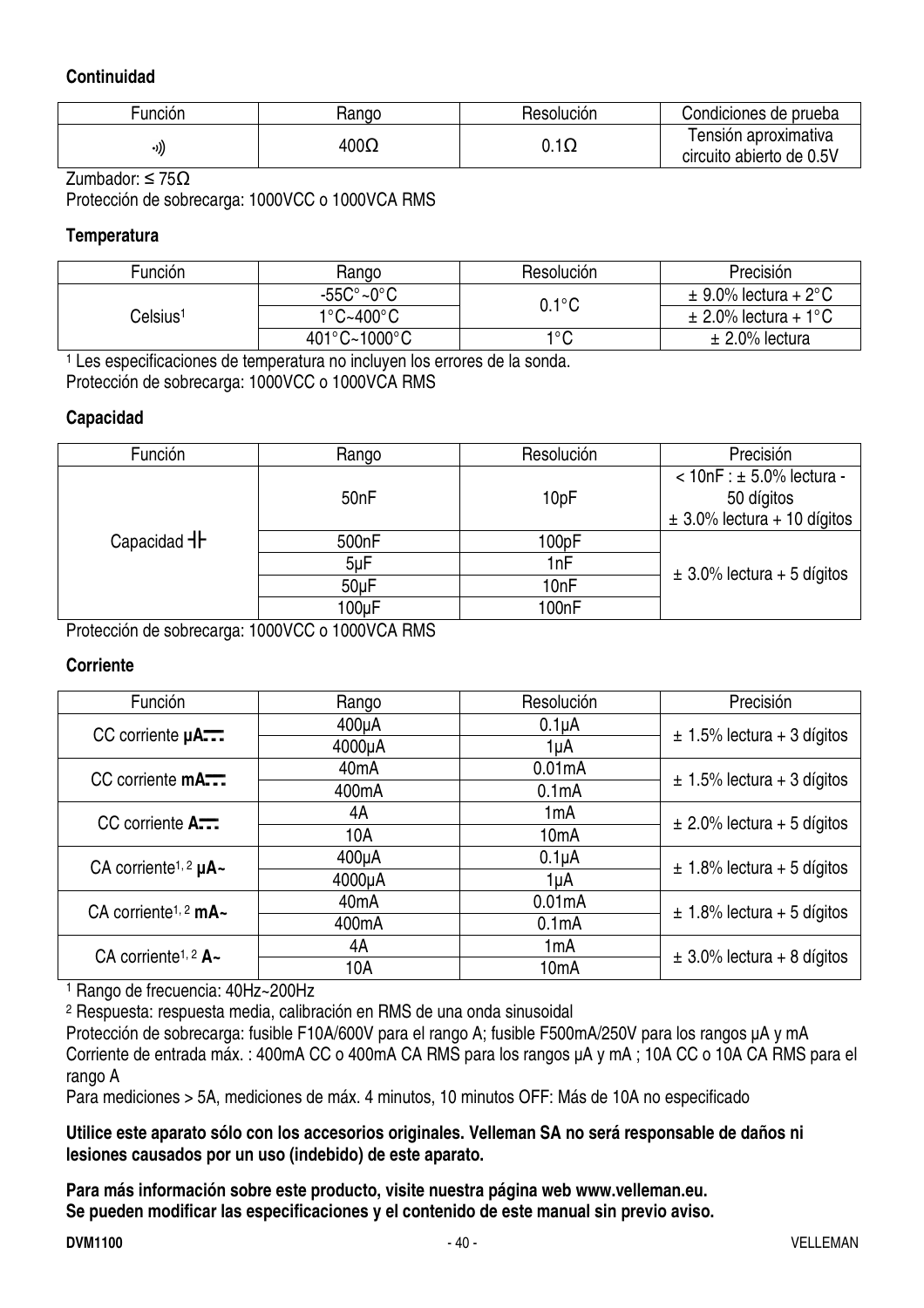## **DVM1100 – MULTIMETER MIT AUTOMATISCHER BEREICHSEINSTELLUNG**

#### **1. Einführung**

#### **An alle Einwohner der Europäischen Union Wichtige Umweltinformationen über dieses Produkt**



Dieses Symbol auf dem Produkt oder der Verpackung zeigt an, dass die Entsorgung dieses Produktes nach seinem Lebenszyklus der Umwelt Schaden zufügen kann.

Entsorgen Sie die Einheit (oder verwendeten Batterien) nicht als unsortiertes Hausmüll; die Einheit oder verwendeten Batterien müssen von einer spezialisierten Firma zwecks Recycling entsorgt werden.

Diese Einheit muss an den Händler oder ein örtliches Recycling-Unternehmen retourniert werden. Respektieren Sie die örtlichen Umweltvorschriften.

#### **Falls Zweifel bestehen, wenden Sie sich für Entsorgungsrichtlinien an Ihre örtliche Behörde.**

Wir bedanken uns für den Kauf des **DVM1100**! Lieferumfang: 1 x Multimeter, 1 x K-Typ-Thermofühler, 2 x Messleitungen, 2 x Messleitungen für Kapazitätsmessungen und diese Bedienungsanleitung. Lesen Sie diese Bedienungsanleitung vor Inbetriebnahme sorgfältig durch. Überprüfen Sie, ob Transportschäden vorliegen. Sollte dies der Fall sein, verwenden Sie das Gerät nicht und wenden Sie sich an Ihren Händler.

#### **2. Sicherheitshinweise**

- Messkategorie III: gilt für Messungen in der Gebäudeinstallation.
- Messkategorie II: gilt für Messungen an Schaltungen mit einem direkten Anschluss an Niederspannung.
- Messkategorie I: gilt für Messungen an Schaltungen mit einem indirekten Anschluss an das Netz.
- Beachten Sie die Sicherheitshinweise während des Gebrauchs des Multimeters:
- o Sicherheitsmaßnahmen hinsichtlich der Gefahr von elektrischem Strom.
	- o Schutz des Multimeters vor falschem Gebrauch.
- Verwenden Sie zu Ihrer eigenen Sicherheit nur die Messleitungen, welche dem Messgerät beiliegen. Überprüfen Sie vor jeder Anwendung, ob die Messleitungen sich in gutem Zustand befinden.
- Bemerken Sie dass, das Display instabil werden kann oder unrichtige Ergebnisse anzeigen kann, wenn Sie das Multimeter in der Nähe von einem lauten Gerät verwenden.
- Verwenden Sie das Multimeter und die Messleitungen nicht wenn diese beschädigt sind.
- Verwenden Sie das Multimeter nur wie in der Bedienungsanleitung angezeigt, sonst kann eine sichere Anwendung nicht mehr gewährleistet werden.
- Seien Sie vorsichtig wenn Sie mit freiliegenden Leitungen und Stromanschlüssen arbeiten.
- Verwenden Sie das Multimeter nicht in einem Raum mit explosivem Gas, Dämpfen oder Staub.
- Überprüfen Sie, ob das Multimeter korrekt funktioniert indem Sie eine gekannte Spannung messen. Verwenden Sie das Multimeter nicht wenn es nicht korrekt funktioniert. Im Zweifelsfall lassen Sie das Gerät zuerst kalibrieren.
- Verwenden Sie die geeigneten Anschlüsse, Funktion und Bereich für alle Messungen.
- Stellen Sie den Bereichsschalter in den höchsten Stand, wenn Sie die Belastungsintensität nicht im Voraus kennen. Verwenden Sie den automatischen Bereichsmodus wo möglich.
- Überschreiten Sie die maximale Eingangswerte (siehe Technische Daten) nicht, um Beschädigungen zu vermeiden.
- Berühren Sie keine freien Anschlüssen wenn Sie das Multimeter mit einem Kreis verbinden.
- Seien Sie besonders vorsichtig wenn Sie mit Spannungen über 60VDC oder 30VAC RMS arbeiten weil diese elektrische Schläge verursachen kann.
- Halten Sie die Finger während Ihrer Messungen immer hinten den Prüfspitzen.
- Während des Anschlusses, schließen Sie zuerst die COM-Messleitung und erst danach die Messleitung an. Trennen Sie zuerst die Messleitung unter Spannung und danach die COM- Messleitung.
- Trennen Sie die Messleitungen von der Schaltung vor jedem Wechsel der Funktion.
- Für alle DC-Funktionen wie auch die manuelle oder automatische Bereichseinstellung, überprüfen Sie mit der AC-Funktion, ob es AC-Spannung, um Elektroschocks und falsche Messergebnis zu vermeiden. Wählen Sie danach einen DC-Spannungsbereich gleich groß oder größer als den AC-Bereich aus.
- Sorgen Sie dafür, dass die Schaltung spannungslos ist und, dass alle Kondensatoren völlig entladen sind, ehe Sie Widerstand, Durchgang Dioden oder Kapazität messen.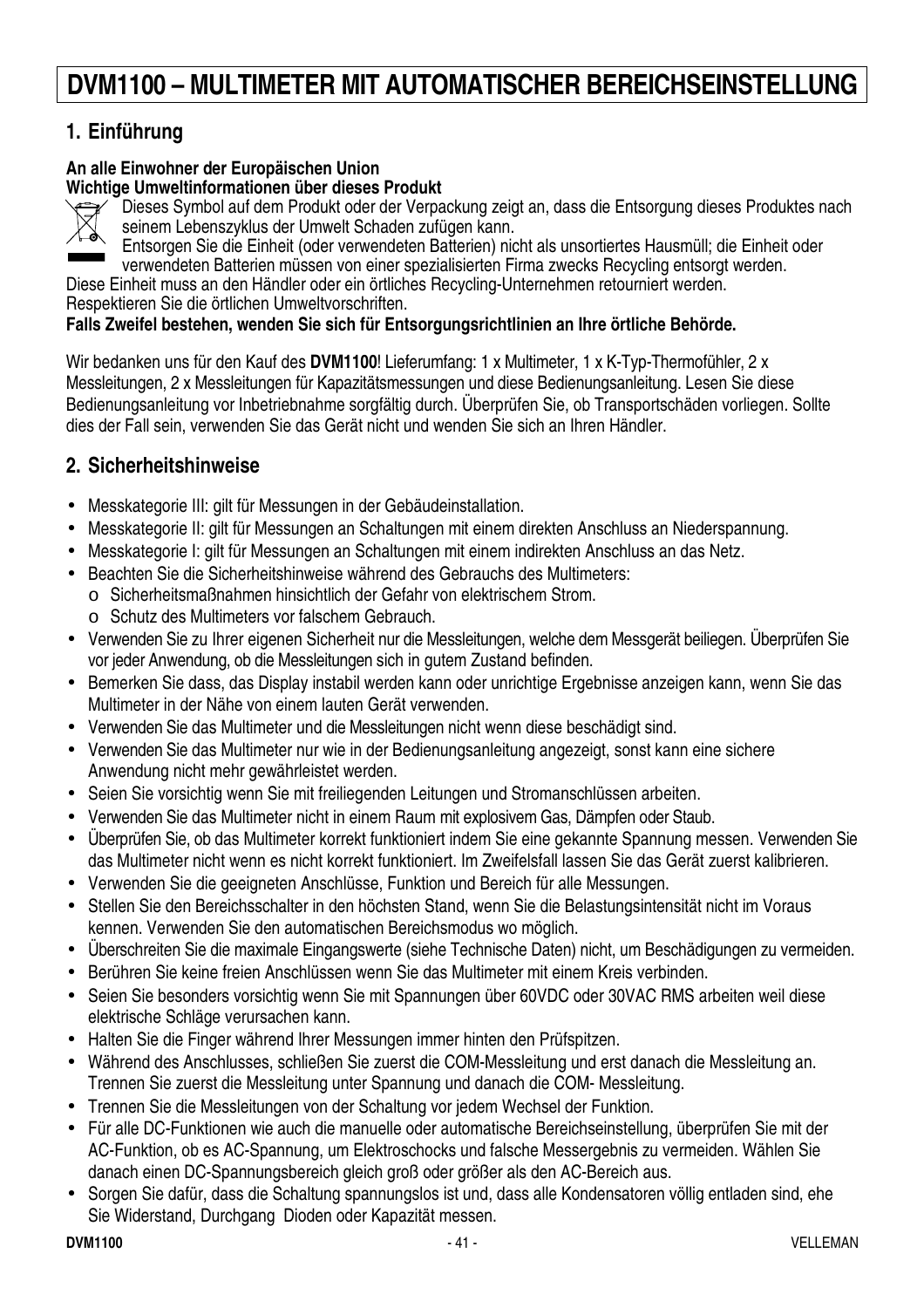- Führen Sie nie Widerstandsmessungen oder Durchgangsprüfungen auf spannungsführende Schaltungen durch.
- Ehe Strommessungen durchzuführen, überprüfen Sie die Sicherung und schalten Sie das die zu prüfende Schaltung aus. Schließen Sie erst danach die Messleitungen an.
- Bei TV-Reparaturarbeiten oder Messungen an Schaltkreisen können die hohen Spannungsimpulse in den Testpunkten das Multimeters ernsthaft beschädigen. Verwenden Sie ein TV-Filter, um diese Impulse abzuschwächen.
- Das Gerät funktioniert mit einer 9V-Batterie. Legen Sie diese polungsrichtig in das Batteriefach ein.
- Führen Sie einen Batteriewechsel durch wenn das  $\equiv$ -Symbol im Display erscheint. So vermeiden Sie ungenaue Ergebnisse und lebensgefährliche elektrische Schläge.
- Messen Sie keine Spannungen über 600V in der Kategorie III oder 1000V in der Kategorie II.
- Das REL-Symbol wird im REL-Modus angezeigt. Seien Sie äußerst vorsichtig wegen der gefährlichen Spannung.
- Verwenden Sie das Multimeter nicht wenn das Gehäuse völlig (oder zum Teil) entfernt ist.
- **3. Umschreibung**
- **a. Multimeter**
- 1. LCD-Display
- 2. Drucktastenfeld
- 3. Drehschalter
- 4. Anschlüsse
- 5. Batteriefach





#### **b. LCD-Display**

|                                                 |                 |                                                                |                            | $\check{~}$<br>$\sim$<br>ॼॾ<br>$\sim$ |                |
|-------------------------------------------------|-----------------|----------------------------------------------------------------|----------------------------|---------------------------------------|----------------|
|                                                 | $\circledS$     | $^{\circledR}$<br>$^\circledR$<br>⑧                            | $^{\circledR}$             |                                       |                |
|                                                 | <b>AUTO</b>     | $\rightarrow$ $\rightarrow$ $\cdot$ $\cdot$ $\blacksquare$ REL |                            |                                       |                |
| $^{\circledR}$<br>$\circledS$<br>$^{\circledR}$ | ₽Ç<br><b>AC</b> |                                                                |                            |                                       | $^{\circledR}$ |
| ➀                                               | $\overline{ }$  |                                                                | % °C °F<br>kMΩHz<br>numFAV |                                       |                |
|                                                 |                 |                                                                |                            |                                       |                |

| Nr.            | <b>Symbol</b>                      | <b>Umschreibung</b>                                                                      |
|----------------|------------------------------------|------------------------------------------------------------------------------------------|
|                |                                    | Lo-Bat-Anzeige.                                                                          |
|                | 臼                                  | △ Warnung: Um falsche Ergebnisse, die zu Elektroschocks und Verletzungen führen können,  |
|                |                                    | zu vermeiden, führen Sie einen Batteriewechsel durch van sobald dieses Symbol erscheint. |
| $\overline{2}$ |                                    | Zeigt einen negativen Wert an.                                                           |
| 3              | <b>AC</b>                          | Anzeige für AC-Spannung oder -Strom.                                                     |
| 4              | $\tilde{\phantom{a}}$<br><b>DC</b> |                                                                                          |
|                |                                    | Anzeige für DC-Spannung oder -Strom.                                                     |
| 5              | AUTO                               | Das Multimeter befindet sich in der automatischen Bereichseinstellung.                   |
| 6              | ₩                                  | Das Multimeter befindet sich im Diodentest-Modus.                                        |
|                | ((د.                               | Das Multimeter befindet sich im Durchgangsprüfungsmodus.                                 |
| 8              | Н                                  | Das Multimeter befindet sich im Data-Hold-Modus.                                         |
| 9              | REL                                | Das Multimeter befindet sich im Relativwert-Messmodus.                                   |
| 10             | $\%$ °C °F                         |                                                                                          |
|                | kMΩHz                              | Messeinheiten.                                                                           |
|                | num FAV                            |                                                                                          |
| 11             | OL                                 | Bereichsüberschreitung.                                                                  |
| <b>DVM1100</b> |                                    | $-42-$<br><b>VELLEMAN</b>                                                                |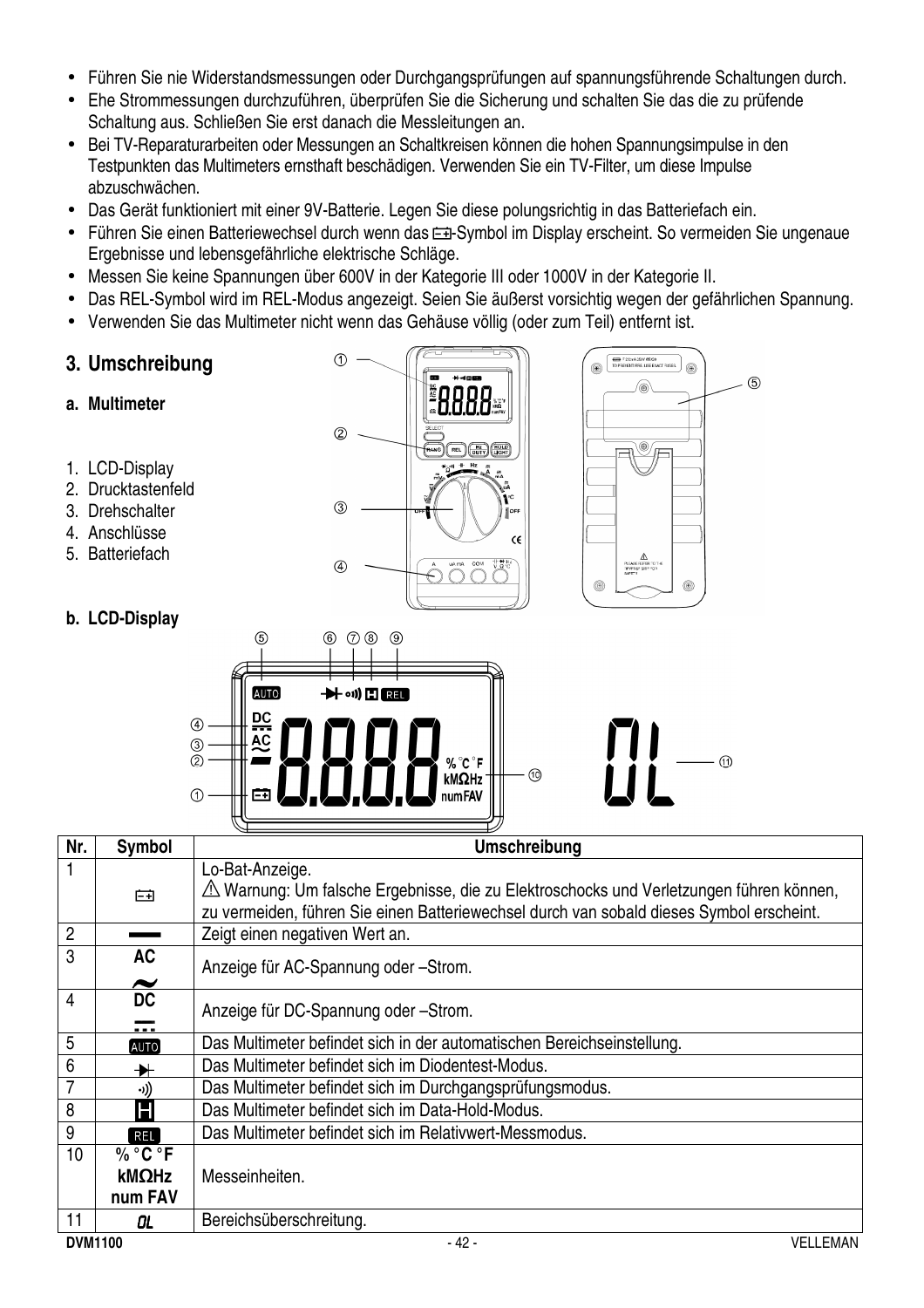**c. Tasten** 

| Taste             | Symbol                                  | <b>Umschreibung</b>                                                         |
|-------------------|-----------------------------------------|-----------------------------------------------------------------------------|
|                   | $\Omega + \theta$                       | Schaltet zwischen Widerstands-, Dioden- und Durchgangsprüfungsmessungen.    |
| <b>SELECT</b>     | A mA µA                                 | Schaltet zwischen AC- und DC-Strom.                                         |
|                   | <b>Power-off</b>                        | Ausschalten der Auto-Power-Off-Funktion.                                    |
|                   |                                         | Drücken Sie diese Taste, um in den Data-Hold-Modus zu wechseln oder den     |
| <b>HOLD/LIGHT</b> |                                         | Modus zu verlassen. Halten Sie die Taste 2 Sekunden gedrückt, um die        |
|                   |                                         | Hintergrundbeleuchtung ein- oder auszuschalten.                             |
|                   |                                         | Drücken Sie, um die manuelle Bereichseinstellung anzuzeigen.                |
| <b>RANG</b>       | $V_{\sim}$ , $V_{\sim}$ , $\Omega$ , A, | Drücken Sie, um die Bereiche zu durchlaufen.                                |
|                   | $mA, \mu A$                             | Halten Sie die Taste 2 Sekunden gedrückt, um zum automatischen              |
|                   |                                         | Bereichseinstellung zurückzukehren.                                         |
| <b>REL</b>        |                                         | Drücken Sie, um in den Relativwert-Messmodus zu wechseln oder den Modus zu  |
|                   |                                         | verlassen.                                                                  |
| <b>Hz/DUTY</b>    |                                         | Drücken Sie, um die Frequenz zu messen. Drücken Sie aufs Neue, um das Puls- |
|                   | $V_{\sim}$ , A, mA, µA                  | Pausenverhältnis (Duty Cycle) zu messen. Drücken Sie erneut zum Verlassen.  |

#### **4. Anwendung**

#### **a. Allgemeine Funktionen**

#### • **Data-Hold-Modus**

Die Data-Hold-Funktion sorgt dafür, dass der Messwert festgehalten wird. Das Multimeter wechselt in die manuelle Bereichseinstellung wenn Sie diese Funktion einschalten. Der Messwert kann wieder freigegeben werden, indem Sie den Messmodus ändern oder wenn Sie erneut **RANG** oder **HOLD/LIGHT** drücken.

Den Modus anzeigen:

- 1. Drücken Sie **HOLD/LIGHT**. erscheint im Display.
- 2. Drücken Sie die Taste erneut, um zum normalen Modus zurückzukehren.

#### • **Manuelle und automatische Bereichseinstellung**

- \* In der automatischen Bereichseinstellung wählt das Multimeter den meist geeigneten Bereich aus. So können Sie die Messpunkte wechseln ohne den Bereich einzustellen.
- \* Mit der manuellen Bereichseinstellung können Sie das Multimeter in einem bestimmten Bereich festhalten.
- \* Die Standardeinstellung des Multimeters ist die automatische Bereichseinstellung für Funktionen mit mehreren Bereichen. **WID** wird in der automatischen Bereichseinstellung angezeigt.
	- 1. Drücken Sie **RANG,** um die manuelle Bereichseinstellung einzuschalten. Jeder Tastendruck erhöht den Bereich.

**BEMERKUNG:** Das Multimeter verlasst diesen Modus wenn Sie den Bereich manuell ändern nachdem Sie in den Data-Hold-Modus gewechselt haben.

2. Halten Sie **RANG** gedrückt, um den automatischen Bereichseinstellung anzuzeigen.

#### • **Batterie schonen**

Schalten Sie das Multimeter ein. Das Multimeter schaltet nach etwa 30 Minuten automatisch ab. Halten Sie **HOLD/LIGHT** gedrückt oder drehen Sie den Drehschalter, um das Multimeter einzuschalten. Halten Sie **SELECT** gedrückt, um diese Funktion zu deaktivieren.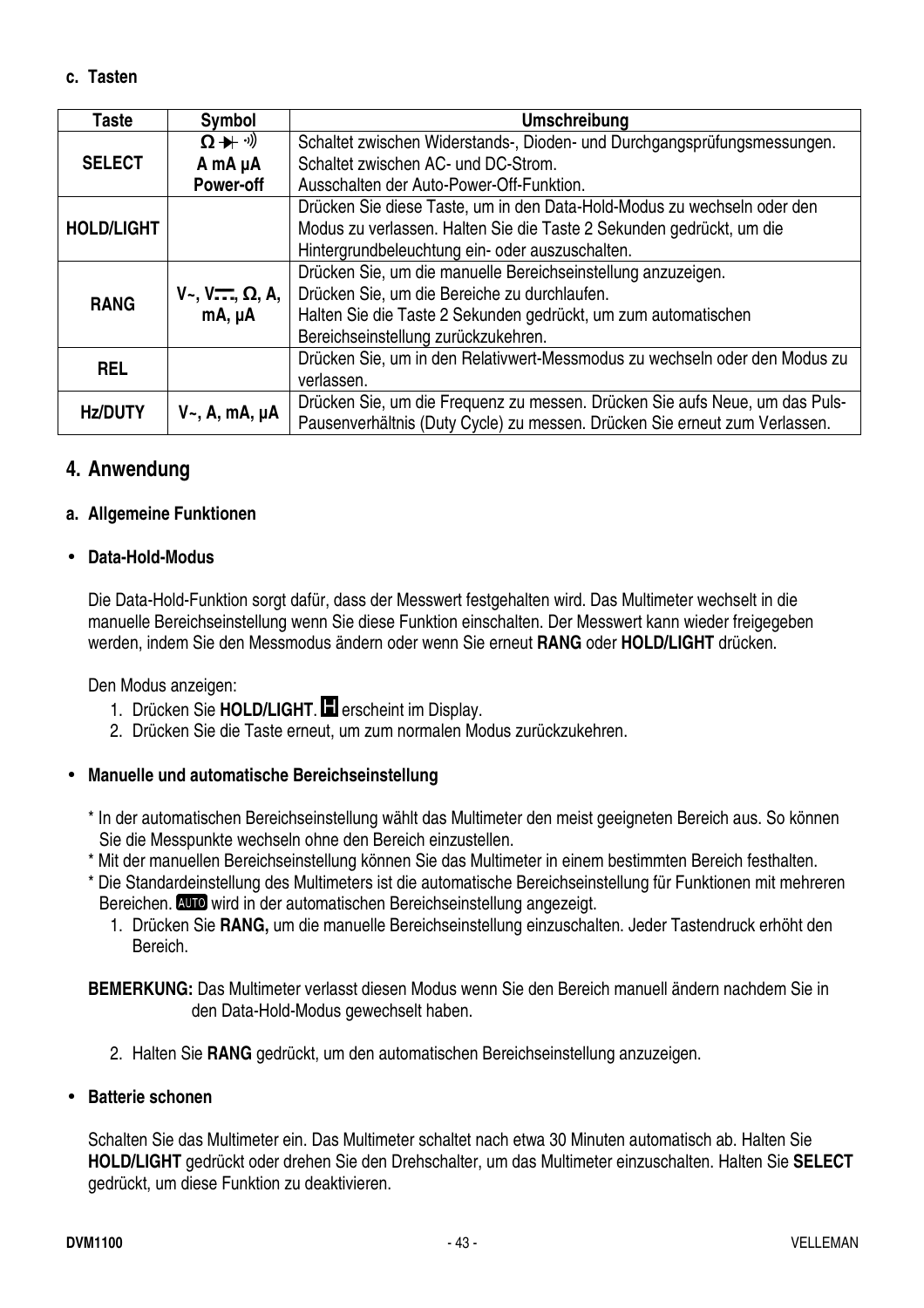#### • **Relativwertmessungen**

Das Multimeter zeigt den Relativwert an für jede Funktion mit Ausnahme von der Frequenzmessung.

- 1. Wählen Sie eine Funktion und verbinden Sie die Messleitungen mit dem Messobjekt.
- 2. Drücken Sie **REL**, um den gemessenen Wert zu speichern und, um die Funktion einzuschalten. Der Unterschied zwischen dem Relativwert und der folgenden Messung wird angezeigt.
- 3. Halten Sie **REL** 2 Sekunden gedrückt, um diese Funktion zu verlassen.

#### **b. Messfunktionen**

#### • **AC- und DC-Spannungensmessungen**



**Um elektrische Schläge und/oder Beschädigung zu vermeiden, messen Sie keine Spannung höher als 1000VDC / 1000VAC RMS. Um elektrische Schläge und/oder Beschädigung zu vermeiden, bringen Sie nie mehr als 1000VDC oder 1000VAC RMS zwischen der COM-Buchse und die Erdung an.** 

Der Bereich der DC-Spannung beträgt 400.0mV, 4.000V, 40.00V, 400.0V und 1000V; der AC 400.0mV-Bereich besteht nur in der automatischen Bereichseinstellung.

AC- oder DC-Spannungen messen:

- 1. Stellen Sie den Drehschalter auf den geeigneten Bereich.
- 2. Verbinden Sie die schwarze Messleitung mit der COM-Buchse und die rote Messleitung mit der V-Buchse.
- 3. Verbinden Sie die Messleitungen mit der zu prüfenden Schaltung.
- 4. Lesen Sie den Messwert vom LCD-Display ab. Die Polarität der Verbindung mit der roten Messleitung wird während der DC-Messung angezeigt.
- **BEMERKUNG:** Der angezeigte Wert kann instabil werden, vor allem im 400mVDC-Bereich, auch wenn die Messleitungen nicht mit den Eingangsbuchsen verbunden sind. Ist diese Anzeige nicht korrekt, verursachen Sie einen Kurzschluss zwischen der V- und der COM-Buchse und sorgen Sie dafür, dass das LCD-Display einen Nullwert anzeigt. Für genauere Messungen messen Sie am besten zuerst die AC-Spannung. Schreiben Sie den Bereich der AC-Spannung auf und wählen Sie manuell denselben oder einen höheren Bereich für die DC-Spannung aus.

#### • **Widerstandsmessungen**



**Um elektrische Schläge und/oder Beschädigungen zu vermeiden, schalten Sie die Schaltung spannungslos und entladen Sie alle Kondensatoren bevor Sie den Widerstand messen.** 

Den Bereich beträgt 400.0Ω, 4.000kΩ, 40.00kΩ, 400.0kΩ, 4.000MΩ und 40.00MΩ.

Den Widerstand messen:

- 1. Stellen Sie den Drehschalter auf den geeigneten Bereich.
- 2. Verbinden Sie die schwarze Messleitung mit der COM-Buchse und die rote Messleitung mit der Ω-Buchse.
- 3. Verbinden Sie die Messleitungen mit der zu prüfenden Schaltung und lesen Sie den Messwert vom LCD-Display ab.

**BEMERKUNG:** Der gemessene Wert eines Widerstandes in einer Schaltung unterscheidet sich oft des reellen Wertes weil der Teststrom des Multimeters durch alle mögliche Bahnen zwischen den Messspitzen wegfließt. Um einen möglichst genauen niedrigen Widerstandswert zu bekommen, verursachen Sie am besten einen Kurzschluss zwischen den Messleitungen. Merken Sie sich den Widerstand der Messspitzen und ziehen Sie diese vom Widerstand der Messleitungen ab. Die Funktion verursacht genügend Spannung zur Silikonendiode oder zu den Transistorverbindungen, die eine Leitfähigkeit verursacht. Um dies zu vermeiden, verwenden Sie am besten nicht den 40MΩ-Bereich für schaltungsinterne Widerstandsmessungen. Im 40MΩ-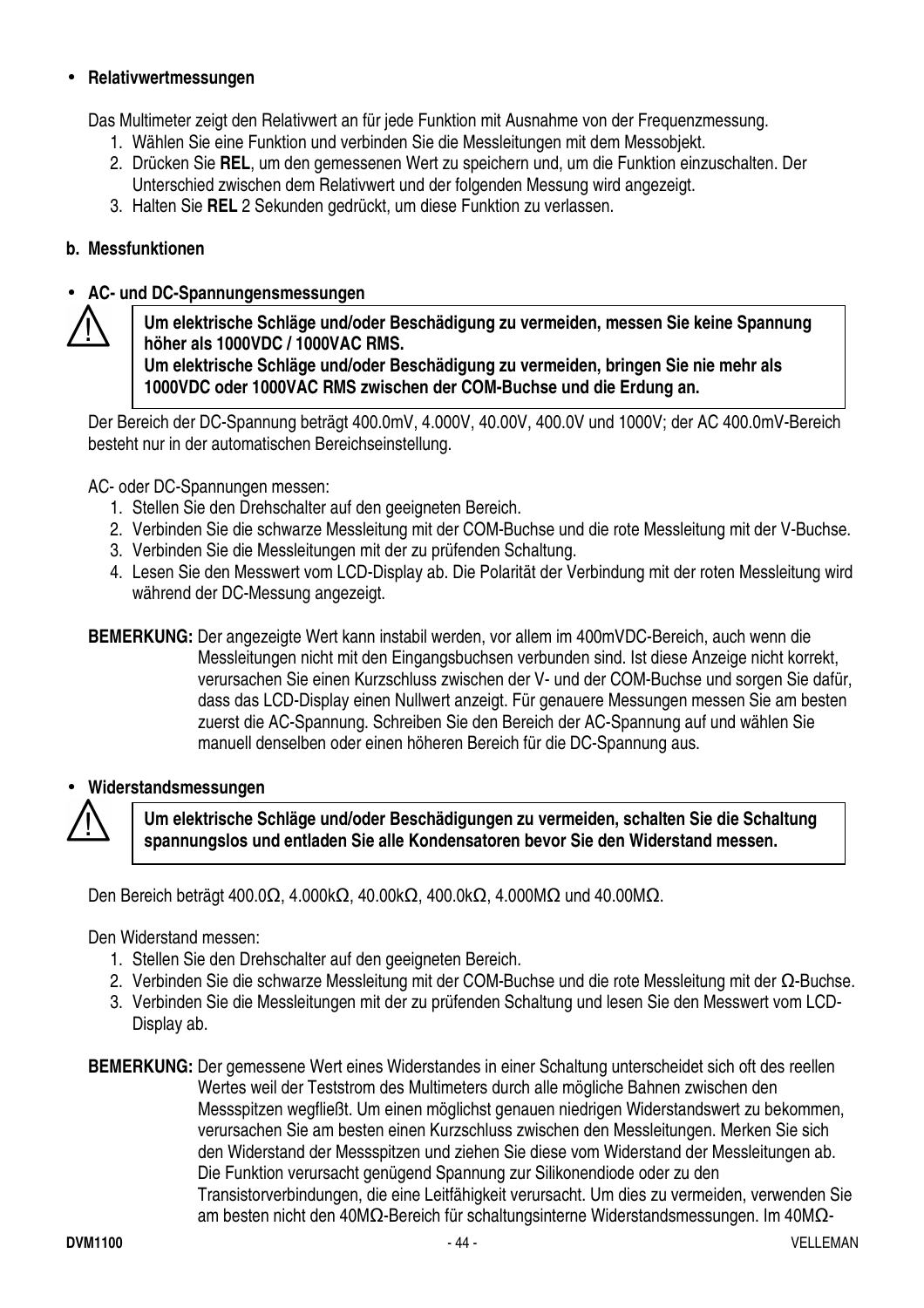Bereich kann es einige Sekunden dauern, ehe es eine stabile Ablesung gibt. Dies ist normal für Messungen hoher Widerstände. Ist der Eingang nicht angeschlossen, d.h. ein offener Stromkreis, wird ein zu kleiner Bereich mit OL. Angezeigt.

#### • **Diodentest**



**Um elektrische Schläge und/oder Beschädigungen zu vermeiden, schalten Sie die Schaltung spannungslos und entladen Sie alle Kondensatoren bevor Sie die Dioden messen.** 

Die Dioden in einem Stromkreis messen:

- 1. Stellen Sie den Drehschalter auf  $\rightarrow$ .
- 2. Drücken Sie **SELECT**, um die Funktion einzuschalten.
- 3. Verbinden Sie die schwarze Messleitung mit der COM-Buchse und die rote Messleitung mit der  $+$ Buchse.
- 4. Um die Durchlassspannung zu messen, verbinden Sie die rote und schwarze Messleitung mit der entsprechenden Anode und Kathode.
- 5. Das Multimeter zeigt die annähernde Durchlassspannung der Diode an. Bei Umkehrung der verbundenen Messleitungen, erscheint nur "1".

In einem Stromkreis erzeugt eine gute Diode eine Durchlassspannung von 0.5V bis 0.8V. Eine Sperrvorspannung kann je nach Widerstand zwischen den Messspitzen variieren.

#### • **Durchgangsprüfung**



**Um elektrische Schläge und/oder Beschädigungen zu vermeiden, schalten Sie die Schaltung spannungslos und entladen Sie alle Kondensatoren bevor Sie die Durchgangsprüfung durchführen.** 

Die Durchgangsspannung messen:

- 1. Stellen Sie den Drehschalter auf  $\cdot$ .
- 2. Drücken Sie SELECT, um die Funktion einzuschalten.
- 3. Verbinden Sie die schwarze Messleitung mit der COM-Buchse und die rote Messleitung mit der Ω-Buchse.
- 4. Verbinden Sie die Messleitungen mit der zu prüfenden Schaltung.
- 5. Das Multimeter ertönt ständig wenn der Widerstand weniger als 75Ω beträgt.

**BEMERKUNG:** Verwenden Sie die Durchgangsprüfung, um einen offenen/geschlossenen Kreis zu prüfen.

#### • **Kapazitätsmessungen**

**Um elektrische Schläge und/oder Beschädigungen zu vermeiden, schalten Sie die Schaltung spannungslos und entladen Sie alle Kondensatoren bevor Sie die Kapazität messen. Verwenden Sie die DC-Spannungsfunktion, um zu überprüfen, ob der Kondensator völlig entladen ist.**

Der Bereich des Multimeters beträgt 50.00nF, 500.0nF, 5.000µF, 50.00µF und 100.0µF.

Die Kapazität messen:

- 1. Stellen Sie den Drehschalter auf den geeigneten Bereich.
- 2. Verbinden Sie die schwarze Messleitung mit der COM-Buchse und die rote Messleitung mit der <sup>+</sup>I-Buchse. Sie können die Kapazität mit dem speziellen Mehrzweckstecker messen.
- 3. Verbinden Sie die Messleitungen mit dem Kondensator, den Sie messen möchten, und lesen Sie den Messwert vom LCD-Display ab.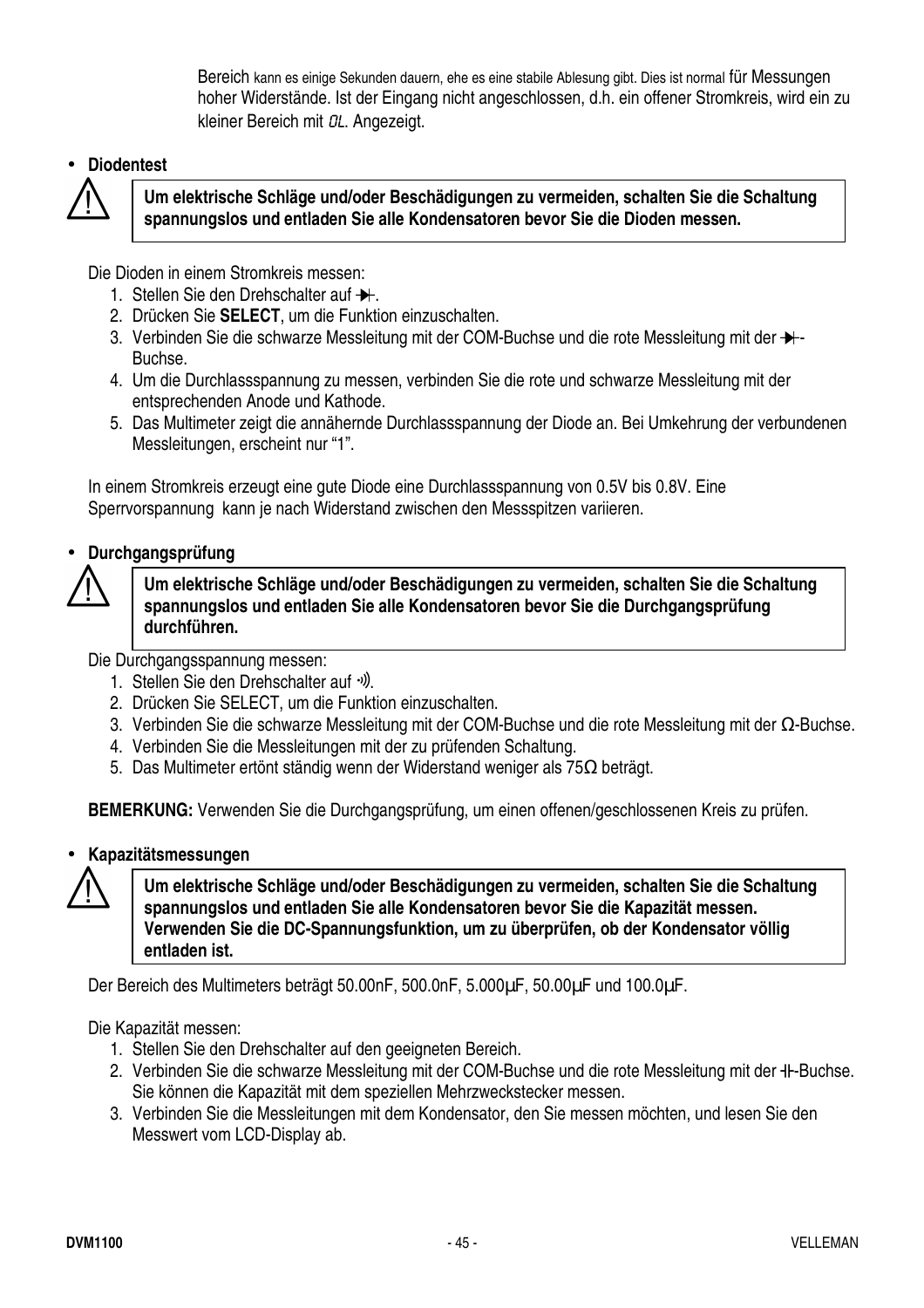Einige Hinweise, um die Kapazität zu messen:

- Das Multimeter zeigt den Wert erst nach einigen Sekunden an. Dies ist völlig normal.
- Um genauere Messungen niedriger als 50nF zu bekommen, ziehen Sie die rückständige Kapazität vom Multimeter und den Messleitungen ab.
- Unter 500pF ist die Genauigkeit der Messung nicht spezifiziert.

#### • **Frequenzmessungen und Puls-Pausenverhältnis (Duty Cycle)**



#### **Messen Sie keine Hochspannungsfrequenz (>1000V), um elektrische Schläge und/oder Beschädigungen zu vermeiden.**

Es ist möglich die Frequenz und das Puls-Pausenverhältnis zu messen während Sie die AC-Spannung oder den AC–Strom messen.

Die Frequenz messen:

- 1. Stellen Sie den Drehschalter auf den geeigneten Bereich (AC-Spannung oder AC–Strom) und drücken Sie **Hz/DUTY**.
- 2. Lesen Sie den angezeigten Wert vom AC-Signal ab.
- 3. Drücken Sie **Hz/DUTY** erneut, um das Puls-Pausenverhältnis zu messen.
- 4. Lesen Sie den angezeigten Wert vom Puls-Pausenverhältnis ab.
- 5. Stellen Sie den Drehschalter auf **Hz**.
- 6. Verbinden Sie die schwarze Messleitung mit der COM-Buchse und die rote Messleitung mit der Hz-Buchse.
- 7. Verbinden Sie die Messleitungen parallel mit der Schaltung. Berühren Sie die Konduktoren nicht.
- 8. Drücken Sie **Hz/DUTY** erneut, um zum normalen Modus zurückzukehren.
- 9. Lesen Sie den angezeigten Wert ab.

**BEMERKUNG:** Verwenden Sie ein abgeschirmtes Kabel zum Messen von kleinen Signalen in einer lauten Umgebung.

#### • **Temperaturmessungen**

**Um elektrische Schläge und/oder Beschädigungen zu vermeiden, bringen Sie nie mehr als 1000VDC oder 1000VAC RMS zwischen der °C- und der COM-Buchse an. Um elektrische Schläge zu vermeiden, verwenden Sie dieses Gerät nicht wenn die Spannung über 60VDC oder 24VAC RMS beträgt.** 

Die Temperatur messen:

- 1. Stellen Sie den Drehschalter auf **°C**. Das LCD-Display zeigt die aktuelle Umgebungstemperatur.
- 2. Stecken Sie den Thermofühler (K-Typ) in den Mehrzweckstecker. Beachten Sie die Polarität.
- 3. Berühren Sie das Objekt mit der Spitze des de Thermofühlers.
- 4. Lesen Sie den Messwert vom LCD-Display ab.

#### • **Strommessungen**

**Um Beschädigungen oder Verletzungen zu vermeiden, führen Sie bei defekter Sicherung nie Messungen durch auf einen offenen Kreis höher als 600V. Um Beschädigungen zu vermeiden, überprüfen Sie die Sicherung vor jedem Gebrauch. Verwenden Sie die geeigneten Buchsen, Funktion und Bereich für alle Messungen. Stellen Sie eine Messleitung nie parallel mit einem Stromkreis oder einer Komponente wenn die** 

**Messleitungen sich in der Buchsen befinden.**

Der DC-Bereich des Multimeters beträgt 400.0µA, 40.00µA, 400.0mA, 4.000A und 10.00A.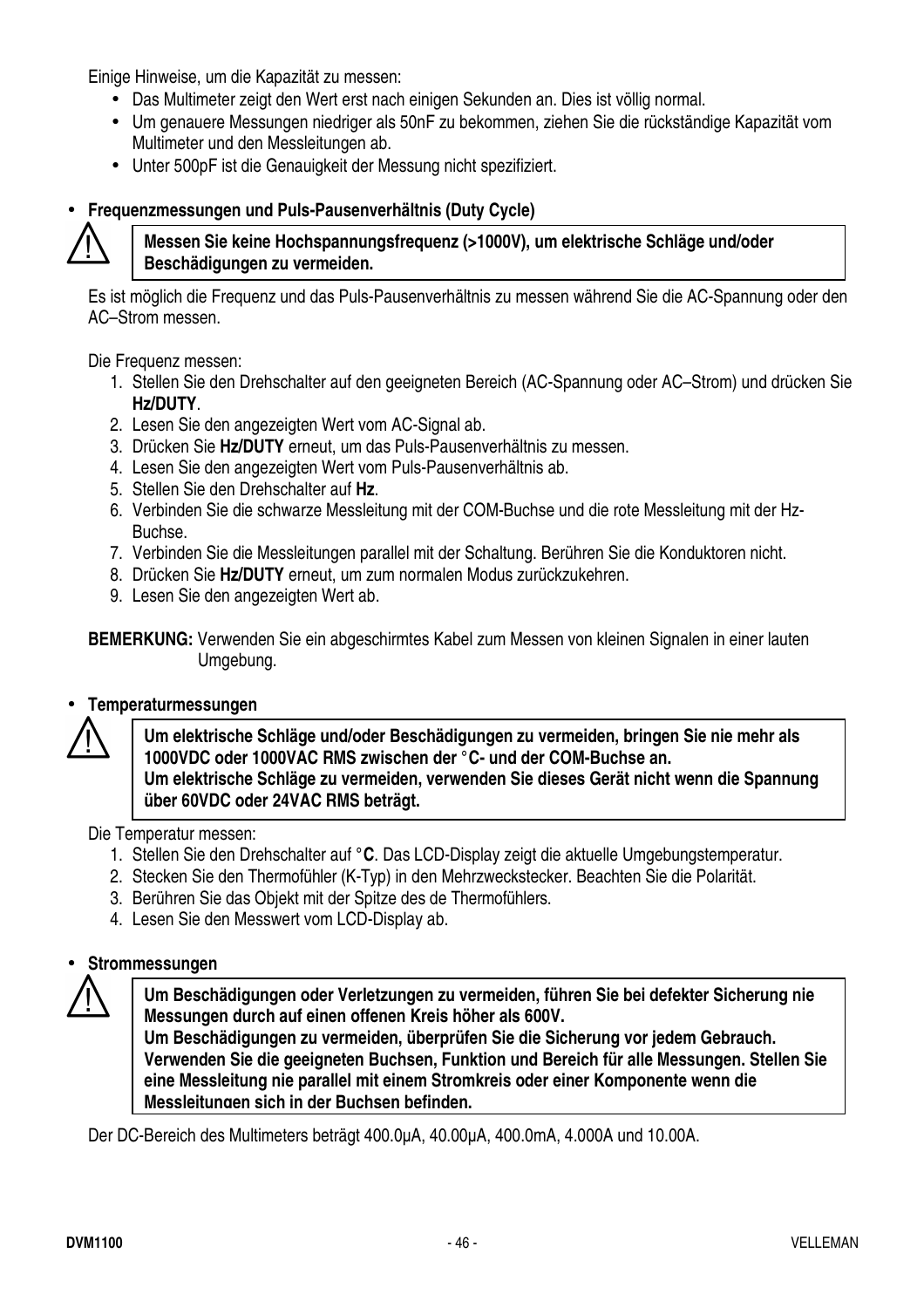Den Strom messen:

- 1. Schalten Sie den Stromkreis, den Sie messen möchten, aus. Entladen Sie alle Kondensatoren.
- 2. Stellen Sie den Drehschalter auf den geeigneten Bereich.
- 3. Drücken Sie SELECT und wählen Sie den DCA- oder ACA-Modus aus.
- 4. Verbinden Sie die schwarze Messleitung mit der COM-Buchse und die rote Messleitung mit der mA-Buchse für einen Strom von max. 400mA. Für einen Strom von max. 10A, verbinden Sie die rote Messleitung mit der 10A-Buchse.
- 5. Unterbrechen Sie die Leiterbahn, die Sie messen möchten. Verbinden Sie die schwarze Messleitung mit dem negativen Teil vom Stromkreis; verbinden Sie die rote Messleitung mit dem positiven Teil vom Stromkreis (bei Vertauschung der Anschlüsse erscheint eine negative Anzeige der ohne das Multimeter zu beschädigen).
- 6. Schalten Sie die Stromversorgung ein und lesen Sie das LCD-Display ab. Lesen Sie nur die Anzeige rechts (uA, mA oder A). Erscheint nur "QL" im Display, wählen Sie dann einen höheren Bereich da der Bereich zu klein ist.
- 7. Schalten Sie den Kreis aus und entladen Sie alle Kondensatoren. Entfernen Sie die Messleitungen und bedecken Sie den gemessenen Stromkreis.

#### **5. Reinigung und Wartung**

Reparieren Sie das Multimeter nicht selber, es sei denn, Sie verfügen über die notwendigen Fertigkeiten und Information über Wartung, Kalibrierung und Leistungstest.

#### **a. Allgemeine Wartung**



**Um elektrische Schläge und/oder Beschädigungen zu vermeiden, beachten Sie dass, da kein Wasser in das Gehäuse gelangen kann. Entfernen Sie die Messleitungen und Eingangssignale ehe Sie das Gehäuse öffnen.** 

Reinigen Sie das Multimeter regelmäßig mit einem feuchten fusselfreien Tuch. Verwenden Sie auf keinen Fall Alkohol oder irgendwelche Lösungsmittel.

Reinigen Sie die Buchsen:

- Schalten Sie das Multimeter aus und trennen Sie die Messleitungen vom Netz.
- Entfernen Sie den Schmutz in den Buchsen.
- Tauchen Sie ein Wattestäbchen in einem Reinigungsmittel und reinigen Sie die Buchsen.

#### **b. Sicherungswechsel**



#### **Trennen Sie alle Messleitungen und/oder Anschlüsse vom Messkreis. Ersetzen Sie die Sicherung nur durch eine neue gleichen Typs.**

- Stellen Sie den Drehschalter auf OFF.
- Trennen Sie alle Messleitungen und/oder Anschlüsse von den Buchsen.
- Öffnen Sie das Batteriefach mit einem geeigneten Schraubendreher.
- Entfernen Sie die Sicherung aus dem Sicherungshalter.
- Legen Sie eine neue Sicherung ein (F10A/600V, Ø 6.3 x 32mm und F500mA/250V, Ø 5 x 20mm).
- Schließen Sie das Batteriefach.
- **c. Batteriewechsel**



**Um falsche Ergebnisse und Elektroschocks zu vermeiden, ersetzen Sie die Batterie wenn im Display erscheint. Trennen Sie alle Messleitungen und/oder Anschlüsse vom Stromkreis.**

- Stellen Sie den Drehschalter auf OFF.
- Trennen Sie alle Messleitungen und/oder Anschlüsse von den Buchsen.
- Öffnen Sie das Batteriefach mit einem geeigneten Schraubendreher.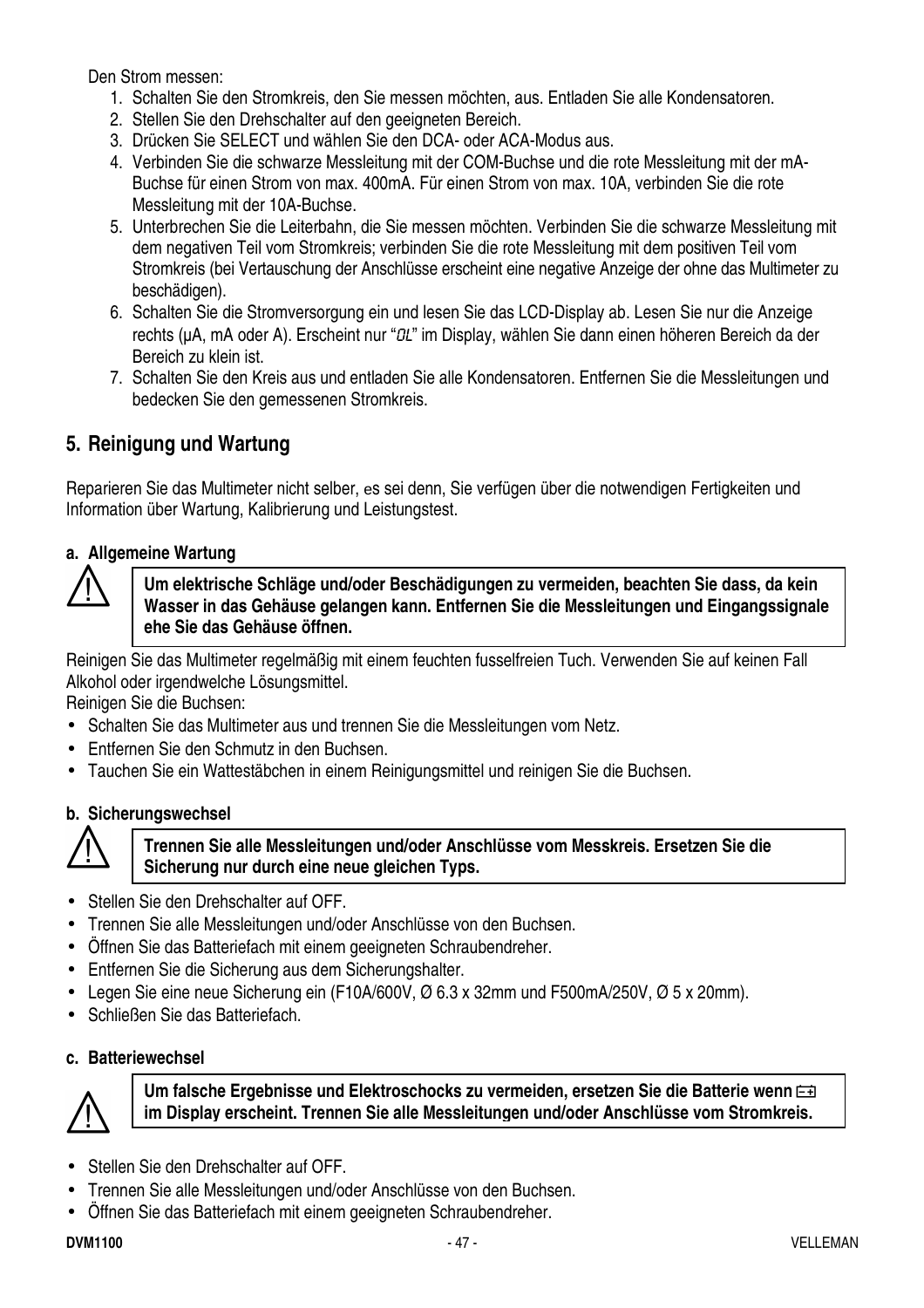- Entfernen Sie die Batterie.
- Legen Sie eine neue Batterie ein (6F22).
- Schließen Sie das Batteriefach.

#### **6. Technische Daten**

Bis ein Jahr nach der Kalibrierung dürfen Sie optimale Genauigkeit erwarten. Ideale Wetterverhältnisse sind 18°C ~ 28°C mit relativem Feuchtigkeitsgrad von max. 0% ~ 75%. Genauigkeit in der Form von ± (% + Anzahl Digits von geringerem Wert).

| Umweltbedingungen                                                  | 1000V CAT. II und 600V CAT. III                                                 |
|--------------------------------------------------------------------|---------------------------------------------------------------------------------|
| Verschmutzungsgrad                                                 | 2                                                                               |
| Höhe                                                               | < 2000m                                                                         |
| Betriebstemperatur                                                 | 0°C~40°C oder 32°F~122°F (< 80% RH, < 10°C)                                     |
| Lagertemperatur                                                    | $-10^{\circ}$ C $\sim$ 60°C oder 14°F $\sim$ 140°F (< 70% RH, ohne Batterie)    |
| Temperaturkoeffizient                                              | $0.1x/C^{\circ}$ (< 18°C oder > 28°C)                                           |
| Max. Spannung zwischen Buchsen und Erdung 1000VAC RMS oder 1000VDC |                                                                                 |
| Sicherung                                                          | µA und mA, F500mA / 250V, 5 x 20mm                                              |
|                                                                    | A, F10A / 600V, 6.3 x 32mm                                                      |
| Abtastrate                                                         | 3x/Sek. für digitale Daten                                                      |
| <b>Display</b>                                                     | 3 <sup>34</sup> -stelliges LCD-Display mit automatischer Anzeige der Funktionen |
|                                                                    | und Symbole                                                                     |
| Bereichsüberschreitung                                             | ja (" <i>0L</i> ")                                                              |
| Lo-Bat-Anzeige                                                     | ja $(\equiv)$                                                                   |
| Polaritätsanzeige                                                  | "-" automatische Anzeige                                                        |
| Data-Hold-Funktion                                                 | ja                                                                              |
| Hintergrundbeleuchtung                                             | weiße LEDs                                                                      |
| Auto-Power-Off-Funktion                                            | ja                                                                              |
| Stromversorgung                                                    | 9V-Batterie                                                                     |
| Abmessungen                                                        | 180 x 85 x 45mm                                                                 |
| Gewicht                                                            | ± 360g (mit Batterie)                                                           |
| Zubehör                                                            | Bedienungsanleitung, Messleitungen, K-Typ-Fühler, 9V-Batterie                   |

#### **Spannung**

| Funktion                         | <b>Bereich</b> | Auflösung         | Genauigkeit            |
|----------------------------------|----------------|-------------------|------------------------|
| $DC$ mV $mV$ $\overline{\cdots}$ | 400mV          | 0.1 <sub>m</sub>  | $± 1.0% + 10$ Digits   |
|                                  | 4V             | 1mV               |                        |
| DCVV                             | 40V            | 10mV              |                        |
|                                  | 400V           | 100mV             | $\pm$ 0.5% + 3 Digits  |
|                                  | 1000V          | 1 <sup>V</sup>    |                        |
| AC $V^{1, 2}$ V ~                | 400mV3         | 0.1 <sub>m</sub>  | $\pm 3.0\% + 3$ Digits |
|                                  | 4V             | 1mV               |                        |
|                                  | 40V            | 10 <sub>m</sub> V |                        |
|                                  | 400V           | 100mV             | $\pm 1.0\% + 3$ Digits |
|                                  | 700V           | 1 <sup>V</sup>    |                        |

1 Frequenzbereich: 40Hz~500Hz

2 Respons: durchschnittlich, Kalibrierung in rms der Sinuswelle

3 Nur manuelle Bereichseinstellung

Überlastungsschutz: 1,000VDC oder 1,000VAC rms

Eingangsimpedanz (nominal): > 10MΩ < 100pF; AC-Spannung: > 5MΩ < 100pF CMRR: DC-Spannung: > 100dB @ DC; 50 oder 60Hz; AC-Spannung: > 60dB @ DC, 50 oder 60Hz NMRR: DC-Spannung: > 45dB @ 50 oder 60Hz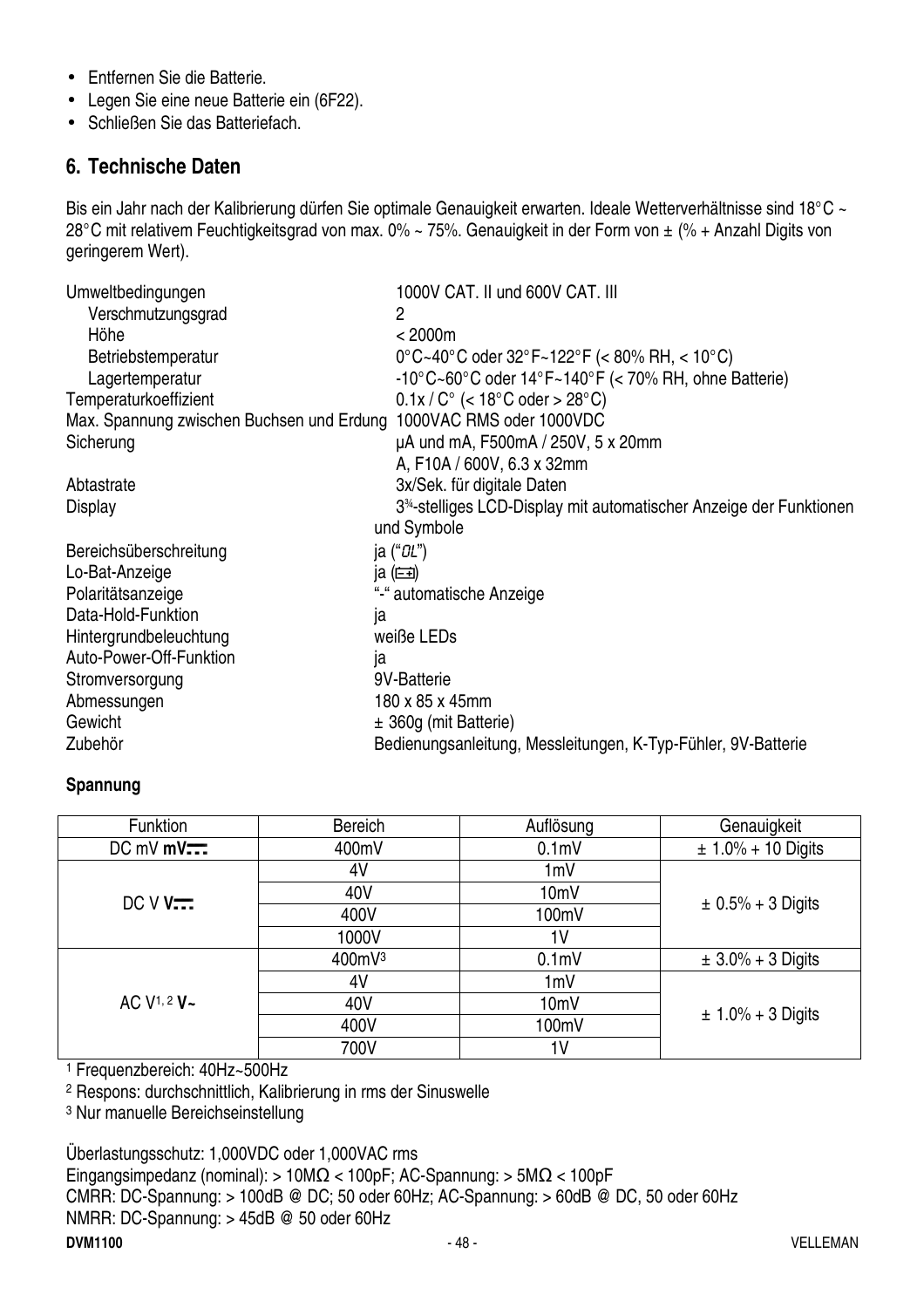#### **Frequenz**

| Funktion                     | <b>Bereich</b> | Auflösung  | Genauigkeit           |
|------------------------------|----------------|------------|-----------------------|
| Frequenz Hz<br>(10Hz~100kHz) | 50.00Hz        | $0.01$ Hz  |                       |
|                              | 500.0Hz        | $0.1$ Hz   |                       |
|                              | 5.000Hz        | 0.001kHz   | $\pm$ 0.1% + 3 Digits |
|                              | 50kHz          | $0.01$ kHz |                       |
|                              | 100kHz         | $0.1$ kHz  |                       |

Überlastungsschutz: 1000VDC oder 1000VAC rms

#### **Widerstand**

| <b>Funktion</b>     | <b>Bereich</b>         | Auflösung             | Genauigkeit           |
|---------------------|------------------------|-----------------------|-----------------------|
| Widerstand $\Omega$ | $400.0\Omega$          | $0.1\Omega$           | $\pm$ 0.5% + 3 Digits |
|                     | $4.000k\Omega$         | 1 <u>1          1</u> |                       |
|                     | $40.00k\Omega$         | $10\Omega$            | $\pm$ 0.5% + 2 Digits |
|                     | $400.0k\Omega$         | $100\Omega$           |                       |
|                     | $4.000k\Omega$         | $1k\Omega$            |                       |
|                     | $40.00 \text{M}\Omega$ | $10k\Omega$           | $± 1.5% + 3$ Digits   |

Überlastungsschutz: 1000VDC oder 1000VAC rms

#### **Dioden**

| .<br>.<br>unktion | ereich<br>oe. | .<br>.<br>sunc | . 1<br><br>'ukei⊾<br>-                                   |
|-------------------|---------------|----------------|----------------------------------------------------------|
| - -<br>Jiodetest  | v             | $0.00^{4}$     | $\mathsf{D}^0$<br>uncertainty<br>.,,<br>. . $\mathbf{v}$ |

DC-Durchlassstrom: ± 1mA

DC-Sperrspannung: ± 1.5V Überlastungsschutz: 1000VDC oder 1000VAC rms

#### **Durchgang**

| Funktion | Bereich     | Auflösuna         | Prüfbedingungen               |
|----------|-------------|-------------------|-------------------------------|
| ((۱۰     | $400\Omega$ | $\sim$<br>∪. . ⊾∠ | Leerlaufspannung<br>etwa 0.5V |

Akustisches Warnsignal bei Durchgang: ≤ 75Ω Überlastungsschutz: 1000VDC oder 1000VAC rms

#### **Temperatur**

| Funktion             | <b>Bereich</b>                 | Auflösuna              | Genauigkeit              |
|----------------------|--------------------------------|------------------------|--------------------------|
| Celsius <sup>1</sup> | $-55C^{\circ}$ ~0 $^{\circ}$ C | $0.1^{\circ} \text{C}$ | $\pm$ 9.0% + 2°C         |
|                      | $1^{\circ}$ C~400 $^{\circ}$ C |                        | $\pm 2.0\% + 1\degree C$ |
|                      | 401°C~1000°C                   | 1°C                    | ± 2.0%                   |

1 Technische Daten der Temperatur enthalten keine Fehler im Thermofühler. Überlastungsschutz: 1000VDC oder 1000VAC rms

#### **Kapazität**

| Funktion           | <b>Bereich</b>     | Auflösung | Genauigkeit                                                 |  |
|--------------------|--------------------|-----------|-------------------------------------------------------------|--|
| Kapazität <b>1</b> | 50 <sub>n</sub> F  | 10pF      | $<$ 10nF: $\pm$ 5.0% - 50 Digits<br>$\pm 3.0\% + 10$ Digits |  |
|                    | 500 <sub>n</sub> F | 100pF     |                                                             |  |
|                    | $5\nu F$           | 1nF       | $\pm 3.0\% + 5$ Digits                                      |  |
|                    | 50 <sub>u</sub> F  | 10nF      |                                                             |  |
|                    | 100uF              | 100nF     |                                                             |  |
|                    |                    |           |                                                             |  |